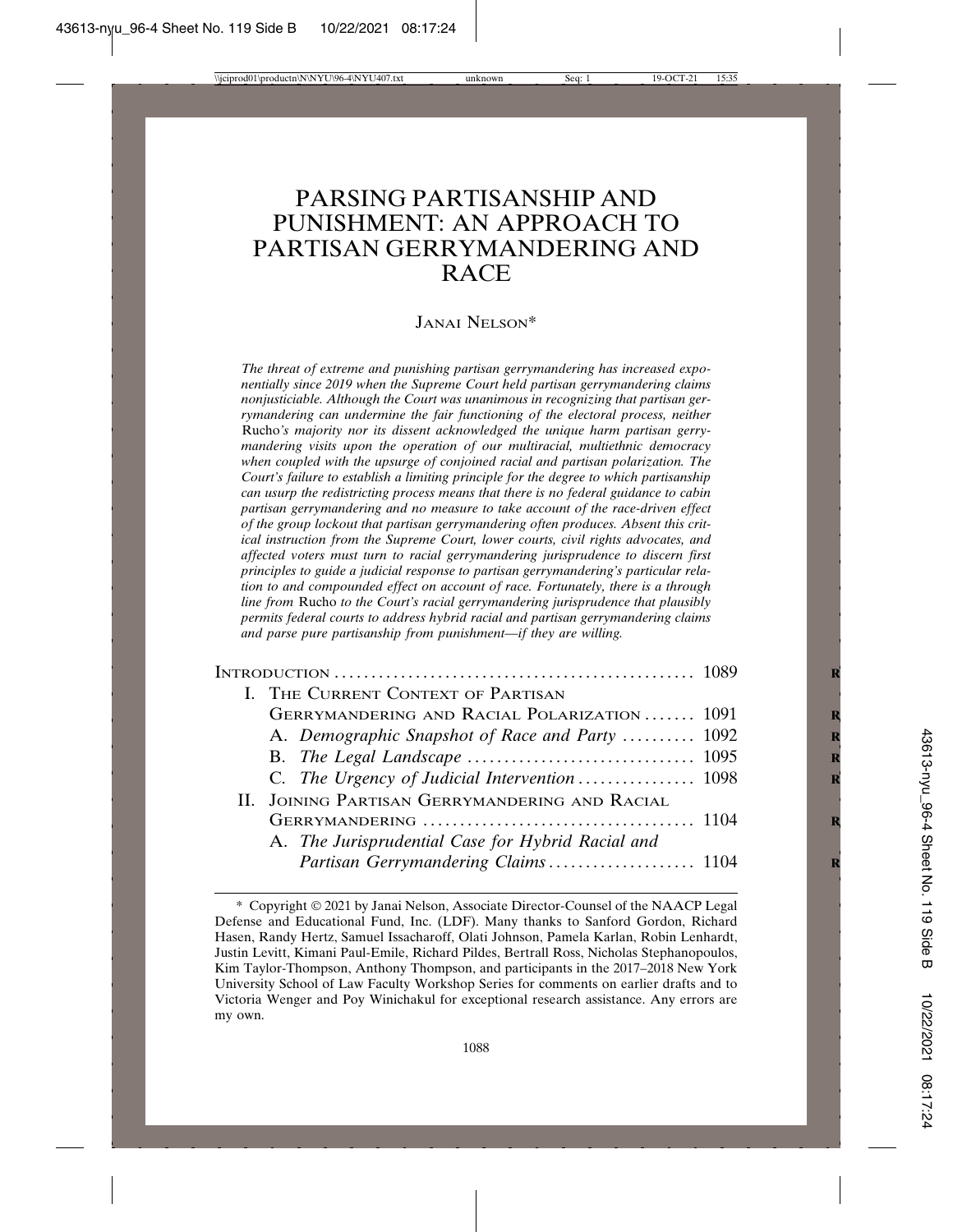| B. Framing the Hybrid Racial and Partisan   |  |
|---------------------------------------------|--|
|                                             |  |
| III. PROVING THE HYBRID RACIAL AND PARTISAN |  |
|                                             |  |
|                                             |  |
|                                             |  |
|                                             |  |

#### **INTRODUCTION**

The threat of extreme and punishing partisan gerrymandering1 has increased exponentially since the Supreme Court's 2019 decision in *Rucho v. Common Cause*2 holding that partisan gerrymandering claims are nonjusticiable. Although the Court was unanimous in recognizing that partisan gerrymandering can undermine the fair functioning of the electoral process, neither *Rucho*'s majority opinion nor the dissent acknowledged partisan gerrymandering's unique harm to the operation of our multiracial, multiethnic democracy when coupled with the upsurge of conjoined racial and partisan polarization—the heightened correlation between party, ideology, and race.<sup>3</sup> Partisan gerrymandering in a context of conjoined racial and partisan polarization skews electoral outcomes in favor of the political party leading the districting process to significantly decrease competition in the electoral arena and create a perpetual "outsider class" of certain groups of voters. When that outsider class disproportionately consists of racial minorities, partisan gerrymandering, or what some have named in its more extreme form "partisan lockup,"4 submerges minority groups on account of their race and party, effecting an unconstitutional group "lockout."5

2 139 S. Ct. 2484 (2019).

3 *See* Bruce E. Cain & Emily R. Zhang, *Blurred Lines: Conjoined Polarization and Voting Rights*, 77 OHIO ST. L.J. 867, 869 (2016) (defining conjoined racial and partisan polarization as "[t]he more consistent alignment of race, party, and ideology since 1965").

4 Samuel Issacharoff & Richard H. Pildes, *Politics as Markets: Partisan Lockups of the Democratic Process*, 50 STAN. L. REV. 643, 648–49 (1998) ("In corporate governance the term 'lockup' refers to . . . devices that constrain the effectiveness of the voting power of shareholders by entrenching the incumbent position of firm management. . . . [A] selfconscious judiciary should destabilize political lockups in order to protect the competitive vitality of the electoral process and facilitate more responsive representation.").

5 *See* Luis Fuentes-Rohwer, *Doing Our Politics in Court: Gerrymandering, "Fair Representation" and an Exegesis into the Judicial Role*, 78 NOTRE DAME L. REV. 527, 533

<sup>1</sup> The Supreme Court has defined partisan gerrymandering as "the drawing of legislative district lines to subordinate adherents of one political party and entrench a rival party in power." Ariz. State Legislature v. Ariz. Indep. Redistricting Comm'n, 576 U.S. 787, 791 (2015). However, some have long been of the mind that "[a]ll [d]istricting [i]s '[g]errymandering.'" ROBERT G. DIXON, DEMOCRATIC REPRESENTATION 462 (1968).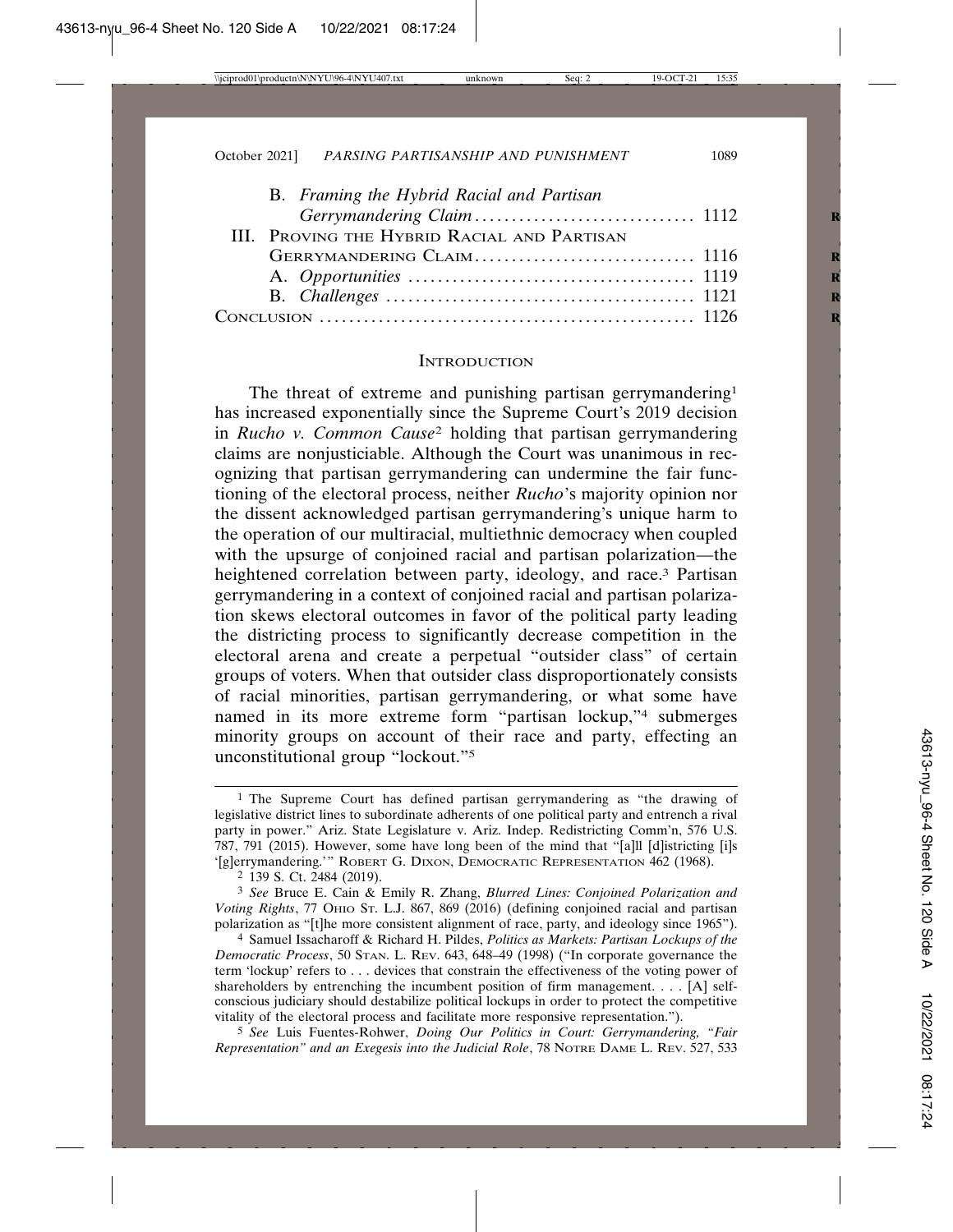The majority's failure to establish a limiting principle for the degree to which partisanship can usurp the redistricting process means that there is no federal guidance to cabin partisan gerrymandering and no measure to take account of the race-driven effect of the group lockout that partisan gerrymandering often produces in a context of conjoined racial and partisan polarization.<sup>6</sup> Moreover, as one scholar put it:

[A]s American culture becomes increasingly diverse, and whites become increasingly anxious about the impending loss of their racial majority status, the Supreme Court appears to have gerrymandered its justiciability doctrines in a way that permits it to perform the social function of facilitating efforts by the white majority to preserve its existing political advantage over racial minorities.<sup>7</sup>

Absent critical instruction from the Supreme Court, lower courts, civil rights advocates, and affected voters must turn to racial gerrymandering jurisprudence to discern first principles that can guide a constitutionally viable judicial response to partisan gerrymandering's particular relation to and compounded effect on account of race.8 Fortunately, there is a through line from *Rucho* to the Court's racial gerrymandering jurisprudence that permits federal courts to entertain a hybrid racial and partisan gerrymandering claim and parse partisanship from punishment—if they are willing.

This Article advances a hybrid racial and partisan gerrymandering claim that is rooted in racial gerrymandering jurisprudence but not limited to the typical proof of intentional racial discrimination. Instead, this hybrid claim permits federal courts to consider the compounded impact of conjoined racial and partisan polarization and partisan gerrymandering in a manner that distinguishes partisanship's judicially permissible role in districting from the punishment of racebased group lockout. It encourages courts and line-drawers to identify where along the partisan spectrum "benign," or judicially acceptable, partisanship is cannibalized by excessive, or "distortive," partisanship

7 Girardeau A. Spann, *Gerrymandering Justiciability*, 108 GEO. L.J. 981, 982 (2020).

n.16 (2003) (defining "the difference between lockups, which serve to disadvantage minor parties, and lockouts, which shut them out of the process altogether").

<sup>6</sup> *See* Richard L. Hasen, *Race or Party, Race as Party, or Party All the Time: Three Uneasy Approaches to Conjoined Polarization in Redistricting and Voting Cases*, 59 WM. & MARY L. REV. 1837, 1840 (2018) ("Although conjoined polarization emerged most strongly in the last two decades, legal doctrine has not yet found a comfortable way to deal with it . . . .").

<sup>8</sup> *See* Sara Tofighbakhsh, Note, *Racial Gerrymandering After* Rucho v. Common Cause*: Untangling Race and Party*, 120 COLUM. L. REV. 1885, 1900 (2020) ("Since *Rucho* shut the door on judicial review of purely partisan redistricting, voters have no choice but to go through race to win a judicial remedy for a race *and* politics problem that may, by design, be functionally impossible for them to vote their way out of.").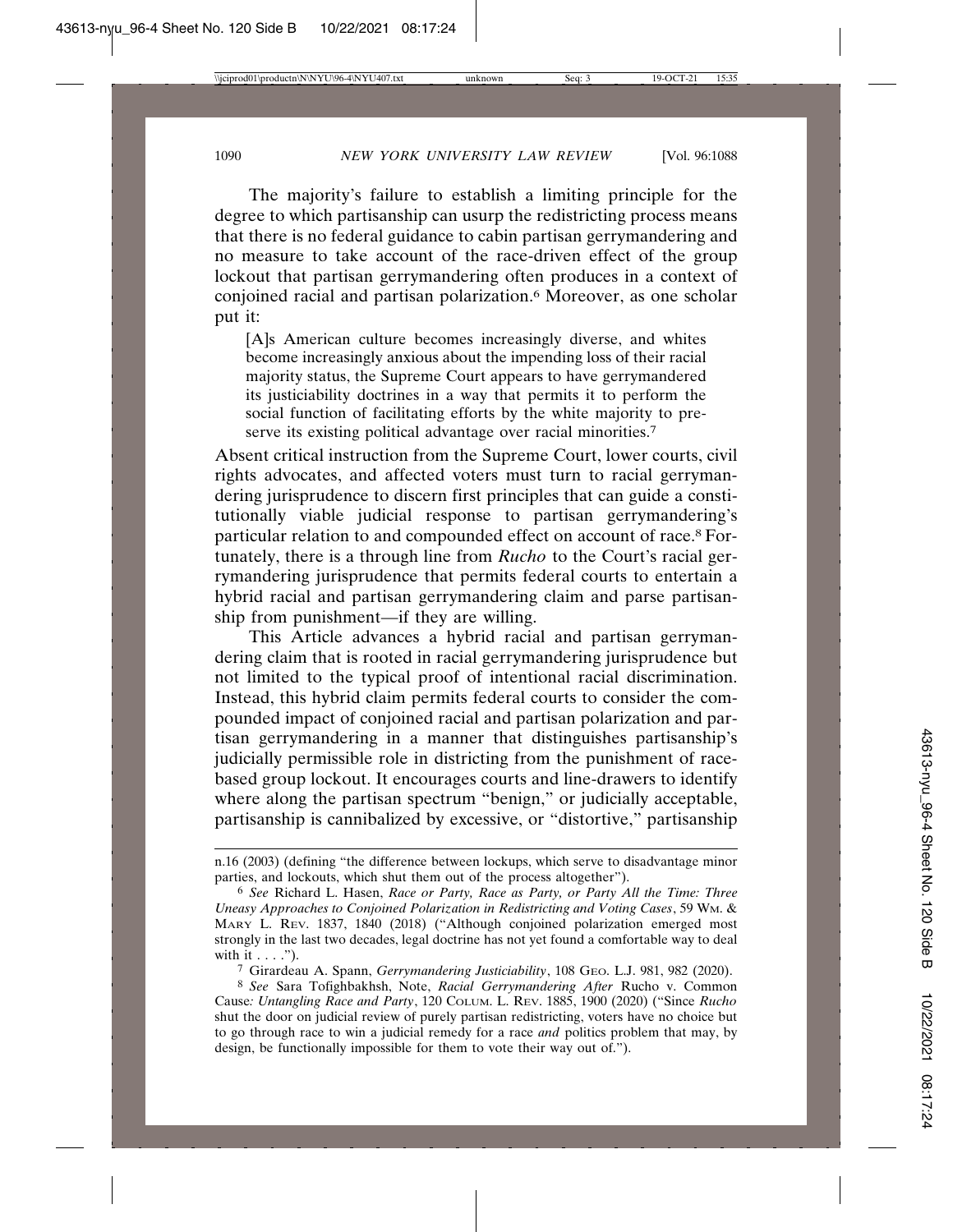as a result of conjoined racial and partisan polarization. In other words, the hybrid racial and partisan gerrymandering claim fills a void in the Court's gerrymandering jurisprudence by advancing a consideration of race *and* party and departing from the convention of analyzing these interrelated factors as separate legal doctrines.

Part I examines *Rucho* within the current socio-political and legal landscape and proposes replacing the Court's overbroad distinction between race and party with an adjudicatory framework for a hybrid racial and partisan gerrymandering claim that aims to curb democracy distortion<sup>9</sup> that reinforces a political and racial hegemony. Part II analyzes the hybrid racial and partisan gerrymandering claim as a First Amendment associational harm with attendant Equal Protection concerns based on race. This Part begins with an overview of the Court's jurisprudence on race and party and concludes that courts should administer a balancing test that focuses on the "character and magnitude"10 of a partisan gerrymander's racial impact. Part III analyzes the opportunities and challenges presented by opening up a new front of judicial intervention in the redistricting process through the hybrid racial and partisan gerrymander claim.

I

# THE CURRENT CONTEXT OF PARTISAN GERRYMANDERING AND RACIAL POLARIZATION

As both major political parties prepare for the 2021 redistricting cycle, the urgency to identify a form of redress that accounts for the durable intersection of race and party is acute. The Court's credibility with respect to ensuring fairness in our democracy is already fraught $11$ 

<sup>9</sup> *See* Guy-Uriel E. Charles, *Democracy and Distortion*, 92 CORNELL L. REV. 601, 604–05 (2007) (arguing that the harm done by partisan gerrymandering is "institutional distortion—political elites' manipulation of governance institutions or electoral structures to distort electoral outcomes in order to produce a particular result").

<sup>10</sup> *See* Burdick v. Takushi, 504 U.S. 428, 434 (1992) ("A court considering a challenge to a state election law must weigh 'the character and magnitude of the asserted injury . . .' against 'the precise interests put forward by the State . . . ,' taking into consideration 'the extent to which those interests make it necessary to burden the plaintiff's rights.'" (quoting Anderson v. Celebrezze, 460 U.S. 780, 789 (1983)).

<sup>11</sup> The Court's credibility in this area is challenged by two decisions in particular: *Bush v. Gore*, 531 U.S. 98 (2000) and *Citizens United v. Federal Election Commission*, 558 U.S. 310 (2010). Public polling shows that a sizeable number of voters disagree with the politically charged outcomes of these decisions. *See* Cristian Farias, *Americans Agree on One Thing:* Citizens United *Is Terrible*, HUFFPOST (Sept. 29, 2015, 6:17 PM), https:// www.huffpost.com/entry/citizens-united-john-roberts\_n\_560acd0ce4b0af3706de129d (citing results of a Bloomberg poll showing 78% of Americans (80% of Republicans and 83% of Democrats) oppose *Citizens United*); Amy Semet, Nathaniel Persily & Stephen Ansolabehere, Bush v. Gore *in the American Mind: Reflections and Survey Results on the Tenth Anniversary of the Decision Ending the 2000 Election Controversy* (noting *Bush v.*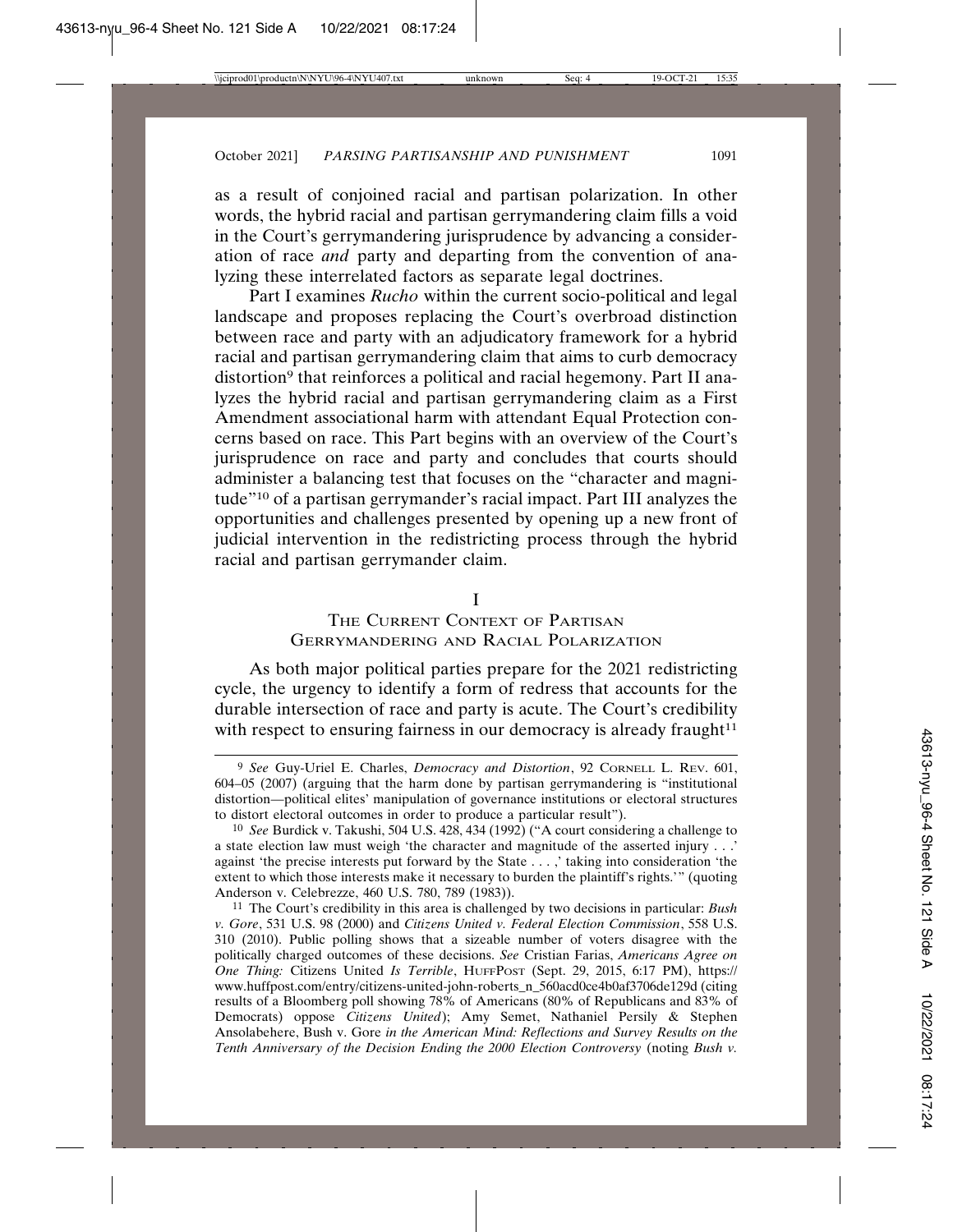and has only become more so as a result of *Rucho*. 12 Further, the Court's checkered history in the area of race and politics raises significant concerns about its ability to serve as a neutral arbiter on questions with both political and racial implications.13 And with Justice Kennedy's departure from the Court and the addition of more conservative justices in the past few years, it is increasingly doubtful that this perception will change unless its jurisprudence reflects political and racial realities on the ground.

#### *A. Demographic Snapshot of Race and Party*

Partisan affiliation in the United States is, to varying degrees, a form of association linked to race.14 The predictive value of other factors, such as age, gender, education, religion, and socioeconomic status on party affiliation is measurably less than that of race.15 The significance of race in party affiliation is reflected in the colinearity of race and party across varying racial groups and, with respect to Black Americans in particular, the extent to which those correlations are remarkably static.16 More than partisanship, race has figured prominently in shaping our electoral system. From the Three-Fifths Clause,<sup>17</sup> to the origins of the Electoral College,<sup>18</sup> the abolition of

13 *See generally* Girardeau A. Spann, *Race Ipsa Loquitur*, 2018 MICH. ST. L. REV. 1025 (2018) (outlining the Court's history of entrenching racial disparities and its failures to meaningfully remedy inequalities).

14 *See* Guy-Uriel E. Charles, *Racial Identity, Electoral Structures, and the First Amendment Right of Association*, 91 CALIF. L. REV. 1209, 1246–60 (2003) (analyzing the jurisprudence of associational rights in connection with Black American political identity).

15 *See* PEW RSCH. CTR., IN CHANGING U.S. ELECTORATE, RACE AND EDUCATION REMAIN STARK DIVIDING LINES 11 (2020), https://www.pewresearch.org/politics/wpcontent/uploads/sites/4/2020/06/PP\_2020.06.02\_Party-ID\_FINAL.pdf.

16 *Id.* (citing data showing significant and consistent race-party affiliation over time for Black, Latinx, and Asian populations as compared to whites).

18 *See* Kamala Kelkar, *Electoral College Is 'Vestige' of Slavery, Say Some Constitutional Scholars*, PBS NEWSHOUR WEEKEND (Nov. 6, 2016, 3:57 PM), https://www.pbs.org/ newshour/politics/electoral-college-slavery-constitution; Akhil Reed Amar, *The Troubling*

*Gore* as statistically significant in negatively affecting Court approval and confidence and as a unique polarizer of public opinion), *in* ELECTION ADMINISTRATION IN THE UNITED STATES: THE STATE OF REFORM AFTER BUSH V. GORE 48, 49 (2014).

<sup>12</sup> *Rucho v. Common Cause*, 139 S. Ct. 2484 (2019), overturned both *Benisek v. Lamone*, 348 F. Supp. 3d 493, 523 (D. Md. 2018) (finding plaintiffs' associational rights under the First Amendment burdened by partisan gerrymandering) and *Common Cause v. Rucho*, 318 F. Supp. 3d 777, 941 (M.D.N.C. 2018) (finding partisan gerrymander in violation of Equal Protection Clause of the Fourteenth Amendment, the First Amendment, and Article I of the Constitution). These cases follow a line of federal precedent finding partisan gerrymanders unconstitutional that is now undermined by the Supreme Court. *See, e.g.*, Whitford v. Gill, 218 F. Supp. 3d 837 (W.D. Wis. 2016), *vacated and remanded*, 138 S. Ct. 1916 (2018) (finding partisan gerrymander violated Equal Protection Clause of the Fourteenth Amendment and the First Amendment).

<sup>17</sup> U.S. CONST. art. I, § 2, cl. 3, *repealed by* U.S. CONST. amend. XIV, § 2.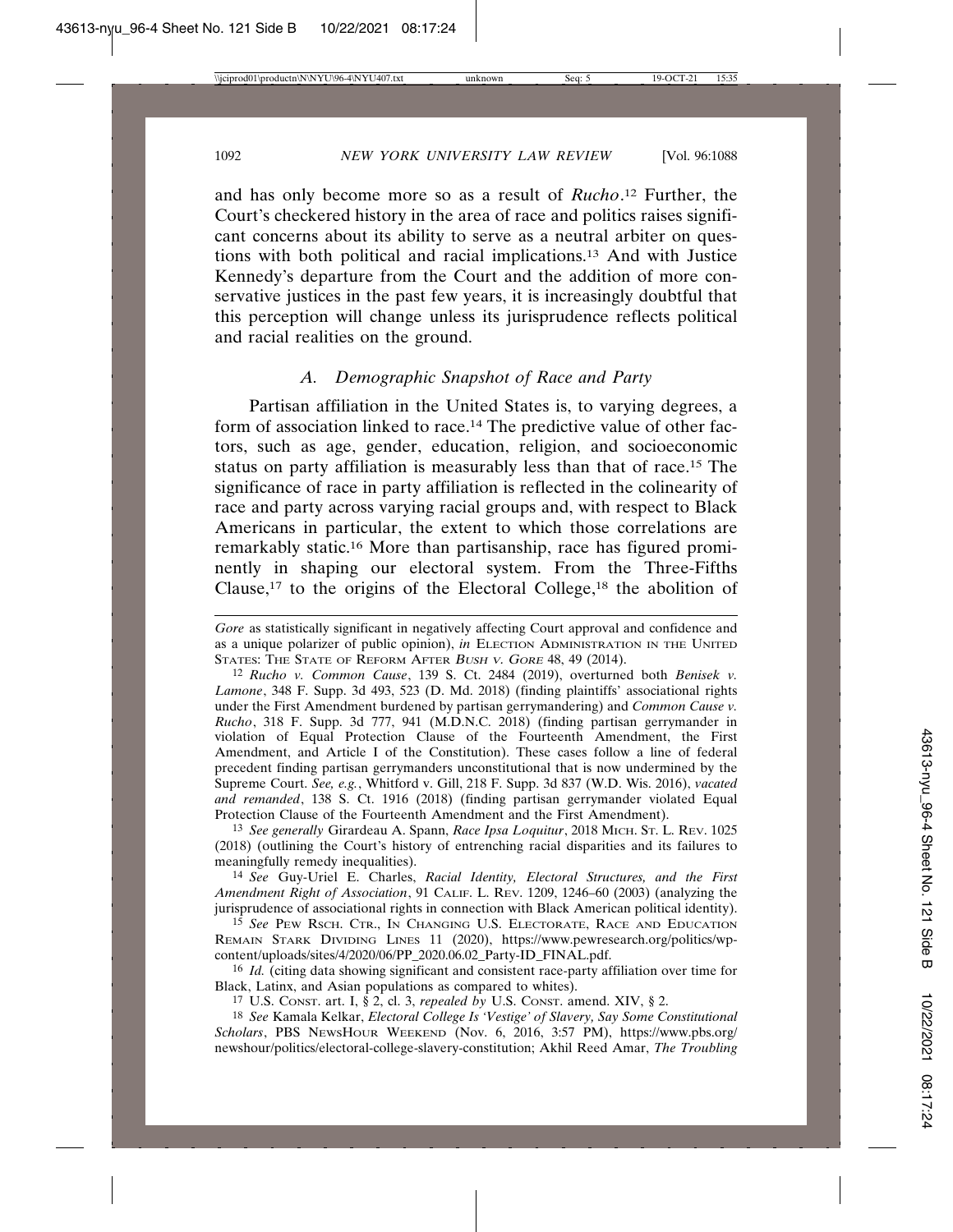White Primaries,<sup>19</sup> the "Reapportionment Revolution" of the 1960s,<sup>20</sup> and the passage of the Voting Rights Act of 1965 (VRA) and its amendments,21 race has defined the contours of power and political access in the United States.22 Moreover, conjoined racial and partisan polarization is prevalent enough to, at a minimum, warrant an inquiry into the racial effects of partisan gerrymandering.23

For example, for over two decades, Black Americans have identified as Democrat or Democrat-leaning at a rate of 81% to 88%.24 Since 1960, the proportion of Black voters who supported Democratic presidential candidates over sixteen general election cycles has fluctuated between 68% and 95%, with an average of 86.8% support.25 For Latinx<sup>26</sup> and Asians in the U.S., conjoined racial and partisan polarization exists in notable measure, but to a lesser degree than Black

19 *See* Smith v. Allwright, 321 U.S. 649 (1944) (holding it unconstitutional for states to limit primary participation to white voters).

20 *See, e.g.*, Baker v. Carr, 369 U.S. 186 (1962) (holding that Equal Protection challenges to state apportionment plans are justiciable); Wesberry v. Sanders, 376 U.S. 1 (1964) (holding that claims of unconstitutionality in state redistricting plans are justiciable); Reynolds v. Sims, 377 U.S. 533, 568 (1964) ("[T]he Equal Protection Clause requires that the seats in both houses of a bicameral state legislature must be apportioned on a population basis."); Lucas v. Forty-Fourth Gen. Assembly of Colo., 377 U.S. 713 (1964) (finding that a state reapportionment plan based on nonpopulation factors violated the Fourteenth Amendment). The reapportionment cases of the 1960s largely sought to resolve representation imbalances between rural and urban spaces that favored inhabitants of the former. The racial subtext to these cases arose from the increased migration of Black Americans to urban areas that caused the population shifts that led to malapportionment.

21 Voting Rights Act of 1965, Pub. L. 89-110, 79 Stat. 437 (codified as amended at 42 U.S.C. §§ 1971, 1973 to 1973bb-1).

22 *See* Samuel Issacharoff, *Ballot Bedlam*, 64 DUKE L.J. 1363, 1404 (2015) ("Race bore the burden of creating a law of democracy in the United States . . . .").

23 Moreover, the racial effects that partisan gerrymandering can produce are not predicated on conjoined racial and partisan polarization, rather they are exacerbated by this phenomenon.

24 *Party Identification Among Black Registered Voters 1994-2019*, PEW RSCH. CTR., https://docs.google.com/spreadsheets/d/1v58Nt6SW832ZUq7xLI6N8qdDs3qN4qWoDU-2EyEOGZg/edit#gid=1767687530 (last visited Jan. 30, 2021).

25 DAVID A. BOSITIS, JOINT CTR. FOR POL. & ECON. STUD., BLACKS & THE 2012 DEMOCRATIC NATIONAL CONVENTION 9 tbl.1 (2012), https://jointcenter.org/wp-content/ uploads/2020/10/Blacks-and-the-2012-Democratic-National-Convention.pdf (nonpartisan quadrennial research report); *How Groups Voted*, ROPER CTR., https:// ropercenter.cornell.edu/polls/us-elections/how-groups-voted (last visited Jan. 30, 2021) (presenting statistics from exit polls in each presidential election from 1976 to 2020).

26 I use the gender-neutral term "Latinx" to refer collectively to Latinos, Latinas, nonbinary persons of Latin American background, and those persons identifying as Hispanic.

*Reason the Electoral College Exists*, TIME (Oct. 29, 2020, 11:51 AM), http://time.com/ 4558510/electoral-college-history-slavery (arguing that slavery was "the real demon dooming direct national election in 1787 and 1803"). *But see* Gary L. Gregg II, *No! The Electoral College Was Not About Slavery!*, LAW & LIBERTY (Jan. 3, 2017), http:// www.libertylawsite.org/2017/01/03/no-the-electoral-college-was-not-about-slavery.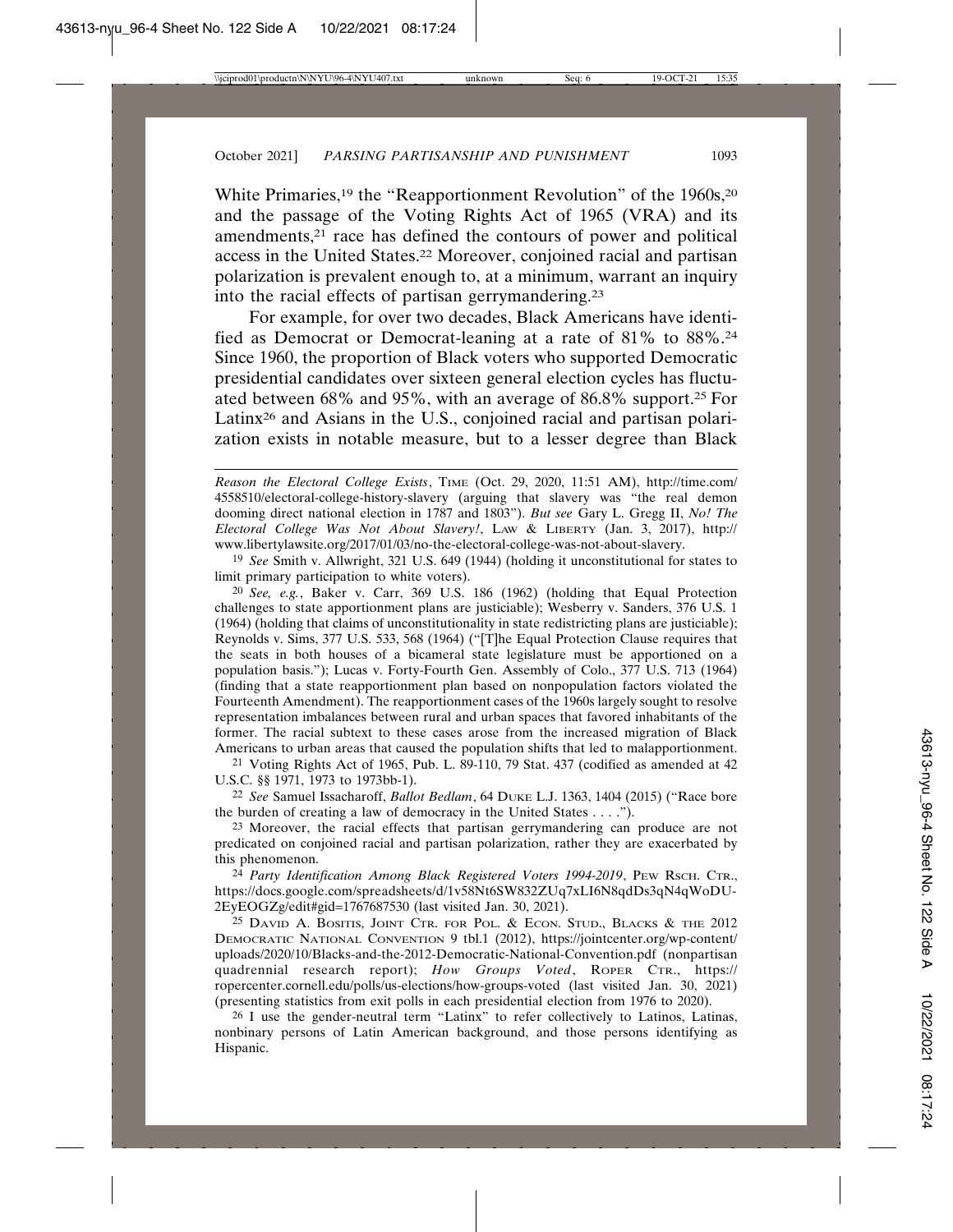Americans. Roughly two thirds of Latinx voters identified or leaned Democratic between 2008 and 2016,<sup>27</sup> and charted even greater margins of support by the eve of the 2020 election.28 Since 2004, over 50% of Asian Americans supported or leaned Democratic, with rates exceeding 60% since 2016.29 As a result of this persistent skew, purely partisan effects in the electoral arena rarely exist; race is nearly always implicated.30 Accordingly, recognizing the hybridity of racial and partisan gerrymandering can afford important constitutional protections to historically marginalized racial groups in the political process and prevent democracy distortion.

Democracy distortion occurs when "political elites' manipulation of governance institutions or electoral structures . . . distort electoral outcomes in order to produce a particular result."31 Distortion results from a set of structural and individual harms that interfere with the natural calibration of majoritarian choices and minority protections. In other words, democracy distortion is concerned with countermajoritarian outcomes, as well as persistent suppression of minority interests. This principle is consistent with James Madison's foundational edicts on factionalism and the benefits of a representative republic.32 Political lockout occurs when the system is so rigged that

28 AMERICAN ELECTION EVE POLL 2020, https://electioneve2020.com/poll/#/en/ demographics/latino (last visited Jan. 31, 2021) (showing 70% support among all Latinx voters polled for Democratic nominee Joe Biden and 69% support for Democratic House of Representatives candidates).

29 *Party Identification Among Registered Asian American (English Speaking) Voters 1994-2019*, PEW RSCH. CTR., https://docs.google.com/spreadsheets/d/ 1v58Nt6SW832ZUq7xLI6N8qdDs3qN4qWoDU-2EyEOGZg/edit#gid=1396246928 (last visited Jan. 31, 2021); *see also* Kimmy Yam, *Asian Americans Voted for Biden 63% to 31%, but the Reality Is More Complex*, NBC NEWS (Nov. 9, 2020, 6:00 PM), https:// www.nbcnews.com/news/asian-america/asian-americans-voted-biden-63-31-reality-morecomplex-n1247171.

30 To be sure, while partisan gerrymandering in states such as Maine, New Hampshire, West Virginia, Iowa, Idaho, and Wyoming, whose respective minority populations comprise less than 10% of the state's total population, may not immediately trigger concerns about adverse racial impact on a statewide basis, concerns may arise in urban centers and other areas with concentrated minority populations. Moreover, even in the absence of sizeable minority populations, and perhaps because of it, white voters' partisan affiliation may be informed by race.

31 Charles, *supra* note 9, at 604–05. Both institutional distortion and democracy distortion share the same aim of ensuring that electoral systems "reflect as accurately as possible the preferences of the relevant electorate." *Id.* at 605.

32 *See* THE FEDERALIST NO. 10, at 46 (James Madison) (Clinton Rossiter ed., 1961) (referring to a faction as a "number of citizens, whether amounting to a majority or

<sup>27</sup> MARK HUGO LOPEZ, ANA GONZALEZ-BARRERA, JENS MANUEL KROGSTAD & GUSTAVO LÓPEZ, PEW RSCH. CTR., DEMOCRATS MAINTAIN EDGE AS PARTY 'MORE CONCERNED' FOR LATINOS, BUT VIEWS SIMILAR TO 2012, at 27 (2016), https://www. pewresearch.org/hispanic/wp-content/uploads/sites/5/2016/10/PH\_2016.10.11\_Politics\_ FINAL4.pdf.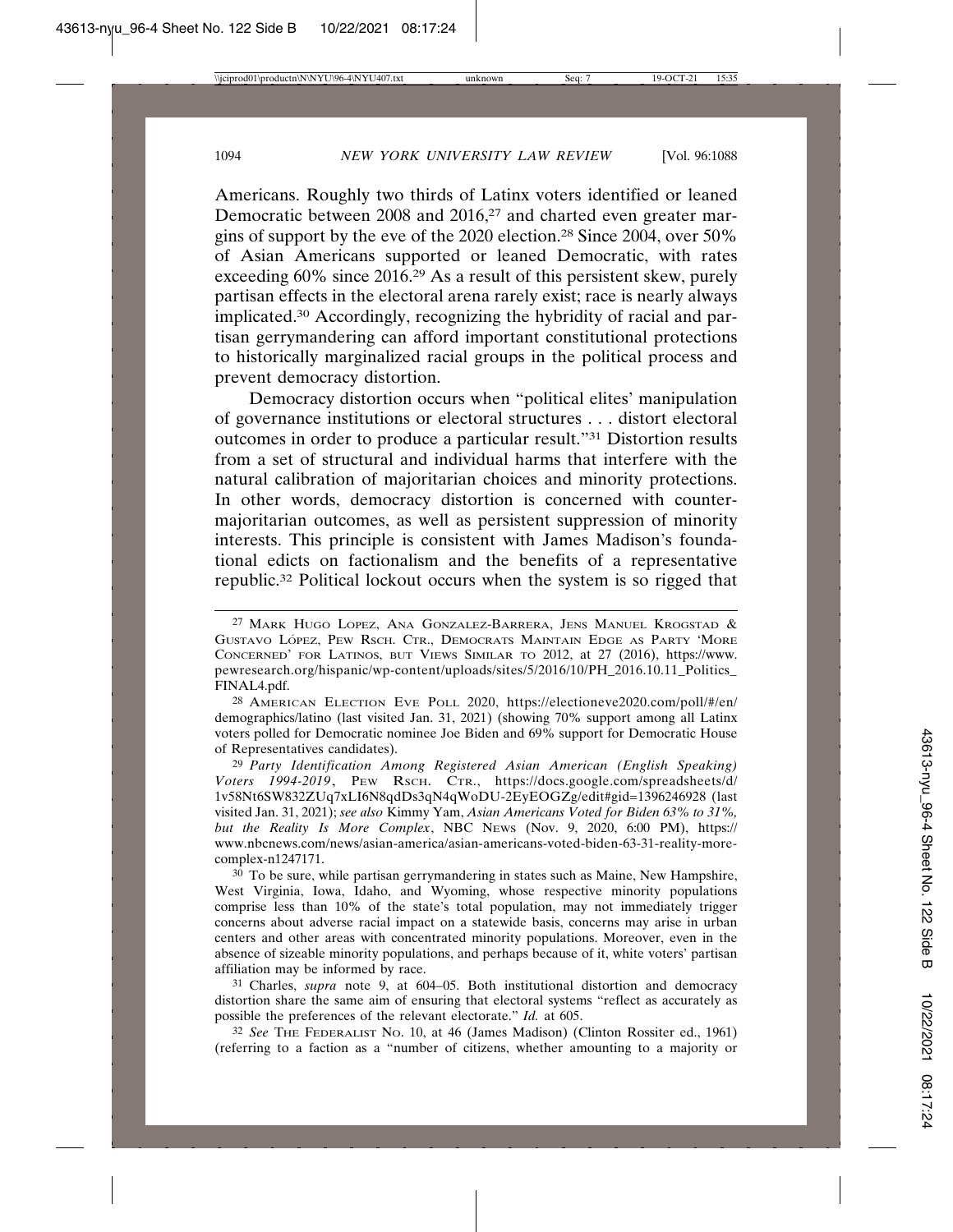natural alliances are thwarted by partisan manipulation. As Professors Samuel Issacharoff and Richard Pildes have argued, "[W]hen interpreting the various constitutional provisions that protect selfgovernment, such as the First Amendment, the Court should construe those provisions against a background conception of democracy that recognizes the importance of competitive political markets to ensuring appropriately responsive representation."33 To the extent that race forms part of "the partisan lockup," such group lockout is the crux of the hybrid racial and partisan gerrymandering claim and its distortive effect.

When viewpoint or other expressive or associational activity derives from the protected class status of race, incursions on that activity effect a double assault and compounded constitutional violation. The racial effects of invidious partisan gerrymandering should, therefore, form part of a complex appraisal courts administer in determining hybrid racial and partisan gerrymandering claims under the Constitution. Indeed, "[i]f *quantitative* vote dilution (in the form of malapportioned districts) unconstitutionally denies 'fair and effective representation,' then why does *qualitative* vote dilution (in the form of districts that systematically weaken an identifiable political group) not do the same?"34 This notion is consonant with the Court's holding in *Reynolds v. Sims* that the "basic aim" of reapportionment and redistricting is to provide "fair and effective representation for *all* citizens."35

## *B. The Legal Landscape*

Unlike reapportionment, the Court's gerrymandering jurisprudence is still evolving, as evidenced by its most recent gerrymandering decision in 2019 in *Rucho*, holding that partisan gerrymandering claims are nonjusticiable. Indeed, the legal claim of partisan gerrymandering did not come into the general public consciousness until the mid-1960s, despite coinage of the term "gerrymander" in the early

minority of the whole, who are united and actuated by some common impulse of passion, or of interest, adverse to the rights of other citizens, or to the permanent and aggregate interests of the community").

<sup>33</sup> Issacharoff & Pildes, *supra* note 4, at 673.

<sup>34</sup> Daniel P. Tokaji, *Gerrymandering and Association*, 59 WM. & MARY L. REV. 2159, 2167 (2018).

<sup>35</sup> 377 U.S. 533, 565–66 (1964) (emphasis added). In addition, the Court has recognized that political processes do not reliably protect "discrete and insular minorities," and laws restricting political processes may be subject to more exacting scrutiny. United States v. Carolene Prods. Co., 304 U.S. 144, 153 n.4 (1938).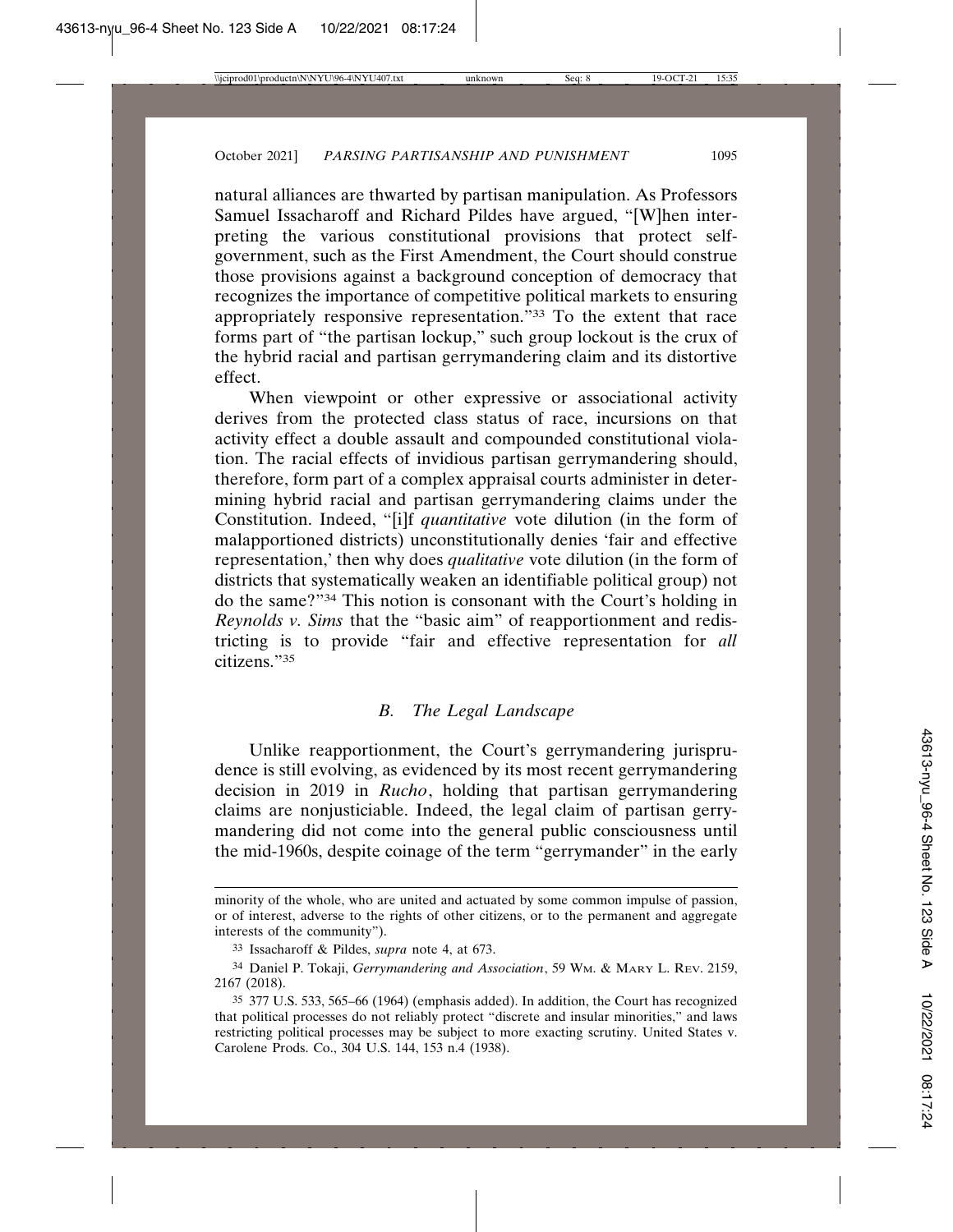1800s.36 In early cases such as *Fortson v. Dorsey*37 and *Burns v. Richardson*, 38 the Court warned of the potential for reapportionment to "minimize or cancel out the voting strength of racial or political elements,"39 but it did not indicate that partisan gerrymandering could be justiciable until 1986 in *Davis v. Bandemer*. 40 Despite a smattering of intervening cases,41 partisan gerrymandering claims were in legal limbo until *Rucho* foreclosed federal adjudication of pure partisan gerrymandering claims altogether.42

Notably, *Rucho* did not address the substance of the alleged partisan gerrymanders; rather it held that there was no historical foundation or present-day mechanism for adjudicating fairness in the districting process when it comes to partisan influence.43 The *Rucho* majority opinion pointedly distinguished partisan gerrymanders from racial ones: "Unlike partisan gerrymandering claims, a racial gerrymandering claim does not ask for a fair share of political power and influence, with all the justiciability conundrums that entails. It asks instead for the elimination of a racial classification. A partisan gerrymandering claim cannot ask for the elimination of partisanship."44

40 478 U.S. 109, 124–25 (1986). Although prior to *Davis* the Court had decided another partisan gerrymandering claim in *Gaffney v. Cummings*, 412 U.S. 735, 752 (1973), the holding in that case was limited to the constitutionality of reapportionment plans whose purpose was to provide districts that would achieve "political fairness" between political parties. It was not until *Davis* that the Court held that partisan gerrymandering could be justiciable.

41 Some twenty years after *Davis*, the Court decided two cases, *Vieth v. Jubelirer*, 541 U.S. 267 (2004) and *League of United Latin American Citizens* (*LULAC*) *v. Perry*, 548 U.S. 399 (2006), which encapsulate the Court's binary approach to partisan and racial gerrymandering. *LULAC*, which involved allegations of partisan and racial gerrymandering under Section Two of the Voting Rights Act, found a violation of Latinx voting rights under a racial gerrymandering scheme but reached no standard to address alleged partisan gerrymandering in the same case. 548 U.S. at 442. In *Vieth*, the Court's four liberal justices proposed three different potential standards for partisan gerrymandering, but none garnered a majority. 541 U.S. at 292–305.

42 *But see* Benjamin Plener Cover, Rucho *for Minimalists*, 71 MERCER L. REV. 695 (2020) (arguing that *Rucho* has not foreclosed adjudication of all forms of pure partisan gerrymanders).

43 Rucho v. Common Cause, 139 S. Ct. 2484, 2499 (2019). *See also* Michael Gentithes, *Gobbledygook: Political Questions, Manageability, & Partisan Gerrymandering*, 105 IOWA L. REV. 1081, 1088–89 (2020) (critiquing Chief Justice Roberts's overreliance on manageability standards to hold partisan gerrymandering claims nonjusticiable).

44 *Rucho*, 139 S. Ct. at 2502.

<sup>36</sup> *See* Erick Trickey, *Where Did the Term 'Gerrymander' Come From?*, SMITHSONIAN MAG. (July 20, 2017), https://www.smithsonianmag.com/history/where-did-termgerrymander-come-180964118.

<sup>37</sup> 379 U.S. 433, 439 (1965).

<sup>38</sup> 384 U.S. 73, 88 (1966).

<sup>39</sup> *Fortson*, 379 U.S. at 439.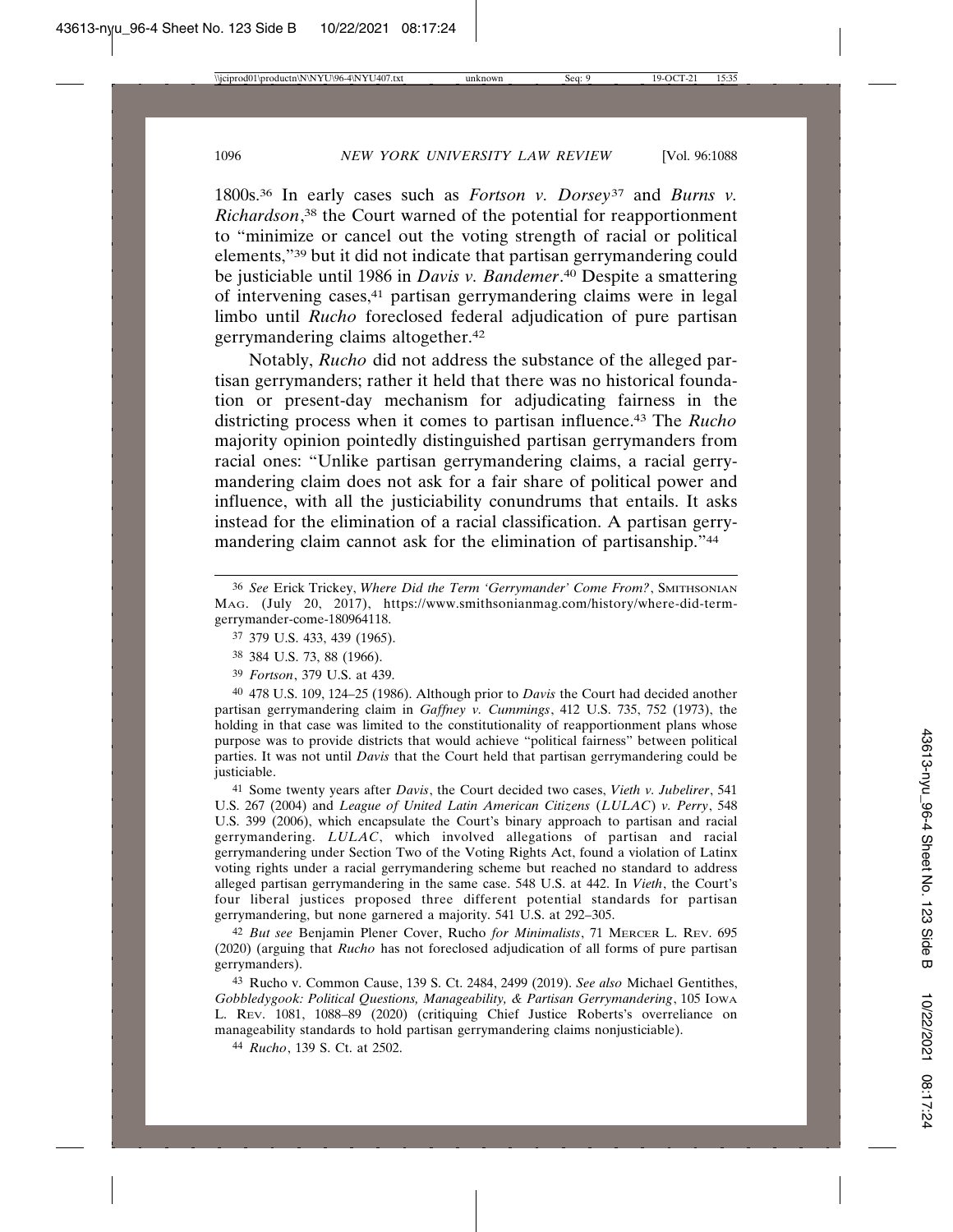What the Court misses, however, is that both racial and partisan gerrymandering claims are, at bottom, concerned with a fair shot rather than a fair share. Recognizing that many factors, including incumbency and candidate viability, etc., may determine the share of political power, proponents of both claims seek the removal of structural impediments to groups—be they racial or political—having a fair and equal shot at influencing the allocation of political power.45 When the impediments are both racial and political because of conjoined racial and political polarization, the hybrid racial and partisan gerrymandering claim applies.

Despite their interconnection, racial gerrymandering and partisan gerrymandering have always been doctrinally distinct. Professor Richard Hasen's analysis of the conjunction of race and party comes the closest to threading the race-party needle in the scholarship on this issue.46 Professor Hasen artfully identifies three ways in which race and party might interact when courts adjudicate partisaninfluenced laws.47 The first, framed as "race or party," follows the conventional model of separate and distinct claims for racial and partisan gerrymandering in which race and party are measured only for the degree to which either one masks the predominant motive of the districting process.48 Defendants can use race to prove that partisan intent did not prevail and vice versa. The second approach, "race as a proxy for party," operates as a proxy effect and searches for instances when line-drawers use party to camouflage intentional racial discrimination or manipulate voters based on race for partisan interest.49 Like "race or party," "race as party" focuses on line-drawers' intent and whether they used race inappropriately in the construction of the districting map. Professor Hasen's third and preferred approach, which he labels tongue-in-cheek as "party all the time," is a strict partisan analysis of the burden on voters.50 Importantly, similar to the *Rucho* majority's holding, this third option excludes an application to redistricting on the theory that "there is no way to separate permissible

- 49 *Id.* at 1841–42.
- 50 *Id.* at 1842.

<sup>45</sup> *See, e.g.*, Bruce W. Hardy, *Candidate Traits and Political Choice* (charting relationship between candidate traits and voters' choices), *in* THE OXFORD HANDBOOK OF POLITICAL COMMUNICATION 437, 437–38 (Kate Kenski & Kathleen Hall Jamieson eds., 2014), https://www.oxfordhandbooks.com/view/10.1093/oxfordhb/9780199793471.001.0001/ oxfordhb-9780199793471-e-017?print=pdf.

<sup>46</sup> Hasen, *supra* note 6.

<sup>47</sup> *Id.* at 1840–42.

<sup>48</sup> *Id.* at 1840–41.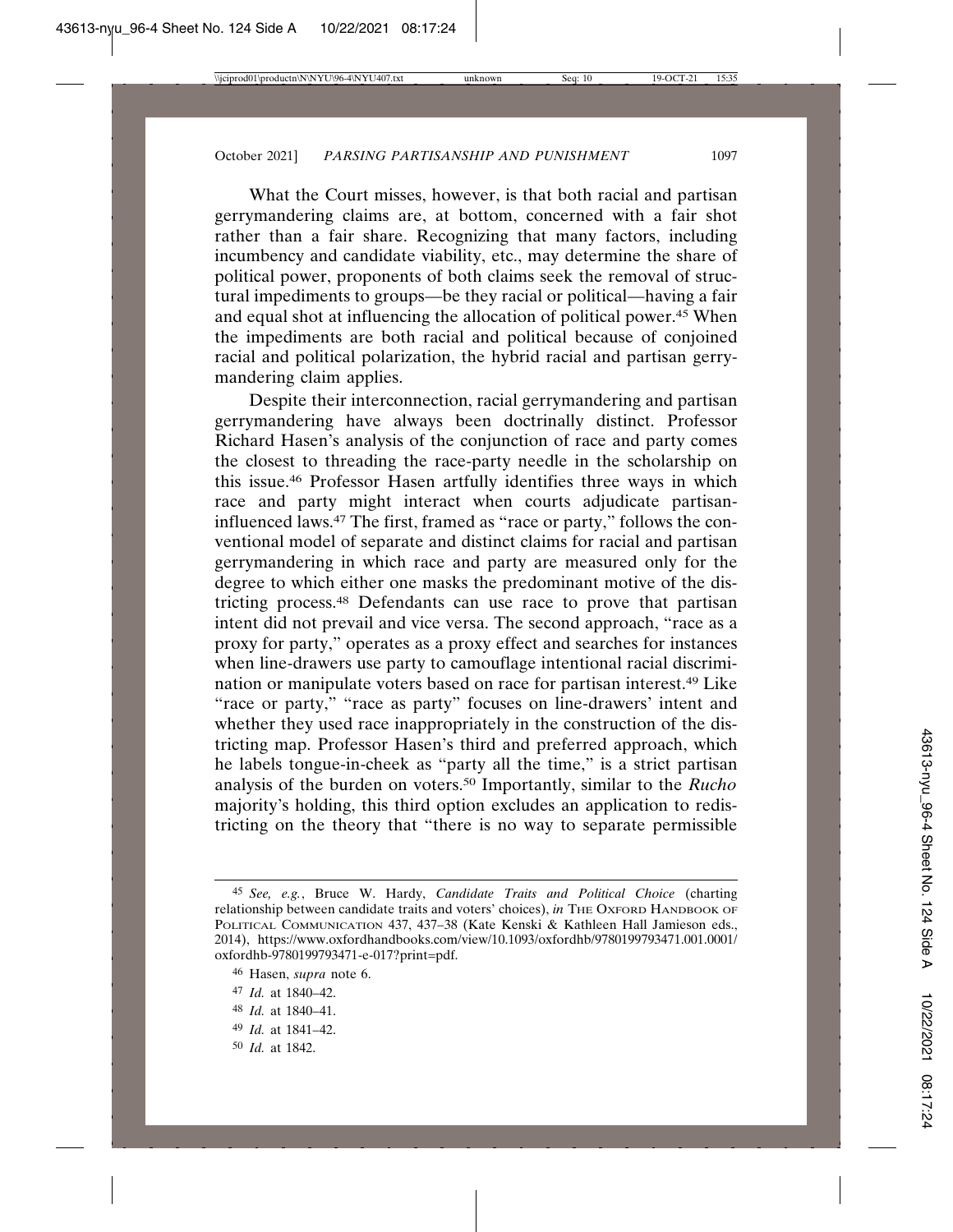from impermissible consideration of party information in redistricting."51

However, this singular focus on partisan motivation—especially if it were applied to redistricting—misses the forest for the trees. Building on Professor Hasen's construct, this Article proposes a fourth alternative: "race *and* party." The "race and party" approach mandates consideration of conjoined racial and partisan polarization, adding more nuance to the partisan gerrymandering equation. In sharp contrast to a party-only approach outlawed by *Rucho*, and to the false dichotomy of either the "race or party" method or "race as party" proxy model, the "race and party" approach proposed here takes full measure of the interplay of these defining forces in our electoral process.

If the goal of regulating partisan gerrymandering is to mitigate manipulation of the electoral system,<sup>52</sup> then any analysis of partisan harm must account for the concomitant race-based effect of group lockout and its distortive effect. The hybrid racial and partisan gerrymandering claim is straightforward: In evaluating the impact of a challenged gerrymander, evidence of conjoined racial and partisan polarization should form part of the calculus—even if the racial impact does not constitute a racial gerrymander under the Fourteenth Amendment or the partisan gerrymander is nonjusticiable by itself. Rather, the two can combine to evade *Rucho*'s concern of nonjusticiability by leveraging racial gerrymandering jurisprudence's underlying principle that race should not "predominate" or overdetermine redistricting while tolerating some measure of partisan influence.53

# *C. The Urgency of Judicial Intervention*

The urgency of judicial intervention to address the conundrum of unchecked partisan gerrymandering and the upsurge of conjoined racial and partisan polarization is threefold. First, because of the Supreme Court's highly controversial 5–4 decision in *Shelby County v. Holder* in 2013,<sup>54</sup> the redistricting process is now unmoored from the Voting Rights Act's prophylactic and muscular protections, which helped prevent racial discrimination in some of the most recidivist

<sup>51</sup> *Id.* at 1879.

<sup>52</sup> Rucho v. Common Cause, 139 S. Ct. 2484, 2517 (2019) ("[W]hen political actors have a specific and predominant intent to entrench themselves in power by manipulating district lines, that goes too far.").

<sup>53</sup> *See, e.g.*, Miller v. Johnson, 515 U.S. 900, 920 (1995) (finding that gerrymanders where race is the "predominant, overriding factor" are subject to strict scrutiny).

<sup>54</sup> 570 U.S. 529 (2013) (holding that federal "preclearance" of voting changes that is triggered by a formula based on historical racial discrimination and not current conditions exceeds Congress's enforcement powers).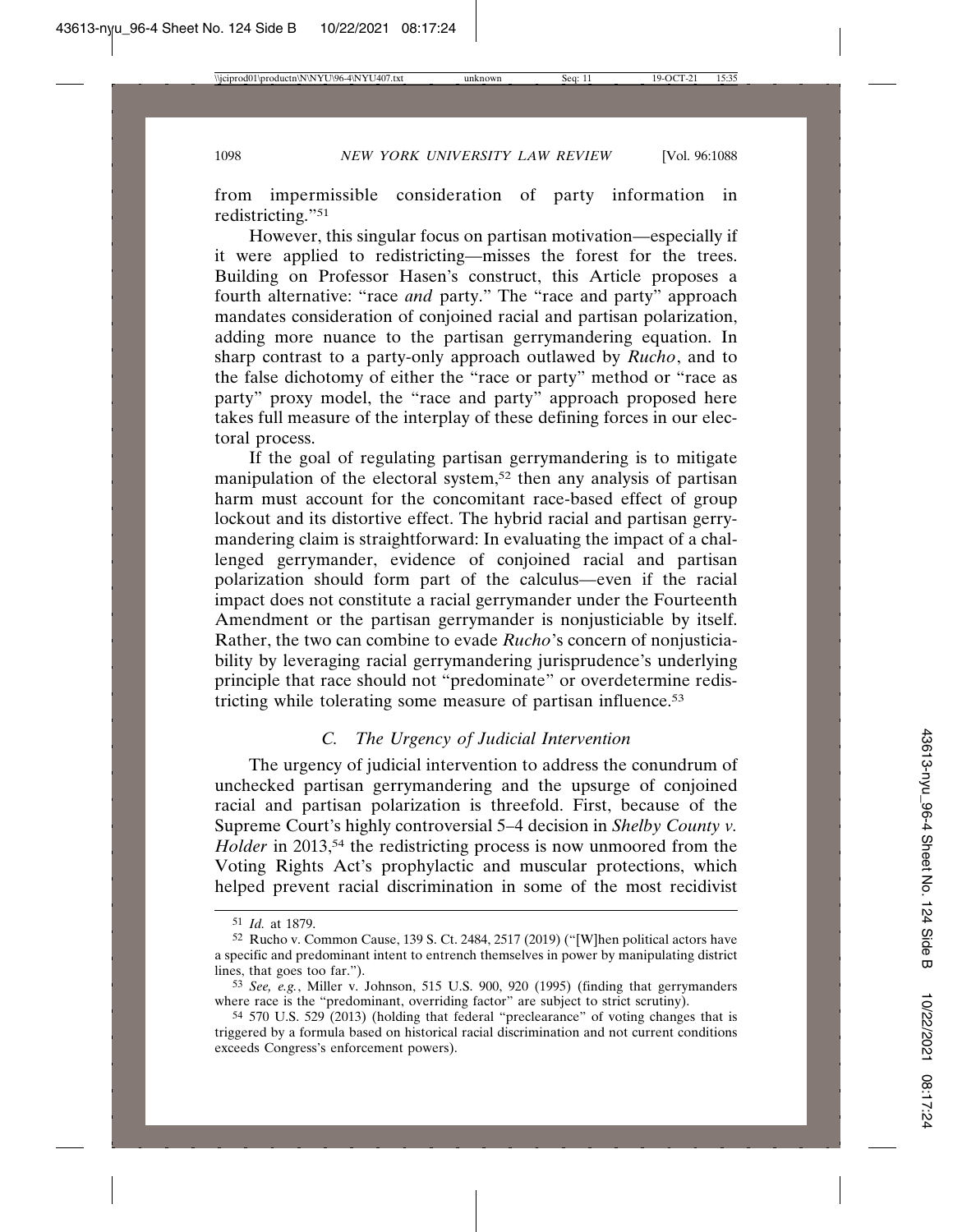jurisdictions in our country. *Shelby County* disabled federal oversight previously required under Section 5 of the Act, despite the existence of numerous redistricting challenges in covered jurisdictions. The absence of Section 5 as a checkpoint and deterrent in a redistricting cycle for the first time in fifty years will undoubtedly unleash an unprecedented wave of deeply distortive districting practices in the 2021 redistricting cycle if there is no federal judicial backstop to limit the racial effects of partisan gerrymandering.<sup>55</sup>

Relatedly, Section 2 of the Voting Rights Act, as presently interpreted by the Court in the vote dilution context, is ill-equipped to prevent the racialized consequences of partisan gerrymandering. Although its text derives from Congress's broad remedial powers under the Fourteenth and Fifteenth Amendments, Section 2 has been jurisprudentially bound to a strict formulaic application predicated upon a group's ability to elect a candidate of its choice. Under *Thornburg v. Gingles*, successful redistricting claims require a minority population that is sizeable yet compact and unable to elect candidates of its choice due to racially polarized voting.56 These threshold factors then give way to a more complex and nuanced assessment of historical and socioeconomic factors.<sup>57</sup> However, even if

56 478 U.S. 30, 47 (1986). *See generally* Travis Crum, *Reconstructing Racially Polarized Voting*, 70 DUKE L.J. 261 (2020) (summarizing the history of racially polarized voting).

57 In a lengthy Report, the Senate Judiciary Committee in 1982 enumerated nine additional factors relating to history of discrimination and racialized voting procedures. *See* S. REP. NO. 97-417, at 28–29 (1982), *as reprinted in* 1982 U.S.C.C.A.N. 177, 206–07. The following seven Senate factors are typical indicia of voting practices that deny minority voters an equal opportunity to participate in the political process and to elect candidates of their choice: (1) "the extent of any history of official discrimination in the state or political subdivision that touched the right of the members of the minority group to register, to vote, or otherwise to participate in the democratic process;" (2) "the extent to which voting in the elections of the state or political subdivision is racially polarized;" (3) "the extent to which the state or political subdivision has used unusually large election districts, majority vote requirements, anti-single shot provisions, or other voting practices or procedures that may enhance the opportunity for discrimination against the minority group;" (4) "if there is a candidate slating process, whether the members of the minority group have been denied access to that process;" (5) "the extent to which members of the minority group in the state or political subdivision bear the effects of discrimination in such areas as education, employment and health, which hinder their ability to participate effectively in the political process;" (6) "whether political campaigns have been characterized by overt

<sup>55</sup> *See* Vishal Agraharkar, *50 Years Later, Voting Rights Act Under Unprecedented Assault*, BRENNAN CTR. FOR JUST. (Aug. 2, 2015), https://www.brennancenter.org/ourwork/research-reports/50-years-later-voting-rights-act-under-unprecedented-assault (noting the "recent rash of discriminatory voting laws, unleashed by the Shelby County decision," for example, "mere hours after the high court ruling, Texas implemented a strict photo ID law," and "that summer, the North Carolina legislature . . . also instituted a stringent photo ID requirement, eliminated same-day registration, and cut back on early voting"). Although Section 2 of the Act remains in force, it was never intended to be duplicative of Section 5 and cannot serve as an adequate stand-in.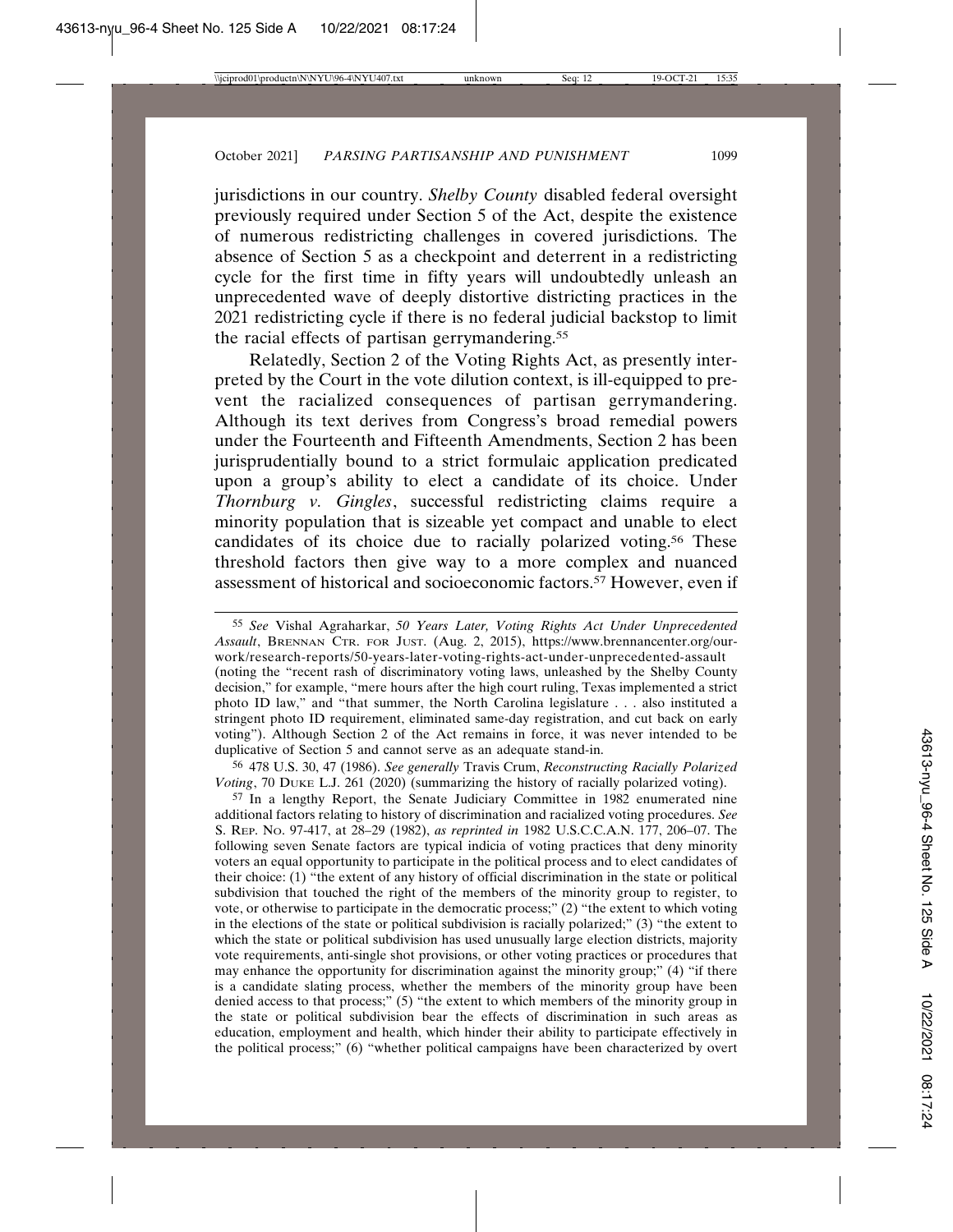a jurisdiction produces the maximum number of majority-minority districts under Section 2, that does not necessarily prevent the partisan manipulation of the remainder of the districts in a manner that nullifies the effectiveness and statewide impact of the majority-minority districts. In other words, even if minority communities maximize the number of majority-minority districts under Section 2, if other seats are not allocated fairly, the substantive representation that those districts have the potential to produce may be minimized. In many ways, this doctrinal gap is exacerbated by the Court's determination that Section 2 does not protect *influence districts*<sup>58</sup>—districts in which minority voters cannot comprise a majority alone but are sizeable enough to influence the outcome of an election on their own or can join with like-minded or allied white voters to influence the outcome of an election and become part of a governing coalition.

Even if minority voters maximize the number of seats they can potentially control, they may effectively be denied substantive representation in a system that does not fairly allocate "white" seats for partisan gain. This can occur in a Republican gerrymander, for example, where packed minority communities can handily elect candidates who will, however, be dominated by the partisan stranglehold of the broader districting plan. This can also occur in Democratic gerrymanders in which minority communities are cracked to maximize Democratic power and, as a result, receive only diluted substantive representation. Accordingly, the loss of Section 5, which even when not suspended only applies to limited jurisdictions, and the scope of Section 2 leave no statutory fix for the democracy distortion that excessive partisan influence produces in a context of conjoined racial and partisan polarization.

58 *See* Bartlett v. Strickland, 566 U.S. 1, 25–26 (2009) (holding that the VRA only requires that minority groups receive an equal opportunity to elect candidates of choice).

or subtle racial appeals;" and (7) "the extent to which members of the minority group have been elected to public office in the jurisdiction." *Id.* The Senate Report identified two additional factors that are relevant proof in certain cases: (1) "whether there is a significant lack of responsiveness on the part of elected officials to the particularized needs of the members of the minority group;" and (2) "whether the policy underlying the state or political subdivision's use of such voting qualification, prerequisite to voting, or standard, practice or procedure is tenuous." *Id.* at 29. The Senate Report makes clear, and the Supreme Court has affirmed, that "there is no requirement that any particular number of factors be proved or that a majority of them point one way or the other." *Id.*; *see* Thornburg v. Gingles, 478 U.S. 30, 36–37 (1986); Brnovich v. Democratic Nat'l Comm., 141 S. Ct. 2321, 2340 (2021). The Report further states that the "ultimate test" for racial discrimination under Section 2 is "whether, in the particular situation, the practice operated to deny the minority plaintiff an equal opportunity to participate and to elect candidates of their choice." S. REP. NO. 97-417, at 30.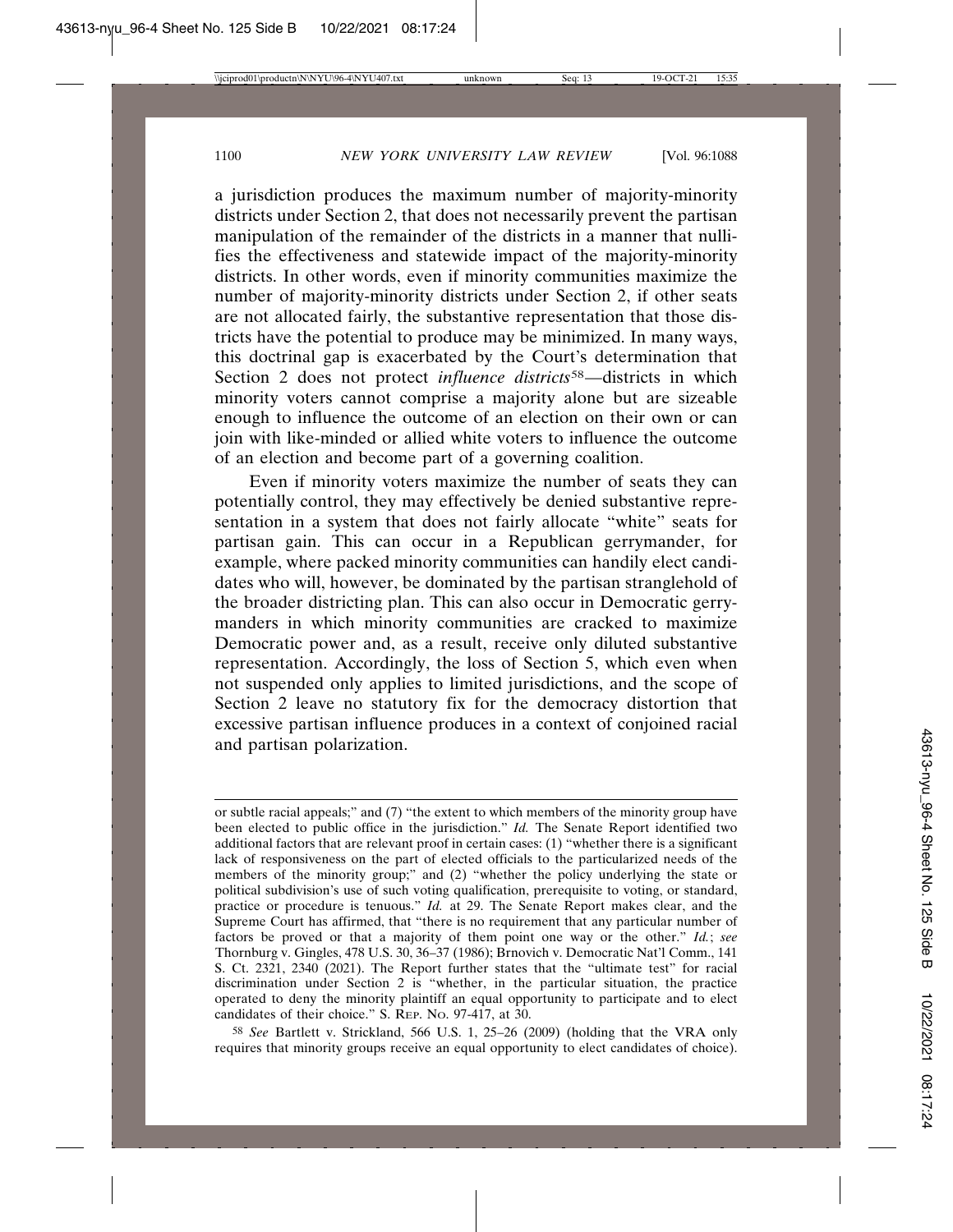Second, over the past two decades, the country has witnessed a meteoric rise in hyperpartisanship and conjoined racial and partisan polarization.59 Standing alone, hyperpartisanship has exacerbated widely held concerns that the electoral process is rigged, unequal, overly politicized, and distorted.60 Reinforcing these fears is an increasing number of partisan gerrymanders whose countermajoritarian effect relegates political majorities to a minority power status.61 As Professors Samuel Issacharoff and Pamela Karlan have written, "While there have been few if any examples of the limiting case, there are plenty of jurisdictions in which a party manages to obtain a substantial majority of the seats with a minority of the votes."62 When there are high degrees of conjoined racial and partisan polarization, the political divide often cleaves alarmingly on racial and ideological lines. In short, redistricting has never been set in a context so universally polarized.

Third, the disabling of Section 5, stiffening hyperpartisanship, and conjoined racial and partisan polarization are occurring alongside a seismic demographic shift fueled by a rapidly diversifying electorate. As soon as 2042, the United States will likely comprise a majority-

59 *See, e.g.*, Richard H. Pildes, *Why the Center Does Not Hold: The Causes of Hyperpolarized Democracy in America*, 99 CALIF. L. REV. 273, 273, 276 n.2 (2011) (contending that "[w]e have not seen the intensity of political conflict and the radical separation between the two major political parties that characterizes our age since the late nineteenth century" and citing various studies reaching the same conclusion through different measures); *see also, e.g.*, *The Partisan Divide on Political Values Grows Even Wider: Sharp Shifts Among Democrats on Aid to Needy, Race, Immigration*, PEW RSCH. CTR. (Oct. 5, 2017), https://www.pewresearch.org/politics/2017/10/05/the-partisan-divideon-political-values-grows-even-wider; Steven Shepard, *Study: Americans More Divided Along Party Lines than Ever*, POLITICO (Oct. 5, 2017, 11:00 AM), https://www.politico.com/ story/2017/10/05/poll-americans-divided-party-lines-243466 ("The widening gap between Democrats and Republicans isn't just a short-term trend: When Pew first asked the question in 1994, there was a 21-point difference between Democratic and Republican respondents, less than half the 47-point rift now."). In addition, a 2015 study by Professor Simon Jackman of Stanford University shows that, of the ten worst political gerrymanders of the past forty years, five have occurred since 2010. Expert Report of Simon Jackman, Assessing the Current Wisconsin State Legislative Redistricting Plan at 44, Whitford v. Nichol, 180 F. Supp. 3d 583 (W.D. Wis. 2016) (No. 15-cv-421), ECF No. 62.

60 *See, e.g.*, Editorial, *The U.S. Needs a Democracy Overhaul. Here's What Biden's First Step Should Be*, WASH. POST (Jan. 2, 2021, 10:00 AM), https://www.washingtonpost.com/ opinions/the-us-needs-a-democracy-overhaul-heres-what-bidens-first-step-should-be/2021/ 01/01/48c92cba-498a-11eb-a9f4-0e668b9772ba\_story.html.

61 The underlying facts in *Gill v. Whitford* are emblematic of this disparity where, despite winning a majority of the 2012 statewide Assembly vote, the Democratic Party secured fewer than 40% of Wisconsin's Assembly seats. *See* Whitford v. Gill, 218 F. Supp. 3d 837, 853 (W.D. Wis. 2016), *vacated*, 138 S. Ct. 1916 (2018).

62 Samuel Issacharoff & Pamela S. Karlan, *Where to Draw the Line?: Judicial Review of Political Gerrymanders*, 153 U. PA. L. REV. 541, 546 (2004).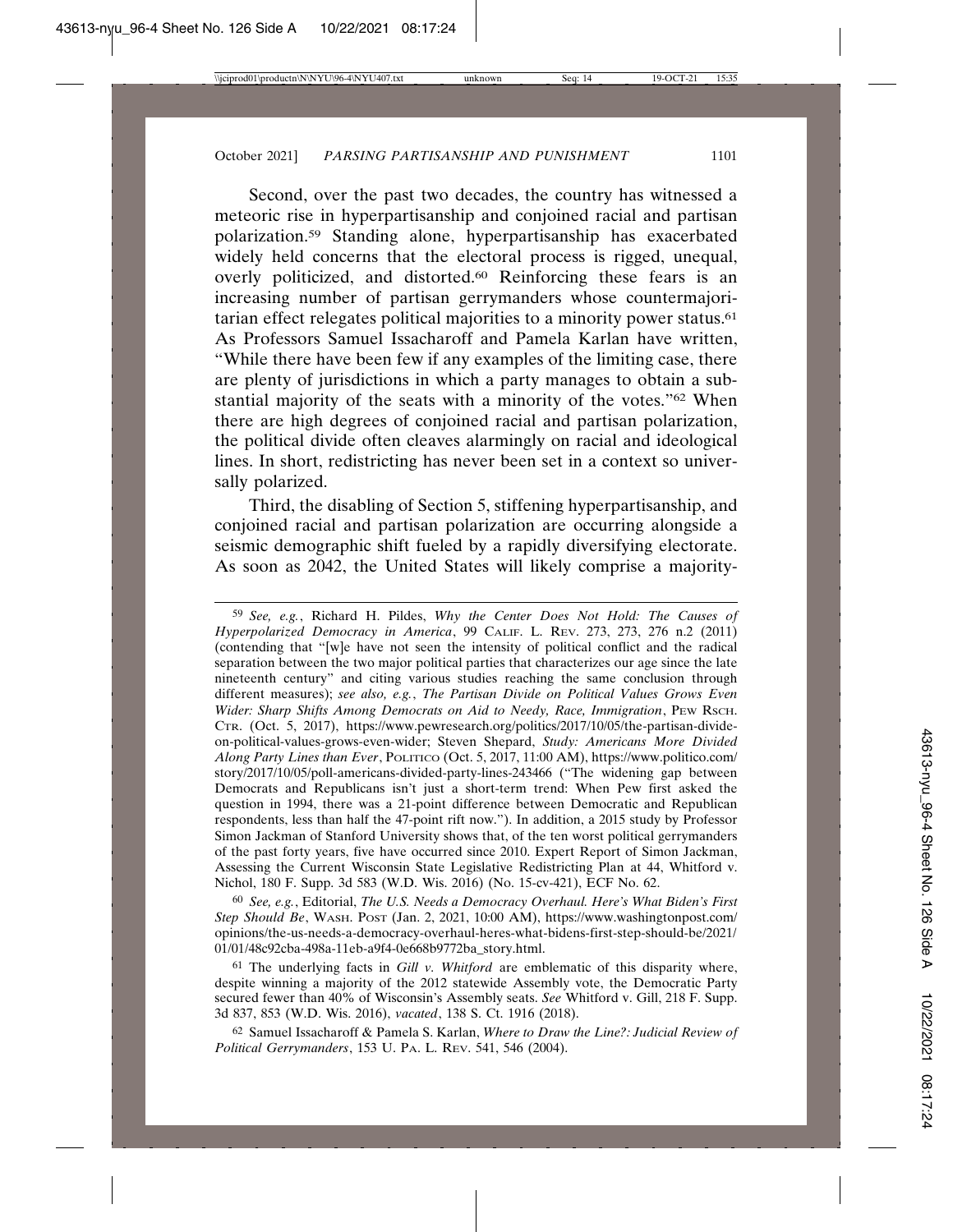minority population.63 People of color are already 39.9% of the population, and that growth will continue to trend upward due to projected birth rates of people of color and death rates of whites.<sup>64</sup> Unsurprisingly, concerns about the United States's evolution into a "majorityminority" nation are already affecting policy preferences and political outcomes.65

Technology threatens to complicate these issues further.<sup>66</sup> Map drawers can now create near infinite maps better able to disguise pernicious motives.67 The rudimentary tools of the 1970s have given way

63 *See* Press Release, U.S. Census Bureau, U.S. Census Bureau Projections Show a Slower Growing, Older, More Diverse Nation a Half Century from Now (Dec. 12, 2012), https://www.census.gov/newsroom/releases/archives/population/cb12-243.html ("The U.S. is projected to become a majority-minority nation for the first time in 2043. While the non-Hispanic white population will remain the largest single group, no group will make up a majority."). The number of Latinx voters has increased from 3.7 million in 1988 to 11.2 million in 2012. *See* Jens Manuel Krogstad, *Key Facts About the Latino Vote in 2016*, PEW RSCH. CTR. (Oct. 14, 2016), https://www.pewresearch.org/fact-tank/2016/10/14/key-factsabout-the-latino-vote-in-2016. In 2016, millennials made up 44% of Latinx eligible voters. *Id.* In addition, the proportion of Asian voters rose from around 1% of total U.S. voters in 1992 to 4% in 2020. *How Groups Voted in 2020*, ROPER CTR., https:// ropercenter.cornell.edu/polls/us-elections/how-groups-voted (last visited May 17, 2021) (presenting statistics from exit polls in each presidential election from 1976 to 2020).

64 *See Quickfacts: V2019*, U.S. CENSUS BUREAU, https://www.census.gov/quickfacts/ fact/table/US/PST045216 (last visited May 22, 2021) (reporting that non-Latinx, non-Hispanic whites comprised 60.1% in 2019); Tara Bahrampour, *In a Third of the U.S., More White People Are Now Dying than Being Born*, WASH. POST (Nov. 29, 2016), https:// www.washingtonpost.com/local/social-issues/in-a-third-of-the-us-more-white-people-arenow-dying-than-being-born/2016/11/29/df671c58-b67d-11e6-b8df-600bd9d38a02\_story.html (noting that the birth-to-death ratio is "much higher for minority groups," at 5.4 births-perdeath for Latinx people, 1.94 births-per-death for Black people, and 1.75 births-per-death for Asian people).

65 *See, e.g.*, Lila Abed, *Affluent Washington DC Suburb Becomes Focal Point in National Critical Race Theory Debate*, LAPOL´ ITICAONLINE (June 7, 2021) https:// www.lapoliticaonline.com.mx/nota/137196-affluent-washington-dc-suburb-becomes-focalpoint-in-national-critical-race-theory-debate (noting that changing demographics in Loudoun County, Virginia over the last two decades that resulted in students of color comprising a majority of the students in the school district also precipitated the current backlash against diversity, equity and inclusion in the district's curriculum); Ronald Brownstein, *Why Republican Voter Restrictions Are a Race Against Time*, CNN (Mar. 23, 2021, 5:19 PM), https://www.cnn.com/2021/03/23/politics/voting-rights-republicans-billsdemographics/index.html (arguing that the recent spate of severe voter suppression laws reflects partisan panic over changing racial and generational demographics); Clive Myrie, *US Election 2020: Why Racism Is Still a Problem for the World's Most Powerful Country*, BBC NEWS (Oct. 30, 2020), https://www.bbc.com/news/election-us-2020-54738922 (arguing that a racist mindset has pervaded American history and, therefore, American politics). *See also* Grace Tatter & Meghna Chakrabarti, *The Racist Roots of the Capitol Insurrection*, WBUR (Jan. 14, 2021), https://www.wbur.org/onpoint/2021/01/14/the-racist-roots-of-thecapitol-insurrection.

66 *See* Vieth v. Jubelirer, 541 U.S. 267, 312 (2004) (Kennedy, J., concurring) ("Technology is both a threat and a promise.").

67 Wendy K. Tam Cho & Bruce E. Cain, *Human-Centered Redistricting Automation in the Age of AI*, SCIENCE (2020), https://www.science.org/doi/abs/10.1126/science.abd1879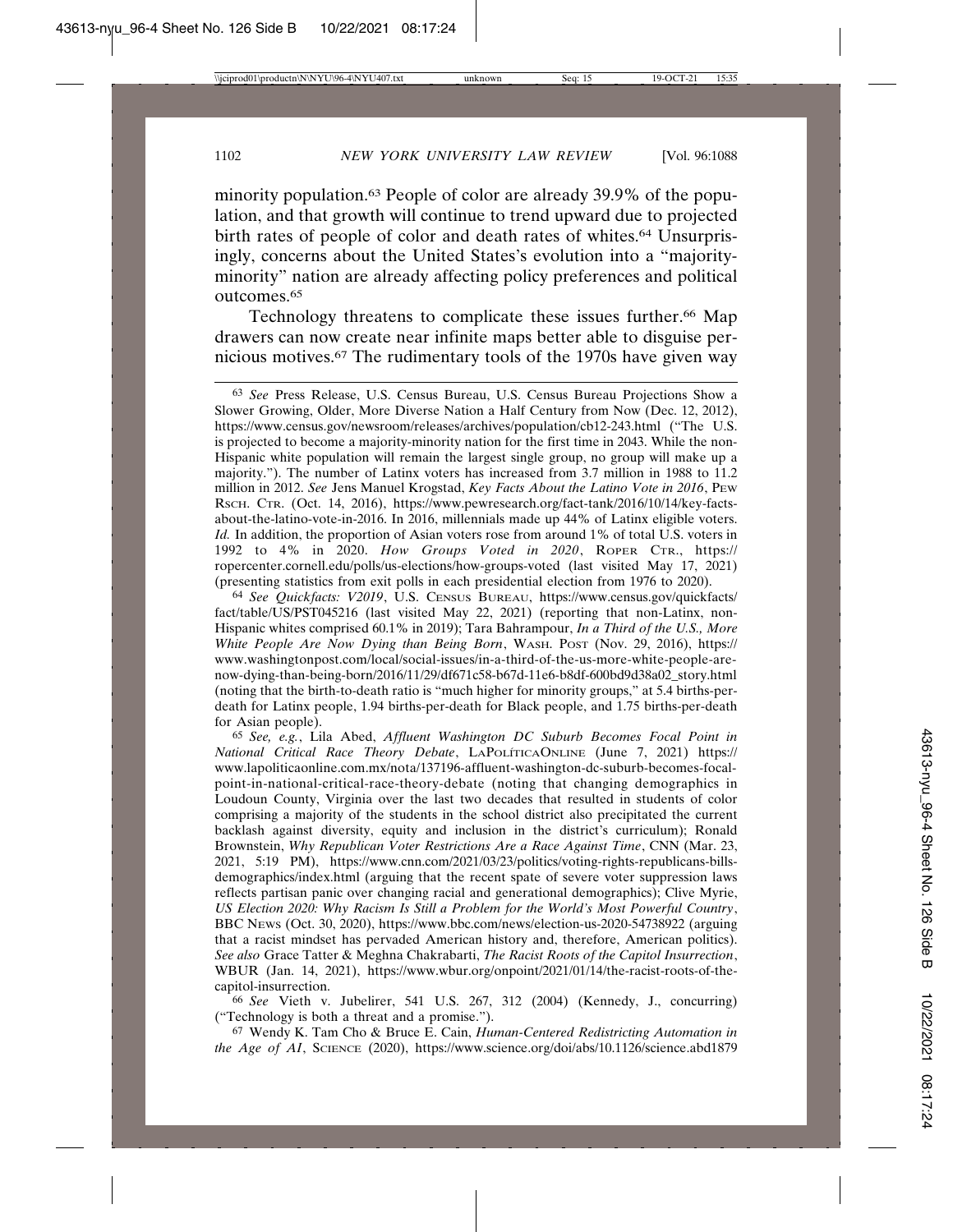to advances whereby twenty-first century line-drawers can use cartographical software that processes massive files of raw data on the electorate, including longitudinal studies of race, wealth, voting activity, and party affiliation.<sup>68</sup> The proliferation of supercomputers that can produce hundreds of map simulations, the use of algorithms that can optimize partisan outcomes, and the deluge of money to fund the multimillion-dollar enterprise of redistricting have effectively launched a political "arms race."69 These overlapping and intersecting influences show no signs of abating and highlight the need for federal courts to develop a mechanism to address the confluence of racial and partisan gerrymandering in all its complexity. Put another way, these conditions beckon a legal counterweight to outsized partisan influence and its racial fallout. The strong and sustained link between race and party, especially among Black Americans, means that excessive partisan influence can produce commensurate racial effects in a context of conjoined racial and partisan polarization. All these factors bear upon the need to parse partisanship—which the Court has held is

<sup>(&</sup>quot;Recent technological advances have enabled new computational redistricting algorithms, deployable on supercomputers, that can explore trillions of possible electoral maps without human intervention.").

<sup>68</sup> *See, e.g.*, Vann R. Newkirk II, *How Redistricting Became a Technological Arms Race*, ATLANTIC (Oct. 28, 2017), https://www.theatlantic.com/politics/archive/2017/10/ gerrymandering-technology-redmap-2020/543888 (describing the history of technology in gerrymandering); Jordan Ellenberg, *How Computers Turned Gerrymandering into a Science*, N.Y. TIMES (Oct. 6, 2017), https://www.nytimes.com/2017/10/06/opinion/sunday/ computers-gerrymandering-wisconsin.html (describing the sophisticated algorithms used to gerrymand); *cf.* Rucho v. Common Cause, 139 S. Ct. 2484, 2513 (2019) (Kagan, J., dissenting) ("What was possible with paper and pen—or even with Windows 95—doesn't hold a candle (or an LED bulb?) to what will become possible with developments like machine learning. And someplace along this road, 'we the people' become sovereign no longer."). Moreover, the failure of gerrymandering jurisprudence to account for advances in technology is not unlike the Fourth Amendment's stagnant search and seizure doctrine, which the Supreme Court admits has been outpaced by technology. *See, e.g.*, Transcript of Oral Argument at 35, Carpenter v. United States, 138 S. Ct. 2206 (2018) (No. 16-402) (showing Justice Breyer referring to technology in the context of the Fourth Amendment as an "open box" and conceding that the Court knows "not where we go").

<sup>69</sup> *See* Newkirk, *supra* note 68. *But see* Louise Matsakis, *Big Data Supercharged Gerrymandering. It Could Help Stop It Too*, WIRED (June 28, 2019, 2:01 PM), https:// www.wired.com/story/big-data-supercharged-gerrymandering-supreme-court ("The good news is that the technology needed to crunch census data and draw district maps has been democratized.").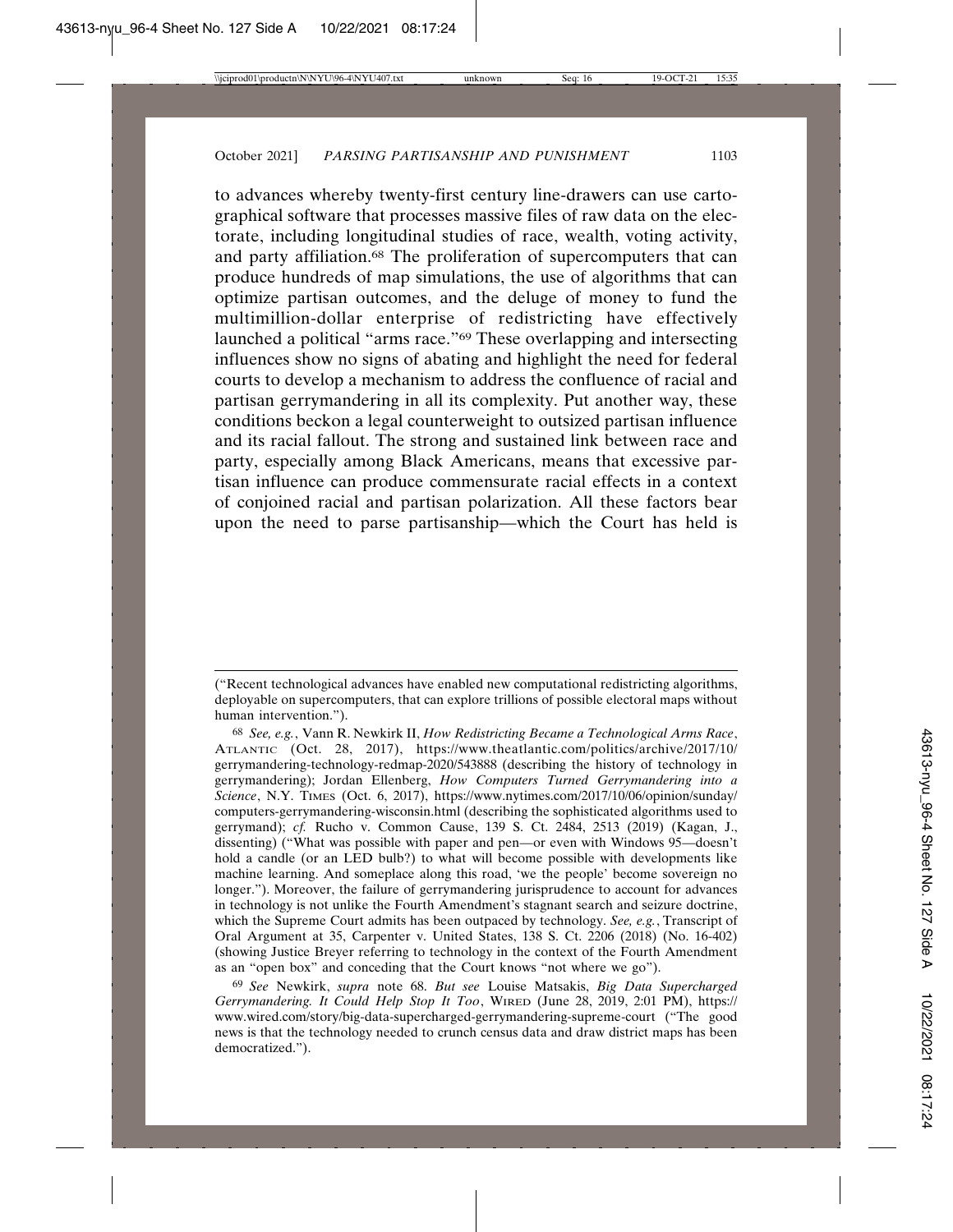inherent to the redistricting process<sup>70</sup>—and punishment based on political and racial association.71

#### II

## JOINING PARTISAN GERRYMANDERING AND RACIAL GERRYMANDERING

In its most recent racial gerrymandering cases the Court has opened an aperture to see the role of race in gerrymandering more clearly: the consolidated cases of *Alabama Democratic Conference v. Alabama* and *Alabama Legislative Black Caucus v. Alabama*72 (collectively, *Alabama*), *Bethune-Hill v. Virginia State Board of Elections* (*I* and *II*),73 *Cooper v. Harris* (North Carolina),74 and *Abbott v. Perez* (Texas).75 These cases suggest that, despite *Rucho*'s ban on pure partisan gerrymandering jurisprudence claims, a hybrid racial and partisan gerrymandering claim is legally viable by leveraging the underlying principle in racial gerrymandering jurisprudence that race should not predominate the districting process.

# *A. The Jurisprudential Case for Hybrid Racial and Partisan Gerrymandering Claims*

Beginning with the White Primary Cases, followed by the apportionment challenges of the 1960s, to the current doctrine on racial gerrymandering, the Court has had a long tradition of mischaracterizing racial discrimination as ordinary politics. When the Court has come around to acknowledging racial discrimination in the political process, it has done so at the expense of recognizing the compounded force of race and party, forcing an unnatural doctrinal competition. The Court remains locked in a self-imposed dilemma of adjudicating either partisan gerrymandering, which it has held it does not have jurisdiction to do, or racial gerrymandering based on a theory of predominance—

<sup>70</sup> *Rucho*, 139 S. Ct. at 2502 ("A partisan gerrymandering claim cannot ask for the elimination of partisanship."); *see also Vieth*, 541 U.S. at 285 (Scalia, J., plurality opinion) ("The Constitution clearly contemplates districting by political entities . . . and unsurprisingly that turns out to be root-and-branch a matter of politics." (citation omitted)).

<sup>71</sup> Professor Justin Levitt has described this punishment as "tribal partisanship." Justin Levitt, *The Partisanship Spectrum*, 55 Wm. & MARY L. REV. 1787, 1798 (2014) (defining tribal partisanship as "[t]he exclusive focus is the intent to aid one's own team or injure the other side").

<sup>72</sup> 135 S. Ct. 1257 (2015).

<sup>73</sup> Bethune-Hill v. Va. State Bd. of Elections (*Bethune-Hill v. Virginia State Board of Elections I*), 137 S. Ct. 788 (2017); Va. House of Delegates v. Bethune-Hill (*Bethune-Hill v. Virginia State Board of Elections II*), 139 S. Ct. 1945 (2019).

<sup>74</sup> 137 S. Ct. 1455 (2017).

<sup>75</sup> 138 S. Ct. 2305 (2018).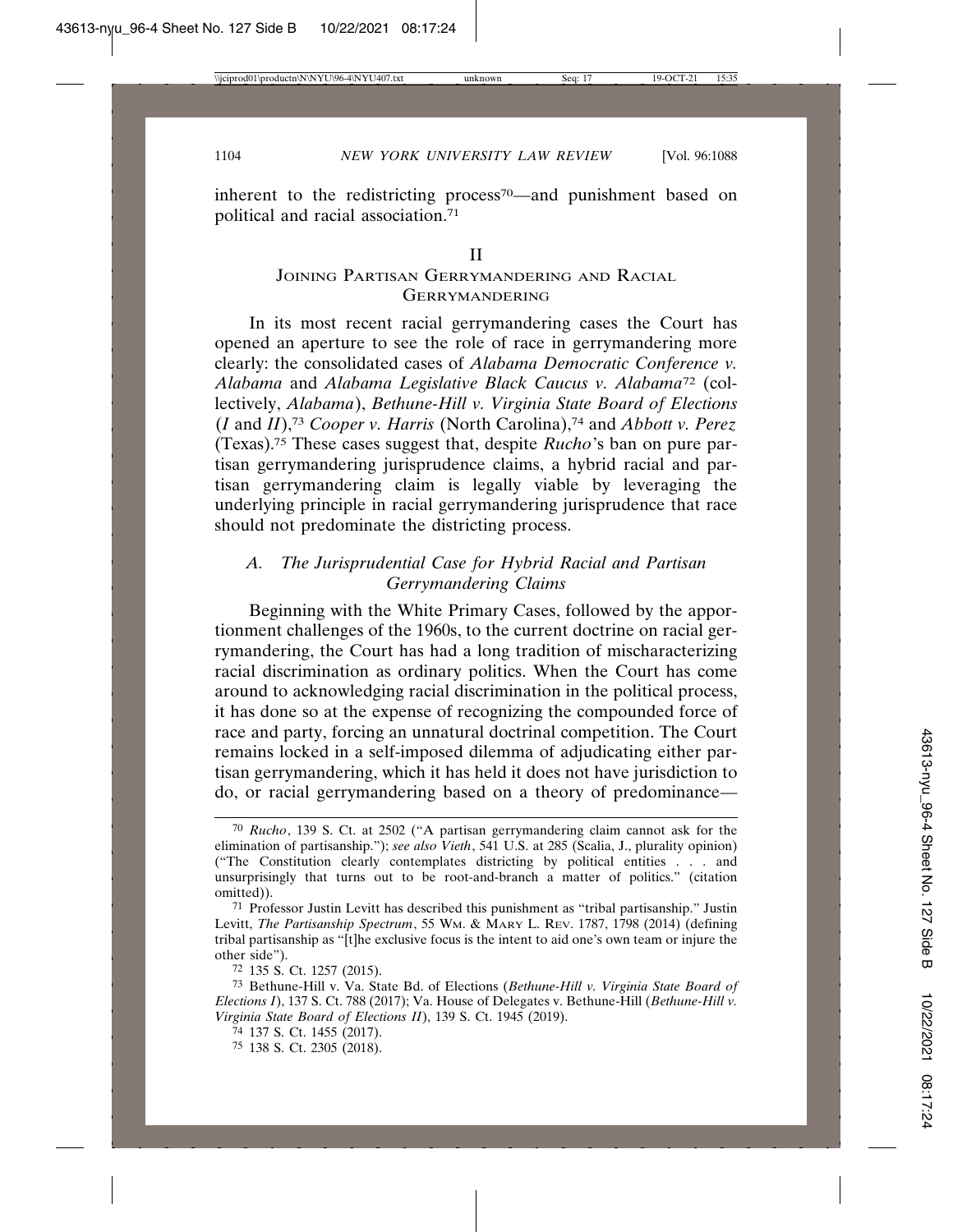that is, whether race or party had the greatest influence in the districting plan. While courts have often acknowledged the link between race and party, they have yet to create a mechanism for accounting for that link in the form of a hybrid racial and partisan gerrymandering claim.76 With one notable exception, however, the Court's most recent racial gerrymandering decisions subtly communicate a more textured and expansive conception of proving discrimination than earlier cases, which support the conception of a hybrid racial and partisan gerrymandering claim.

*Shaw v. Reno*, 77 one of the earliest cases involving majorityminority districts, and its progeny established that strict scrutiny must apply when government actors use race as a predominant factor in drawing districts, including those drawn to benefit racial minorities.78 *Shaw* instigated a marked deceleration of the creation of minoritymajority districts and made existing districts vulnerable to constitutional challenge. As if to complicate the landscape further, at the onset of the redistricting cycle that followed the 2000 Census, the Court held in *Easley v. Cromartie* that line-drawers could rely on voting patterns by race when constructing electoral districts for partisan advantage.79 In short, the Court effectively sanctioned the manipulation of racial minorities so long as it was for partisan ends. *Vieth*, decided just three years later, did little to clarify the appropriate role of partisanship, let alone the limits on the use of race in this context.

In the years since *Vieth*, courts have struggled mightily to discern whether race or party dictated a districting plan within the context of racial gerrymandering doctrine, and in absence of partisan gerrymandering doctrine, beyond the question of justiciability.80 Collectively, *Alabama*, *Bethune-Hill I* and *II*, and *Cooper*81 affirm a judicial fidelity to the Voting Rights Act and, by extension, protection against racial discrimination in the electoral process even when complicated by par-

<sup>76</sup> *See, e.g.*, Common Cause v. Rucho, 279 F. Supp. 3d 587, 600 (M.D.N.C. 2018) (acknowledging that "race and politics are highly correlated"), *vacated*, 138 S. Ct. 2679 (2018).

<sup>77</sup> 509 U.S. 630 (1993).

<sup>78</sup> *See, e.g.*, Miller v. Johnson, 515 U.S. 900, 920 (1995) (finding that gerrymanders where race is the "predominant, overriding factor" are subject to strict scrutiny).

<sup>79</sup> 532 U.S. 234, 258 (2001).

<sup>80</sup> *See, e.g.*, Bethune-Hill v. Va. State Bd. of Elections (*Bethune-Hill v. Virginia State Board of Elections I*), 137 S. Ct. 788 (2017); Va. House of Delegates v. Bethune-Hill (*Bethune-Hill v. Virginia State Board of Elections II*), 139 S. Ct. 1945 (2019); Cooper v. Harris, 137 S. Ct. 1455, 1473 (2017).

<sup>81</sup> It bears noting that these cases arise out of two states, Alabama and Virginia, which were fully covered, and North Carolina, which was substantially covered by the nowsuspended Section 5.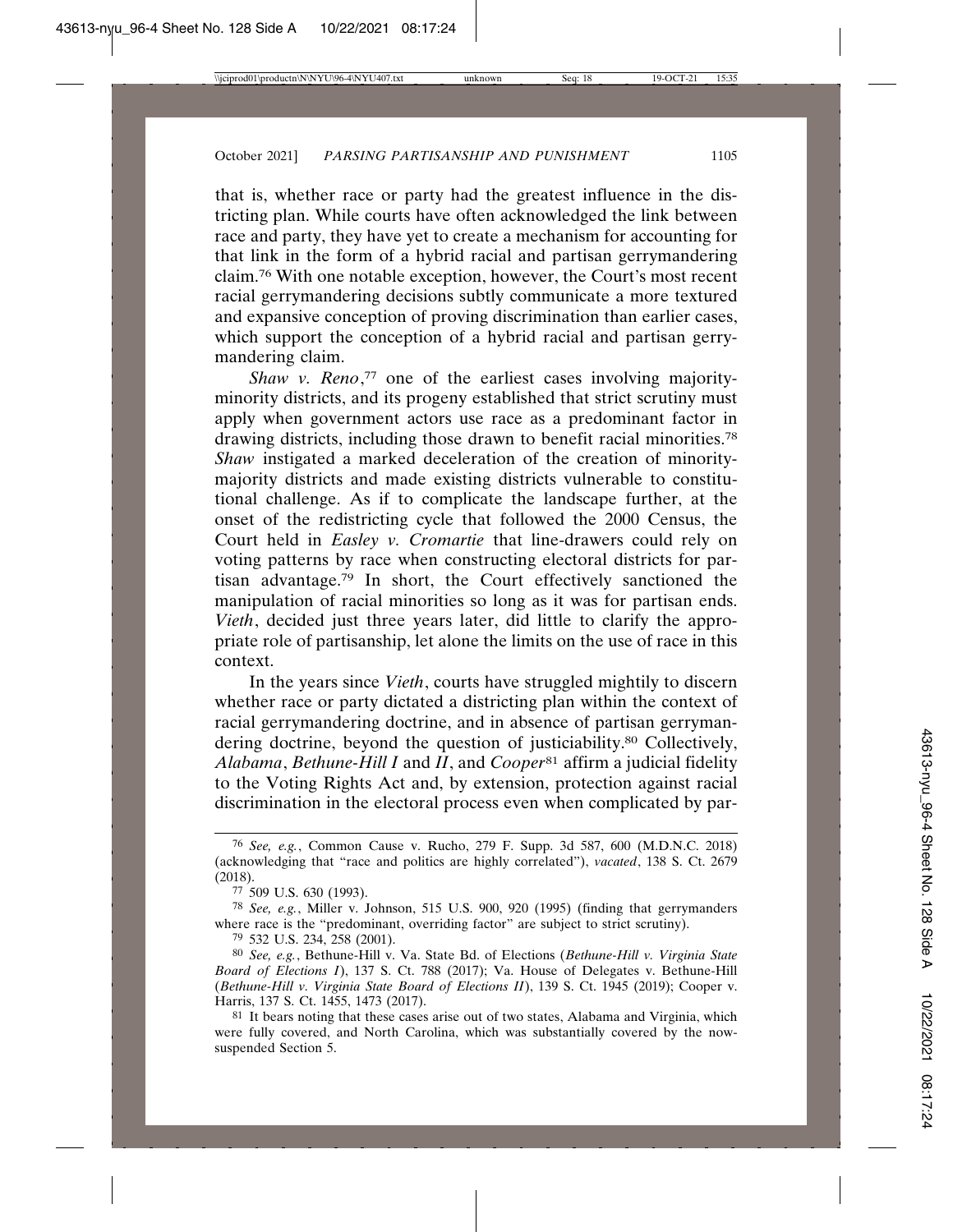tisan aims. These cases also demonstrate a commitment to guarding a nuanced understanding of intent in the redistricting context. In addition, they underscore the Court's increased discomfort with the limitations of the racial gerrymandering doctrine when it confronts defenses of partisanship, which provides support for a hybrid racial and partisan gerrymandering claim.82

The consolidated cases of *Alabama Democratic Caucus v. Alabama* and *Alabama Legislative Caucus v. Alabama* are one of two decisions involving the Voting Rights Act since the *Shelby County* decision. Plaintiffs challenged the state legislative redistricting plan on the grounds that the 2012 Republican-led effort violated the Equal Protection Clause. The plan diluted Black electoral power by systematically relocating more than 100,000 Black residents to "pack" them into majority-minority districts. The legislature defended its efforts by asserting that Section 5 compelled Black population percentages in majority-minority districts at nearly identical levels as in the previous plan.

The core issue, however, was whether race predominated in the construction of the newly packed majority-minority districts.83 Overturning a divided three-judge panel in a 5–4 opinion by Justice Breyer, the Court held that "there is strong, perhaps overwhelming evidence that race did predominate as a factor" in at least one district.<sup>84</sup> However, during oral argument, Justice Kennedy, who joined the majority, fixated on the conflation of race and party. Specifically, he queried about the legality of a districting process in which "Party A" and subsequently "Party B" "use race, but it's purely partisan."<sup>85</sup> Justice

85 Professor Richard Pildes, who argued on behalf of the Alabama Democratic Conference, rightly responded that "race can't be used excessively and unjustifiably in

<sup>82</sup> By contrast, *Abbott v. Perez*, which involved a racial gerrymander in Texas, does not fall into this camp and is a decidedly narrower, fact-specific ruling. 138 S. Ct. 2305 (2018). On the last day of the 2017 term, the Supreme Court also issued a per curiam opinion affirming a district court's finding of a racial gerrymander in four of North Carolina's state legislative districts but reversing its decision to override the legislature's remedial map based on state constitutional claims. North Carolina v. Covington, 138 S. Ct. 2548 (2018) (per curiam). Specifically, the Court held that the lower court's factfinding "turned up sufficient circumstantial evidence that race was the predominant factor governing the shape of those four districts." *Id.* at 2553.

<sup>83</sup> On the matter of predominance, the Court rejected the argument that One-Person, One-Vote (OPOV) is a traditional redistricting principle. Ala. Legis. Black Caucus v. Alabama, 135 S. Ct. 1257, 1271 (2015) (finding that OPOV "is not a factor to be treated like other nonracial factors when a court determines whether race predominated over other, 'traditional' factors in the drawing of district boundaries").

<sup>84</sup> The legislature's compliance defense was further undermined by the Republican Party's challenge roughly a decade earlier to a redistricting plan with nearly identical Black population percentages created by Democrats to enable Black voters to elect candidates of choice.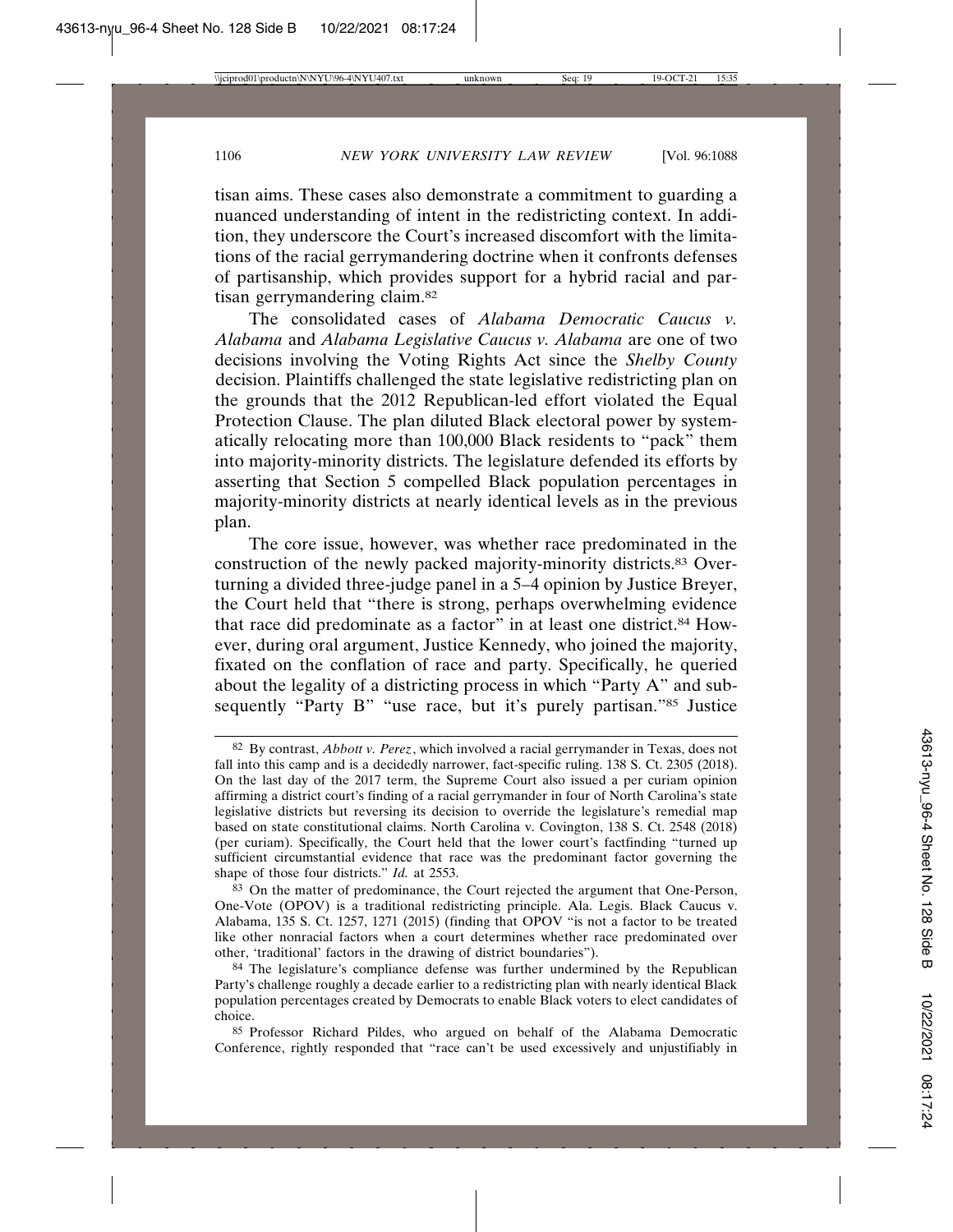Kennedy's questioning suggests that race can be used in purely partisan ways. However, as Solicitor General Donald Verrilli indicated, if line-drawers' intentions are purely partisan, then racial demographic data are irrelevant.86

The idea that legislatures can use race for partisan gain without violating the Constitution has been firmly debunked by the Court's most recent decisions but may still carry some residual weight, as Justice Kennedy's question reveals. However, regardless of whether line-drawers are aware of racial data, "race and party issues are so intractable in parts of the country, and the sense of injury in a case like Alabama is so real, that perhaps the court should experiment with new potential measures of partisan gerrymandering in these cases."87 With partisan gerrymandering claims foreclosed by *Rucho*, the next best and, arguably more accurate measure, is a hybrid racial and partisan gerrymandering claim.

In *Bethune-Hill* and *Cooper*, the Court refined certain aspects of racial gerrymandering doctrine and issued important correctives. In *Bethune-Hill*, the Court reviewed the lower court's determination that there were no constitutional violations among twelve of Virginia's challenged state legislative districts, despite the court's finding that race predominated in the construction of one.88 Writing for the majority, Justice Kennedy clarified that "showing a deviation from, or conflict with, traditional redistricting principles is not a necessary prerequisite to establishing racial predominance."89 Instead, plaintiffs can prove race predominated based on "direct evidence of the legislative purpose and intent"90 or circumstantial evidence such as "a district's shape and demographics."91

The Court also emphasized that the inquiry should consider the district as a whole and not just the areas where there may have been a

89 *Bethune-Hill*, 137 S. Ct. at 799.

91 *Id.* at 798 (quoting Miller v. Johnson, 515 U.S. 900, 916 (1995)).

either case. . . . If, for partisan purposes, a legislature passed a race-based voting barrier to voting that would surely be unconstitutional." Transcript of Oral Argument at 10–11, Ala. Legis. Black Caucus v. Alabama and Ala. Democratic Caucus v. Alabama, 575 U.S. 254 (2015) (No. 13-895).

<sup>86</sup> As I have written elsewhere, if party—not race—were the sole consideration, "the line-drawer would likely rely on electoral districts based on electoral outcome and not on census tract data." Janai Nelson, *Race Reasoning in Alabama Redistricting: A View from the Supreme Court*, HAMILTON & GRIFFIN ON RIGHTS (Nov. 14, 2014), https:// casetext.com/analysis/guest-blog-janai-nelson-race-reasoning-in-alabama-redistricting-aview-from-the-supreme-court.

<sup>87</sup> Richard L. Hasen, *Racial Gerrymandering's Questionable Revival*, 67 ALA. L. REV. 365, 384 (2015).

<sup>88</sup> 141 F. Supp. 3d 505 (E.D. Va. 2015), *aff'd in part, vacated in part*, Bethune-Hill v. Va. State Bd. of Elections, 137 S. Ct. 788 (2017).

<sup>90</sup> *Id.*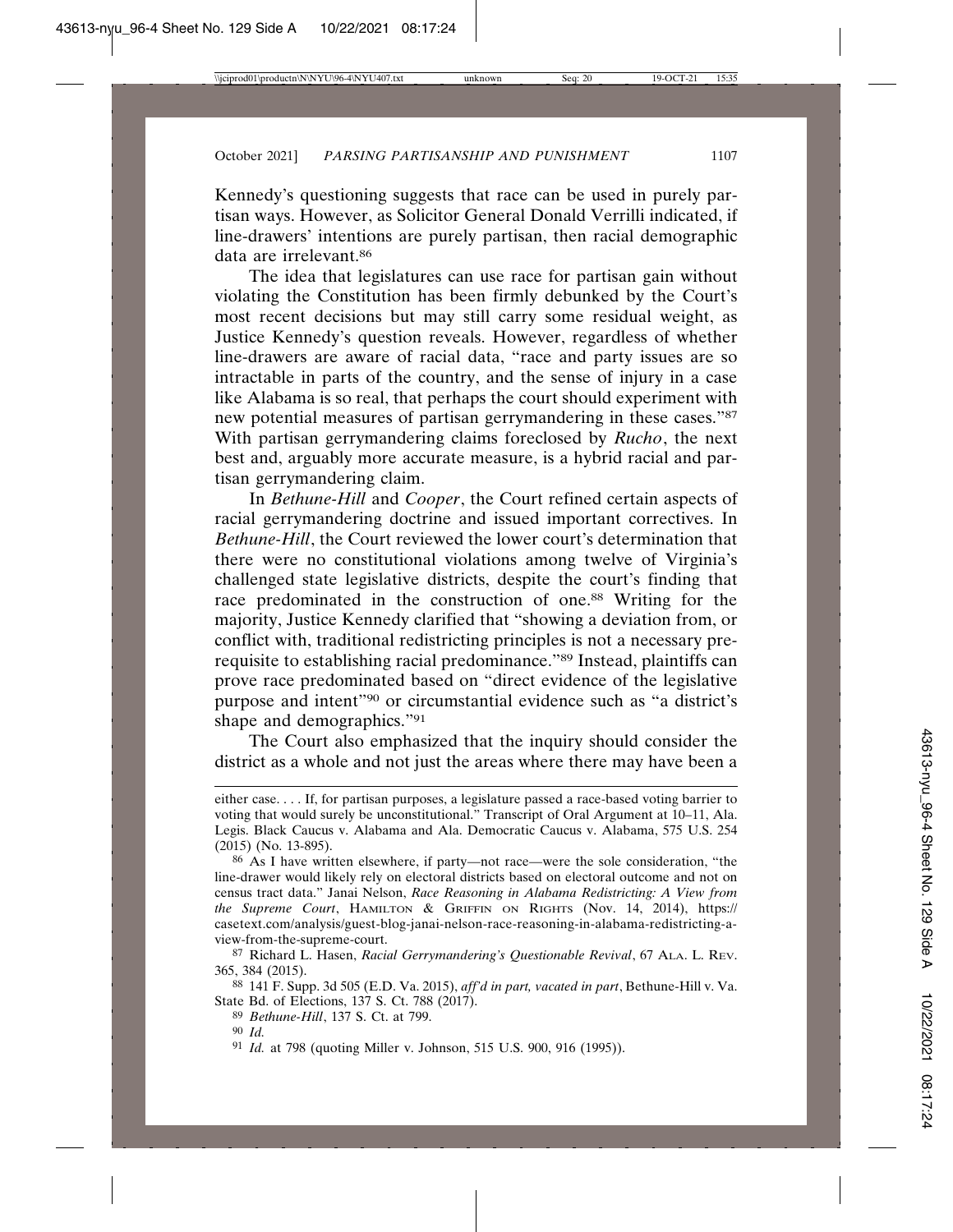deviation from traditional districting principles and remanded for reconsideration of the eleven districts consistent with this guidance. With respect to the single district where the lower court found that race did predominate, the Court affirmed the lower court's finding that the use of race survived strict scrutiny. Specifically, the Court held that legislatures purporting to use race to comply with the Voting Rights Act do not have to be accurate in their determination that reliance on race is "actually . . . necessary" so long as they have "*good reasons* to believe" they need to use race to satisfy the Act.<sup>92</sup> In so doing, the Court loosened the standard for accepting what I have termed elsewhere the "do-good districting defense,"93 in which legislators claim compliance with the Voting Rights Act in defense of exploitative manipulation of minority populations. Paired with *Alabama*, however, the Court's "good reason" language in *Bethune-Hill* reflects a nuanced understanding of pretext that does not rule out plausible justifications for VRA compliance. According to the Court, the Alabama legislature had no plausible reason for believing that the VRA required the state's districts to be nearly identical to those in its previous plan, whereas the Court was convinced that Virginia *did* have "good reasons" to believe the Act compelled the racial composition of District 75, reinforcing an expansive view of intent.94

Relatedly, *Cooper* is most important for what it reveals about the Court's ongoing struggle with intent. Plaintiffs sued the state, alleging that Districts 1 and 1295 constituted impermissible racial gerrymanders. In both districts, a Republican-led legislature increased the Black voting-age population from 48.6% to 52.7% and 43.8% to 50.7%, respectively.96 Justice Kagan, writing for the Court's 5–3 majority, reaffirmed several critical doctrinal precepts. First, the Court affirmed the district court's finding that race predominated in the

<sup>92</sup> *Id.* at 801 (quoting Ala. Legis. Black Caucus v. Alabama, 135 S. Ct. 1257, 1274 (2015)).

<sup>93</sup> Nelson, *supra* note 86 (describing how the court ascribed entirely benevolent motives to Alabama, which argued that its districting plan intended to maintain the same proportion of minority voters in majority-minority districts, despite that these high concentrations may no longer be necessary to protect the voters' ability to elect).

<sup>&</sup>lt;sup>94</sup> In June 2018, following the second bench trial, a three-judge District Court in the Eastern District of Virginia, held two to one that, in eleven of the districts, "the [S]tate ha[d] [unconstitutionally] sorted voters . . . based on the color of their skin." Bethune-Hill v. Va. State Bd. of Elections, 326 F. Supp. 3d 128, 180 (2018).

<sup>&</sup>lt;sup>95</sup> District 12 had been challenged before the Court four times before this latest foray, starting with *Shaw v. Reno*, 509 U.S. 630 (1993). Cooper v. Harris, 137 S. Ct. 1455, 1472 (2017) ("We now look west to District 12, making its fifth(!) appearance before this Court.").

<sup>96</sup> *Cooper*, 137 S. Ct. at 1466.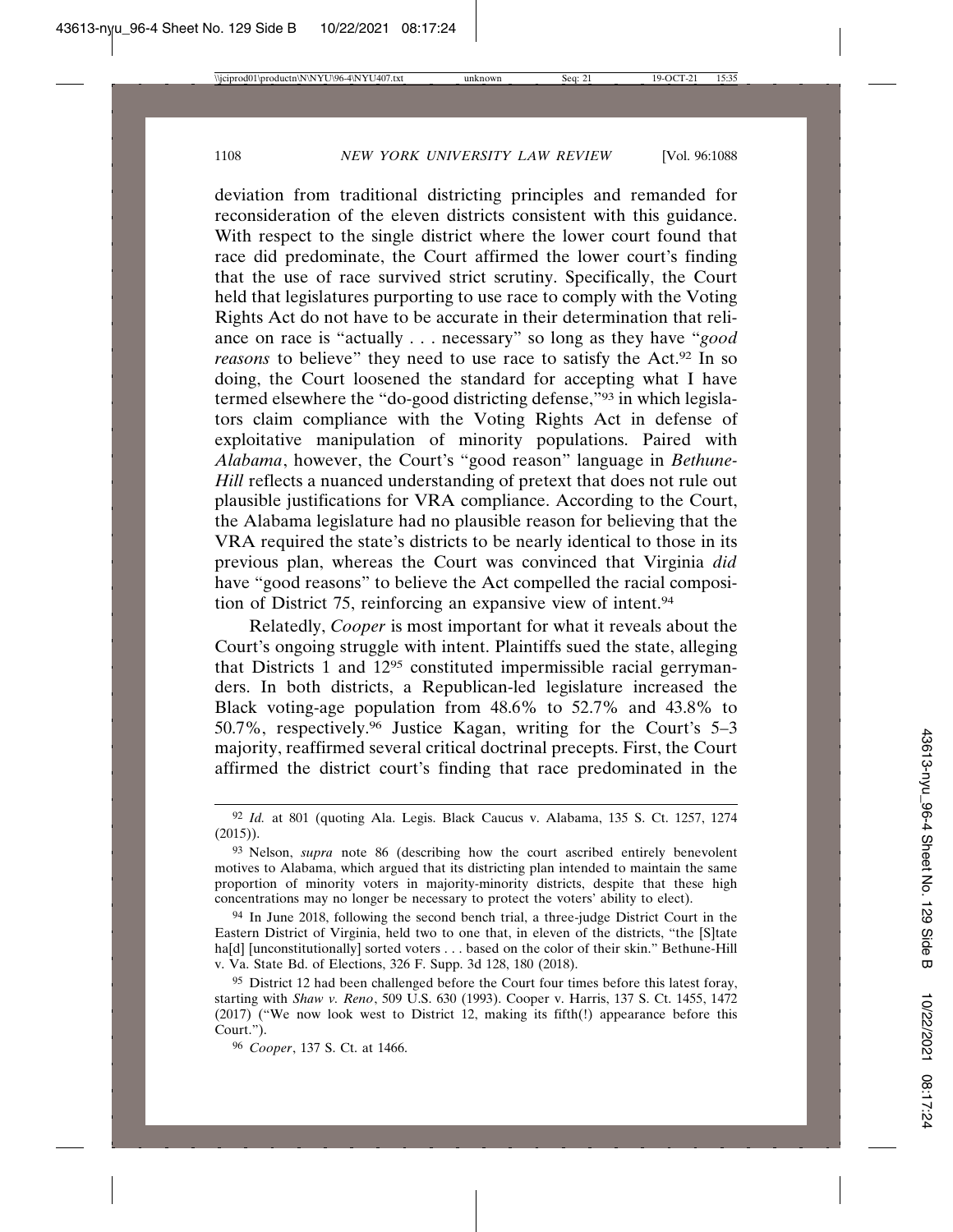drawing of both districts<sup>97</sup> and jettisoned the notion that plaintiffs must show an alternate plan to prove motive.98 Second, the Court also doubled down on the principle that the "use of race as a proxy" for "political interest[s] [is] prohibit[ed]."99 In recognizing the distinction between race and party, Justice Kagan wrote that parsing race and party in redistricting requires a "sensitive inquiry" into the intent of the line-drawer in light of the fact that a conjoined racial and partisan polarization can lead to similar results whether the aim is racial or partisan gerrymandering.100 Finally, like the Alabama cases, *Cooper* also reinforced the notion that compliance with the Voting Rights Act does not compel unnecessary reliance on race and cannot provide cover for overreliance on race.101

Like *Bethune-Hill*, however, one of *Cooper*'s most important contributions to racial gerrymandering doctrine is that it affirmed the expansiveness of the intent standard and clarified the misuse of race as a proxy for party.102 Both the Court's abandonment of the alternative map requirement and emphasis on Alabama's "strong basis"103 and "good reasons"104 to meet the narrow tailoring requirement for a VRA defense reinforce that the Court is willing to infer intent from a variety of sources and will reject efforts to scapegoat the VRA as a means of justifying racial discrimination to a partisan end.

99 *See Cooper*, 137 S. Ct. at 1463–64 (citing Miller v. Johnson, 515 U.S. 900, 916 (1995)).

100 *Id.* at 1473 (quoting Hunt v. Cromartie, 526 U.S. 541, 546 (1999)).

101 *Id.* at 1468.

<sup>&</sup>lt;sup>97</sup> To conclude that narrow tailoring was practically nonexistent, especially with respect to Congressional District 12, the lower court decision relied on factors such as: (1) the movement of large populations of Black voters into the district and white voters out of the district; (2) tenuous justifications by the state for its use of race; and (3) statements by elected officials admitting to "racial considerations" and racial targets to comply with the Voting Rights Act. "North Carolina's 2011 Congressional Redistricting Plan [did not comply] with the VRA, and therefore fail[ed] strict scrutiny." Harris v. McCrory, 159 F. Supp. 3d 600, 610–11 (M.D.N.C. 2016).

<sup>98</sup> *Cooper*, 137 S. Ct. at 1479. ("[I]n no area of our equal protection law have we forced plaintiffs to submit one particular form of proof to prevail." (citing Village of Arlington Heights v. Metro. Hous. Dev. Corp., 429 U.S. 252, 268 (1977))). Notably, *Cooper* dispenses with the assumed mandate for an alternative map in *Easley v. Cromartie*, 532 U.S. 234 (2001), thus rendering intent in gerrymandering doctrine more consistent with the intent doctrine as broadly articulated in *Arlington Heights*, 429 U.S. at 252. Justice Kagan rightly recognized that the work the alternative map performs is to provide evidence of pretext, which can be established through other credible evidence.

<sup>102</sup> *See* Michael Li & Yurij Rudensky, *Rethinking the Redistricting Toolbox*, 62 HOW. L.J. 713, 734 (2019) (arguing that *Cooper* can help "tackl[e] the artificial race vs. politics distinction . . . where politics is used as the excuse for maps that adversely impact communities of color").

<sup>103</sup> *Cooper*, 137 S. Ct. at 1464 (quoting Ala. Legis. Black Caucus v. Alabama, 135 S. Ct. 1257, 1274 (2015)).

<sup>104</sup> *Id.* (quoting *Ala. Legis. Black Caucus*, 135 S. Ct. at 1274).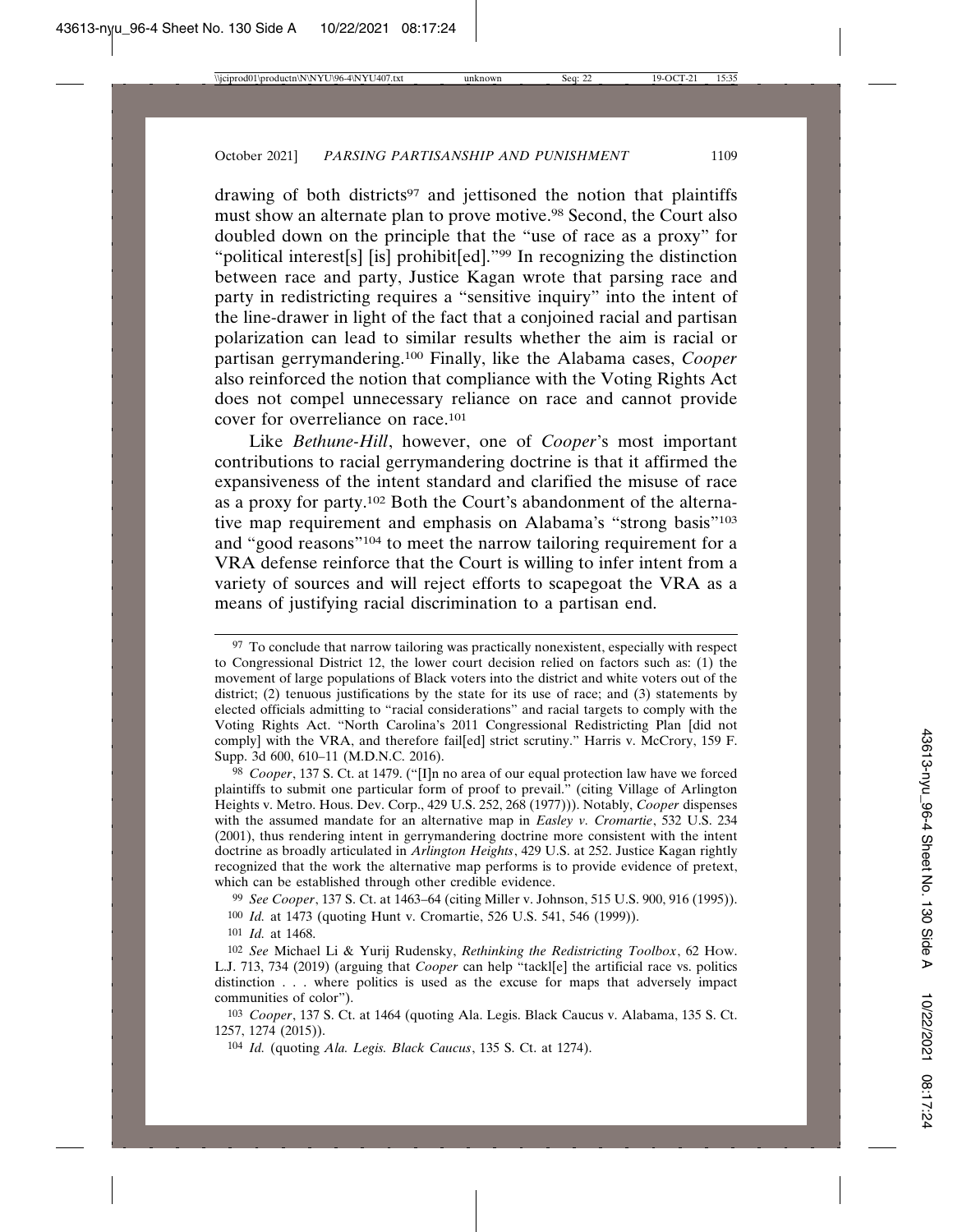Justice Kagan also instructed that "the sorting of voters on the grounds of their race remains suspect even if race is meant to function as a proxy for other (including political) characteristics."105 Here Justice Kagan relies on a classic "race as party" proxy theory, which looks at the intentional use of race for partisan gain and fits these actions squarely in the racial gerrymandering camp. While sufficient to address the harm in *Cooper*, where there was evidence of intentional use of race, "race as proxy" would be insufficient to address the effect of a partisan gerrymander that leverages race unintentionally. In his dissent in *Cooper*, Justice Alito partially acknowledges this paradox, albeit to suggest that all such claims are nonjusticiable. He specifically remarked on the conjoined racial and partisan polarization that complicates the adjudication of these cases: "If around 90% of African-American voters cast their ballots for the Democratic candidate, as they have in recent elections, a plan that packs Democratic voters will look very much like a plans [sic] that packs African-American voters."106 Justice Alito defended this practice by stating that *Shaw v. Reno* and *Bush v. Vera* hold "that a jurisdiction may engage in constitutional political gerrymandering, even if it so happens that the most loyal Democrats happen to be Black Democrats and even if the State were conscious of that fact."107 He further warned that, unless courts exercise abundant caution in "distin-

<sup>105</sup> *Id.* at 1473 n.7. Scholars have debated whether *Cooper* creates new law on the use of race as a proxy or whether it simply affirms the predominance theory that has guided its intent analysis in the area of racial gerrymandering all along. *Compare* Erwin Chemerinsky, *Racial Gerrymandering Can No Longer Be Justified as a Proxy for Party Affiliation*, ABA J. (June 1, 2017, 8:30 AM), https://www.abajournal.com/news/article/ chemerinsky\_the\_supreme\_court\_race\_and\_voting\_districts (arguing that *Cooper* ends the "is it race or is it party" quandry by affirming that strict scrutiny applies whenever race is the predominant factor, even if its purpose is partisan gerrymandering), *and* Richard Hasen, *Breaking and Analysis: Supreme Court on 5-3 Vote Affirms NC Racial Gerrymandering Case, with Thomas in Majority and Roberts in Dissent*, ELECTION L. BLOG (May 22, 2017, 7:06 AM), https://electionlawblog.org/?p=92675 (contending that *Cooper* confirms that "race and party are not really discrete categories and that discriminating on the basis of party in places of conjoined polarization is equivalent, at least some-times, to making race the predominant factor in redistricting"), *with* Richard Pildes, *Disagreeing with Rick Hasen on the North Carolina Case*, ELECTION L. BLOG (May 22, 2017, 12:06 PM) https://electionlawblog.org/?p=92706 (arguing that the *Cooper* "majority [did not hold] anything like the principle that it will treat partisan-based districting (or partisanlymotivated election regulation more generally) as a proxy for race-based districting (or race-based election regulation)"), *and* Justin Levitt, *NC Redistricting, from Someone Not Named Rick*, ELECTION L. BLOG (May 22, 2017, 11:44 AM), https://electionlawblog.org/ ?p=92700 (contending that the *Cooper* ruling "did not treat race and party as proxies for each other").

<sup>106</sup> *Cooper*, 137 S. Ct. at 1488 (Alito, J., concurring in part and dissenting in part) (footnote omitted).

<sup>107</sup> *Id.* (emphasis omitted) (quoting Hunt v. Cromartie, 526 U.S. 541, 551 (1999)).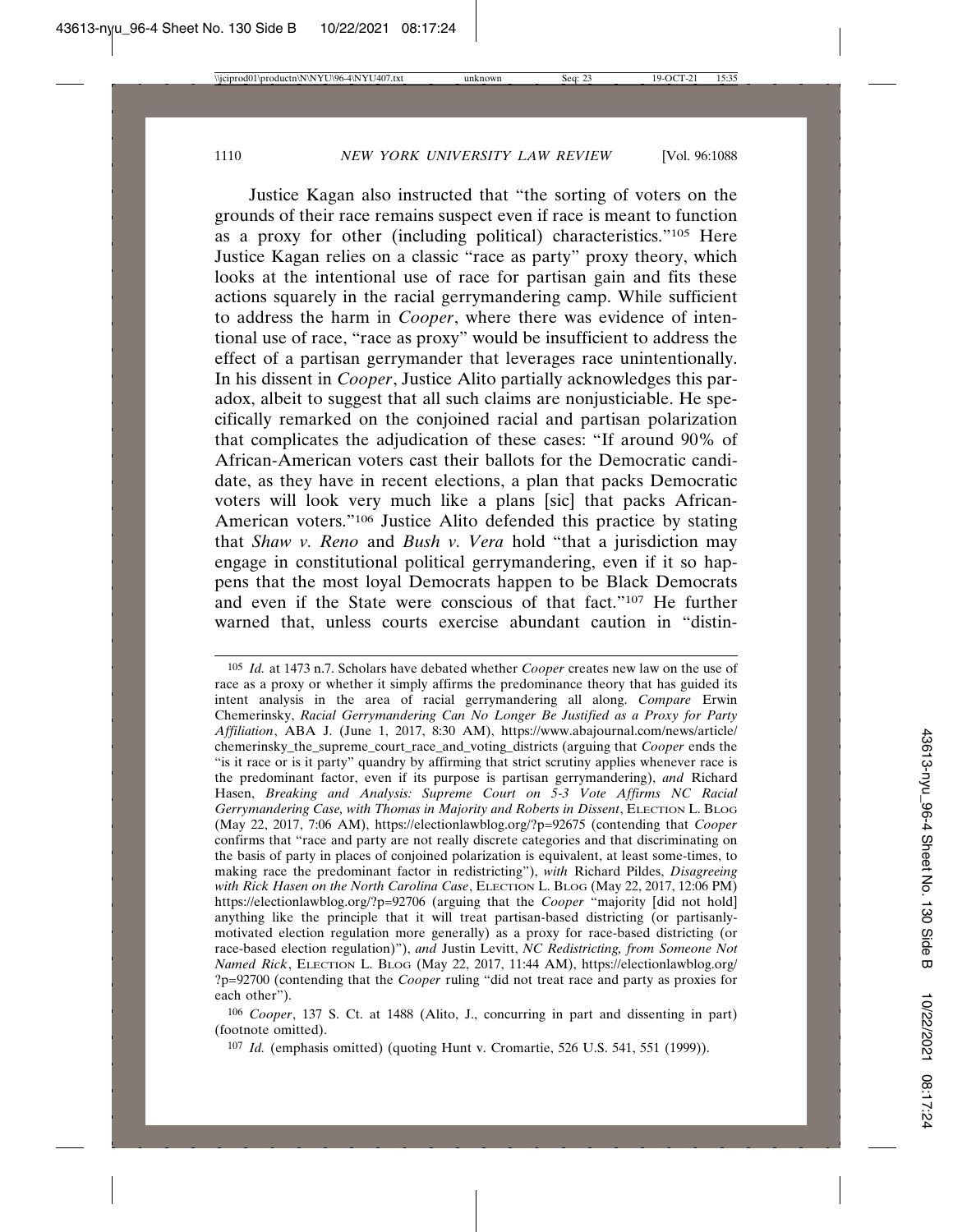guishing race-based redistricting from politics-based redistricting," parties will misuse courts as "weapons of political warfare," inviting "losers in the redistricting process to seek to obtain in court what they could not achieve in the political arena."108 Justice Alito articulates a widely held belief that race and politics can and should be considered in isolation when determining the constitutionality of districting plans and the intent of legislative actors.

By contrast, the hybrid racial and partisan gerrymandering claim this Article proposes starts from the premise that partisan gerrymandering overdetermined by race is an independent, qualitative harm within a context of conjoined racial and partisan polarization. Justice Alito's rhetorical question regarding whether the Court was correct in saying "race, not politics, accounted for the district's reconfiguration"109 is misplaced. In reality, race and politics together—in deeply concerning ways—account for the district's configuration. Race was the means to achieve a democracy-distorting end. Both the use of race to that end violates the law as does the use of race to the end of distortive partisan gerrymandering because it inflicts a compounded harm on affected minority groups on account of both their race and party.

Indeed, *Cooper* underscores how the lack of a hybrid racial and partisan gerrymandering doctrine can provide an escape hatch for race manipulation that does not rise to the level of an independent constitutional violation. And given the composition of the Court since Justice Kennedy's departure and the passing of Justice Ginsburg, it is unclear whether the strength of *Cooper*'s holding will endure.110 The hybrid racial and partisan gerrymandering claim, at least theoretically, is one way to fill that void. While it is likely that he would be no more appeased by a hybrid racial and partisan gerrymandering cause of action than with a pure partisan gerrymandering claim, Justice Alito might find that a transparent focus on effects eliminates the concern that the wrong motive is ascribed to line-drawers in favor of a commitment to a standard that discerns between benign politics and actual political warfare. Justice Alito's deference to the "good faith" of legislative bodies undergirds his approach to both racial and partisan gerrymandering claims.111 Considering conjoined racial and partisan

<sup>108</sup> *Id.* at 1490.

<sup>109</sup> *Id.* at 1474 (majority opinion).

<sup>110</sup> *See* Richard L. Hasen, *Resurrection:* Cooper v. Harris *and the Transformation of Racial Gerrymandering into a Voting Rights Tool* ("[I]t would not be surprising to see a new, more conservative Supreme Court revert to its original treatment of the gerrymandering claim as a tool to limit minority voting power."), *in* AM. CONST. SOC'Y, SUPREME COURT REVIEW, 2016-2017, at 105, 106 (Steven D. Schwinn ed., 2017).

<sup>111</sup> *See, e.g.*, Abbott v. Perez, 138 S. Ct. 2305, 2328 (2018) ("It [is] the plaintiffs' burden to overcome the presumption of legislative good faith and show that the . . . Legislature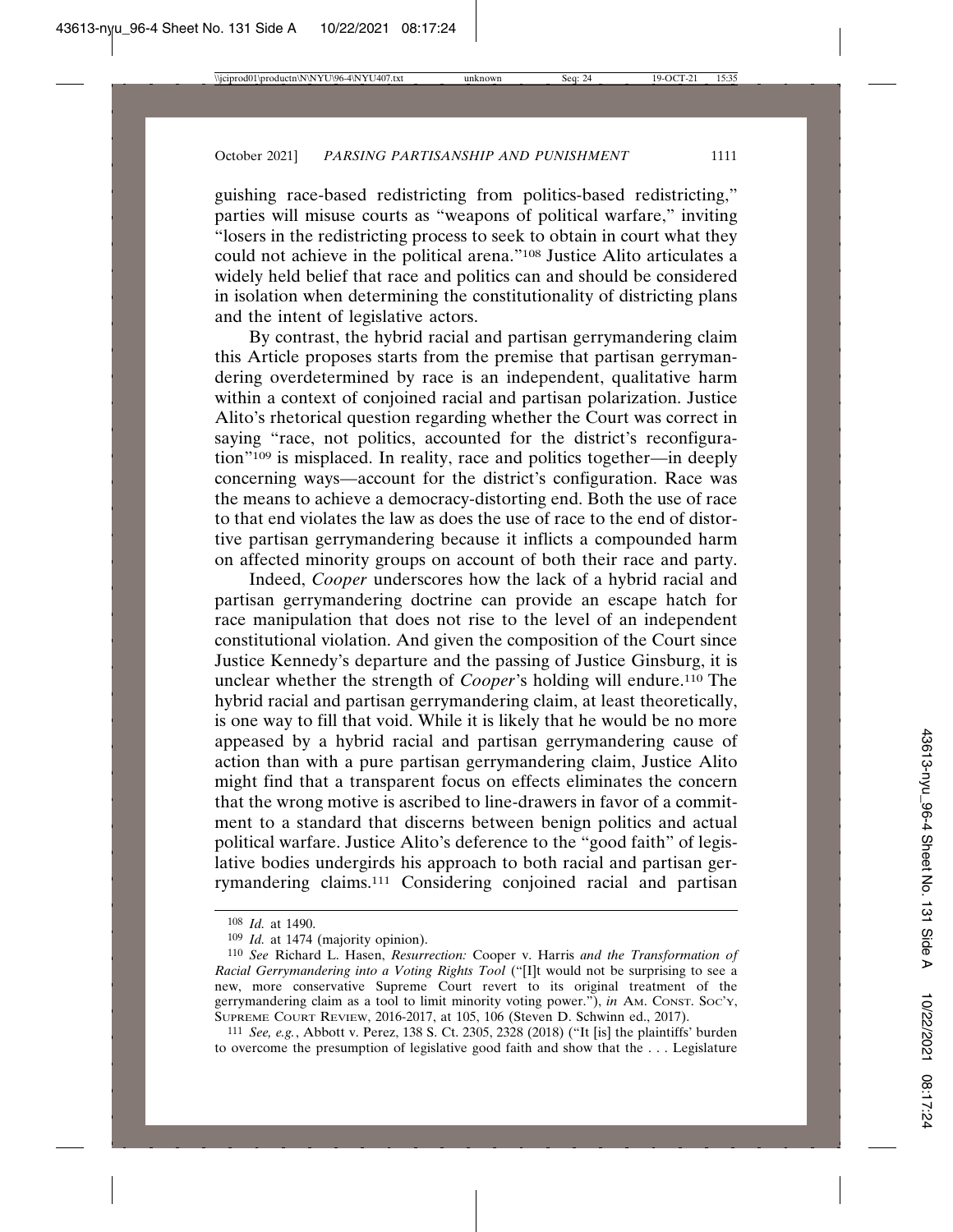polarization as a part of a hybrid racial and partisan gerrymandering claim short-circuits the need to prove racial intent when the effect is the same: Minority voters are punished both for their race and their party affiliation, whether intended or not.<sup>112</sup>

#### *B. Framing the Hybrid Racial and Partisan Gerrymandering Claim*

Hybrid racial and partisan gerrymandering primarily implicates two aspects of the First Amendment—speech and associational rights—as well as the Equal Protection Clause.113 A First Amendment analysis can account for equality and associational principles;114 and the Equal Protection Clause offers specific protection against harms visited upon individuals or groups on account of race.115 Specifically, the concept of First Amendment Equal Protection,<sup>116</sup> which asserts "that all citizens should have an equal opportunity to participate in the political process,"117 can do important work in advancing the

112 For example, in *Abbott v. Perez*, the Court reversed the district court's invalidation of several districts in Texas's legislative reapportionment plan under Section 2 of the Voting Rights Act, based in part on a strong presumption of legislative good faith despite evidence of intentional discrimination. 138 S. Ct. 2305, 2326–29 (2018).

113 Hybrid racial and partisan gerrymandering claims may also violate the Due Process Clause of the Fourteenth Amendment, the Elections Clause, the Fifteenth Amendment, the Voting Rights Act of 1965 and its amendments, state constitutional protections, and other laws.

114 *See* Daniel P. Tokaji, *First Amendment Equal Protection: On Discretion, Inequality, and Participation*, 101 MICH. L. REV. 2409, 2426 (2003) ("While the First Amendment is not exclusively concerned with equality, there is a widely shared consensus that equality particularly the idea that government should not favor some speakers over others because of their point of view—lies at its core.").

115 FOURTEENTH AMENDMENT–RIGHTS GUARANTEED: PRIVILEGES AND IMMUNITIES OF CITIZENSHIP, DUE PROCESS, AND EQUAL PROTECTION, S. DOC. NO. 112-9, at 2134 (2d Sess. 2017), https://www.govinfo.gov/app/details/GPO-CONAN-2017/GPO-CONAN-2017- 10-15 ("The Fourteenth Amendment 'is one of a series of constitutional provisions having a common purpose; namely, securing to a race recently emancipated, a race that through many generations had been held in slavery, all the civil rights that the superior race enjoy.'").

116 The phrase "First Amendment Equal Protection" was coined by Professor Daniel Tokaji and riffs off of Professor Henry Monaghan's theory of "First Amendment Due Process." *See* Tokaji, *supra* note 114, at 2410 n.7 ("The use of [First Amendment Equal Protection] is meant to recall Professor Monaghan's use of the term 'First Amendment Due Process' in his article of the same title." (citing Henry P. Monaghan, *First Amendment "Due Process*,*"* 83 HARV. L. REV. 518 (1970))); *see also* Kenneth L. Karst, *Equality as a Central Principle in the First Amendment*, 43 U. CHI. L. REV. 20, 21 (1975) (observing that "the principle of equal liberty lies at the heart of the first amendment's protections against government regulation of the content of speech").

117 Tokaji, *supra* note 114, at 2410.

acted with invidious intent."); Jake van Leer, *The Answers Are Right Here: Partisan Gerrymandering Oral Arguments*, YALE L. SCH. MEDIA FREEDOM & INFO. ACCESS CLINIC (Apr. 9, 2019), https://law.yale.edu/mfia/case-disclosed/answers-are-right-here-partisangerrymandering-oral-arguments.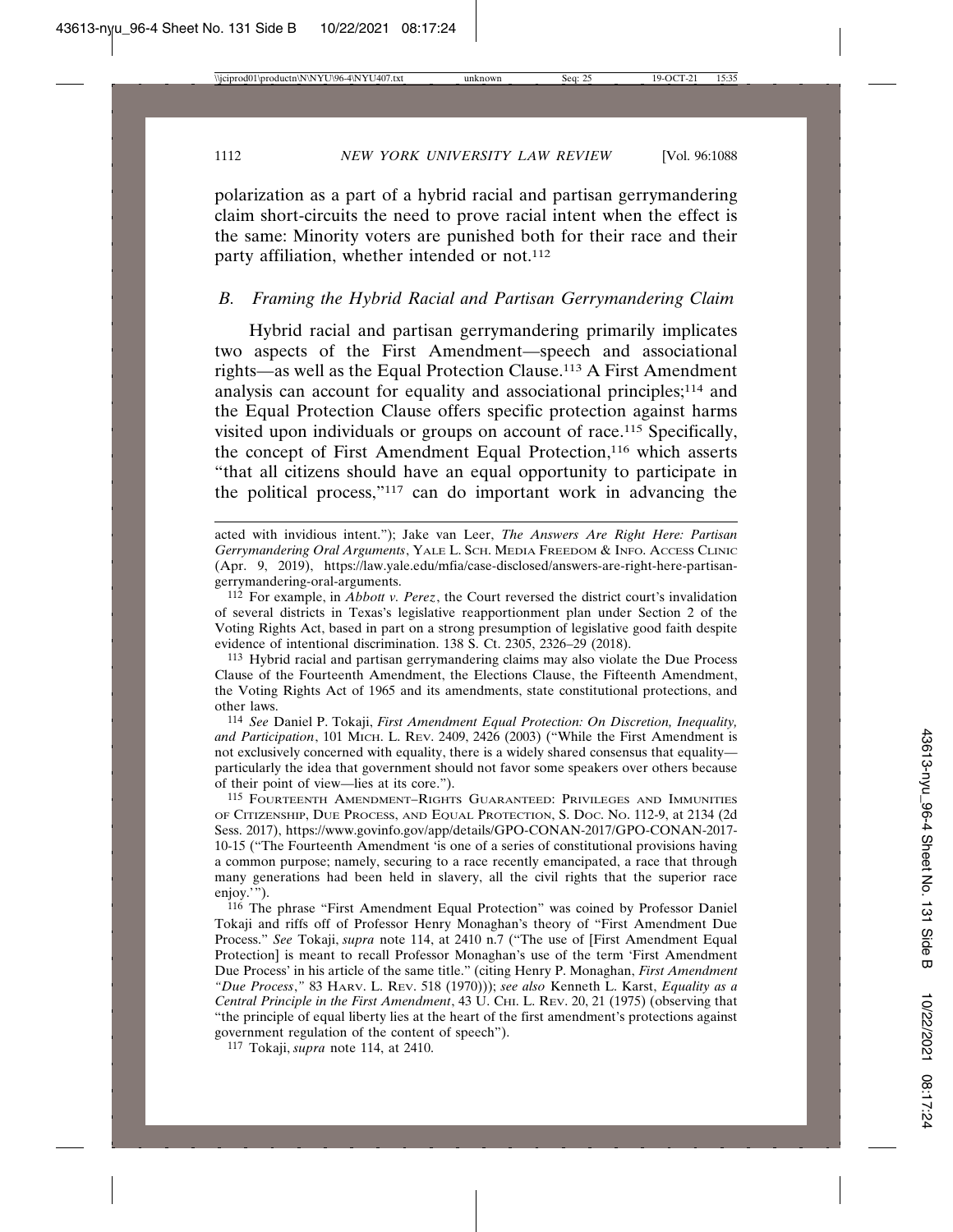hybrid racial and partisan gerrymandering claim where both equality and association interests are at stake. First Amendment Equal Protection permits consideration of how the conjunction of race and politics exacerbates the constitutional harms visited by partisan gerrymandering.

The overlap of associational and equality interests has historical precedent. In fact, race was at the center of the origins of associational theory under the First Amendment. In *NAACP v. Alabama ex rel. Patterson*, 118 a group of Black Americans and their political allies formed part of the Alabama chapter of the National Association of the Advancement of Colored People (NAACP).119 After a failed attempt to thwart the chapter's operation, the state sought to subpoena the names of its members.120 Writing for a unanimous Court, Justice John Marshall Harlan II held that the state scrutiny imposed by the subpoena interfered with the rights of NAACP members "to associate freely with others," including for the "advancement of beliefs and ideas."121 The state's interest in the disclosure of membership lists was subordinate to the freedom to associate, a freedom the Court deemed "an inseparable aspect of the 'liberty' assured by the Due Process Clause of the Fourteenth Amendment, which embraces freedom of speech."122

The Court expanded the concept of freedom of association in another case involving the NAACP. *NAACP v. Button*, 123 decided five years after *Patterson*, like its predecessor, involved a thinly veiled attempt to derail desegregation efforts in the South by challenging the organizing activities of the NAACP.124 Instead of seeking disclosure of membership lists, the State of Virginia sought to criminalize the NAACP's litigation pursuits through ethics laws.<sup>125</sup> In a 6–3 decision, the Court held that activities of the NAACP were protected "modes of expression and association" under the First and Fourteenth Amendments "which Virginia may not prohibit,"126 and its litigation

125 *See generally id.* at 423–26.

126 *Id.* at 428–29.

<sup>118</sup> 357 U.S. 449 (1958).

<sup>119</sup> *Id.* at 452.

<sup>120</sup> *See id.* at 452–53.

<sup>121</sup> *Id.* at 466.

<sup>122</sup> *Id.* at 460, 466.

<sup>123</sup> 371 U.S. 415 (1963).

<sup>124</sup> *See generally id.* at 420, 423–26, 428 (detailing the desegregation efforts of the NAACP in Virginia and outlining the methodical frustration of those efforts through the policies at issue).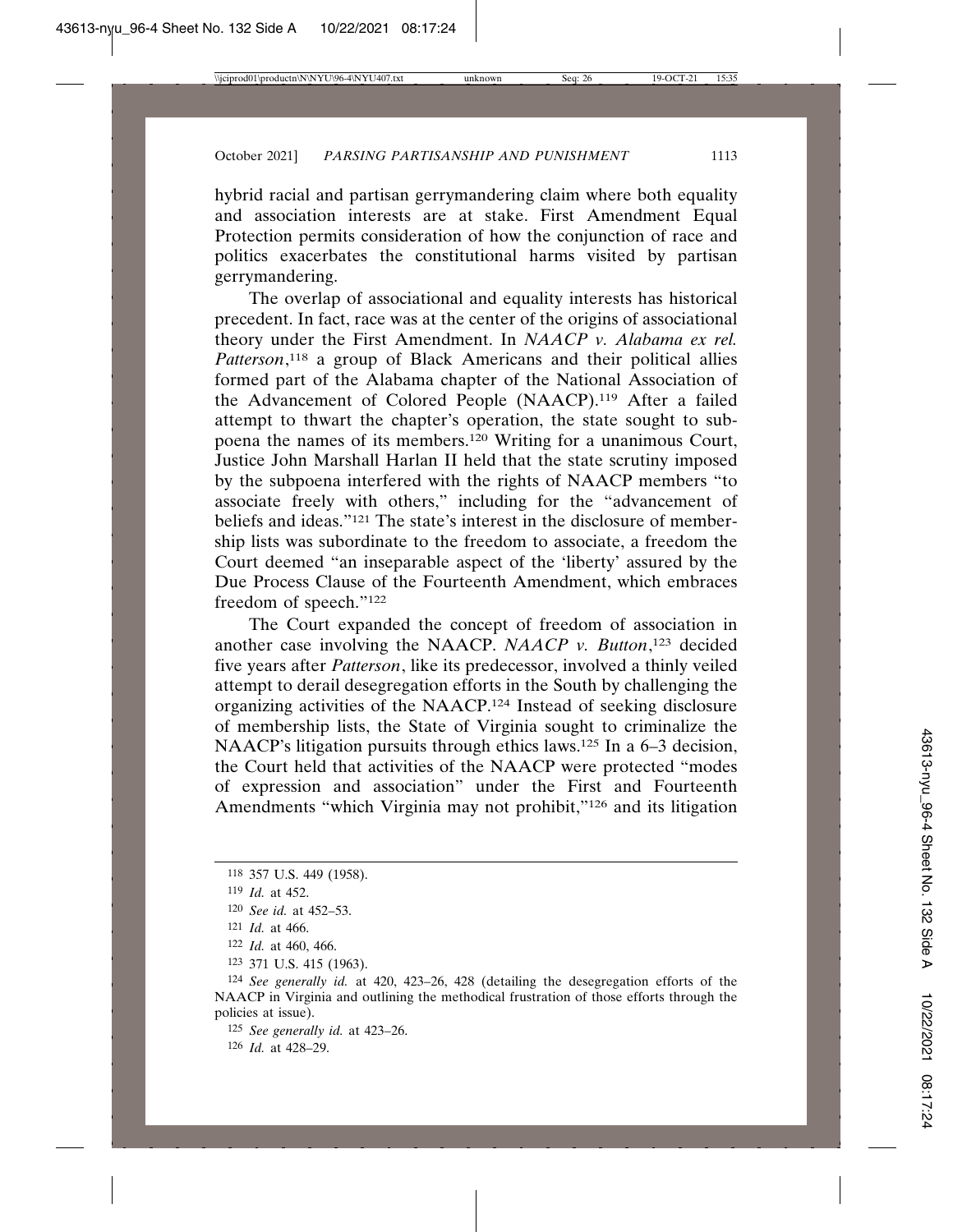in pursuit of racial equality was "a form of political expression" and not "a technique of resolving private differences."127

Association with a political party, particularly in a context of conjoined racial and partisan polarization, raises similar concerns. Constraints on a political party's ability to operate, including, first and foremost, its ability to translate electoral support into political power is a tactical limitation on its operation and unfairly discriminates against its members. Professor Daniel Tokaji has analyzed the parallels between the First Amendment's right of expressive association and its protection against content and viewpoint discrimination through a series of cases involving the right of political association.<sup>128</sup> He argues that the disparate partisan impact, in the form of associational rights, of any restriction merits acute attention: "While disparate effects on racial groups, people with disabilities, and economic status are important, political party association is especially important."129 In this calculus, it is impossible to isolate race and party as independent claims. When the manipulation of the redistricting process results in the majority party being relegated to minority power when that party represents the associational interests of racial minority voters, those associated interests are harmed.130 As the late Professor Terry Smith has argued, the Court has used the First Amendment in ways that have expanded voting rights for whites through campaign-finance laws, the elimination of patronage, and the protection of independent voters.131 One way to counter the massive impact of these decisions is to extend the First Amendment's protection of political participation to racial minorities. While it may appear to be a stretch "to say that the First Amendment protects association among voters, candidates, and parties *in the electoral process*,"132 the Court has already made the link between the right of association and

<sup>127</sup> *Id.* at 429.

<sup>128</sup> Daniel P. Tokaji, *Voting Is Association*, 43 FLA. ST. U. L. REV. 763, 784 (2016).

<sup>129</sup> *Id.* at 784, 787 ("Recognition of the associational rights implicated by voting cases would allow courts to focus on the real harm, the dominant political party disadvantaging supporters of its main rival.").

<sup>130</sup> It appears that Professor Tokaji would not extend this analysis to address the confluence of race and party: "It is difficult—and practically meaningless—to ask whether race or party predominates where there is a high correlation between the two." *Id.* at 788. "[T]he racially disparate impact of the law is relevant because it is closely related to its partisan effects." *Id.* at 789. Building on Professor Tokaji's foundational work in concretizing how the Court might extend associational rights to evaluate partisan gerrymandering, I propose a further extension to include an analysis of race.

<sup>131</sup> *See* Terry Smith, *Parties and Transformative Politics*, 100 COLUM. L. REV. 845, 847–48 (2000) (observing that voters of color have experienced more voting restrictions while the Supreme Court's First Amendment jurisprudence has expanded voting rights for whites).

<sup>132</sup> Tokaji, *supra* note 34, at 2182.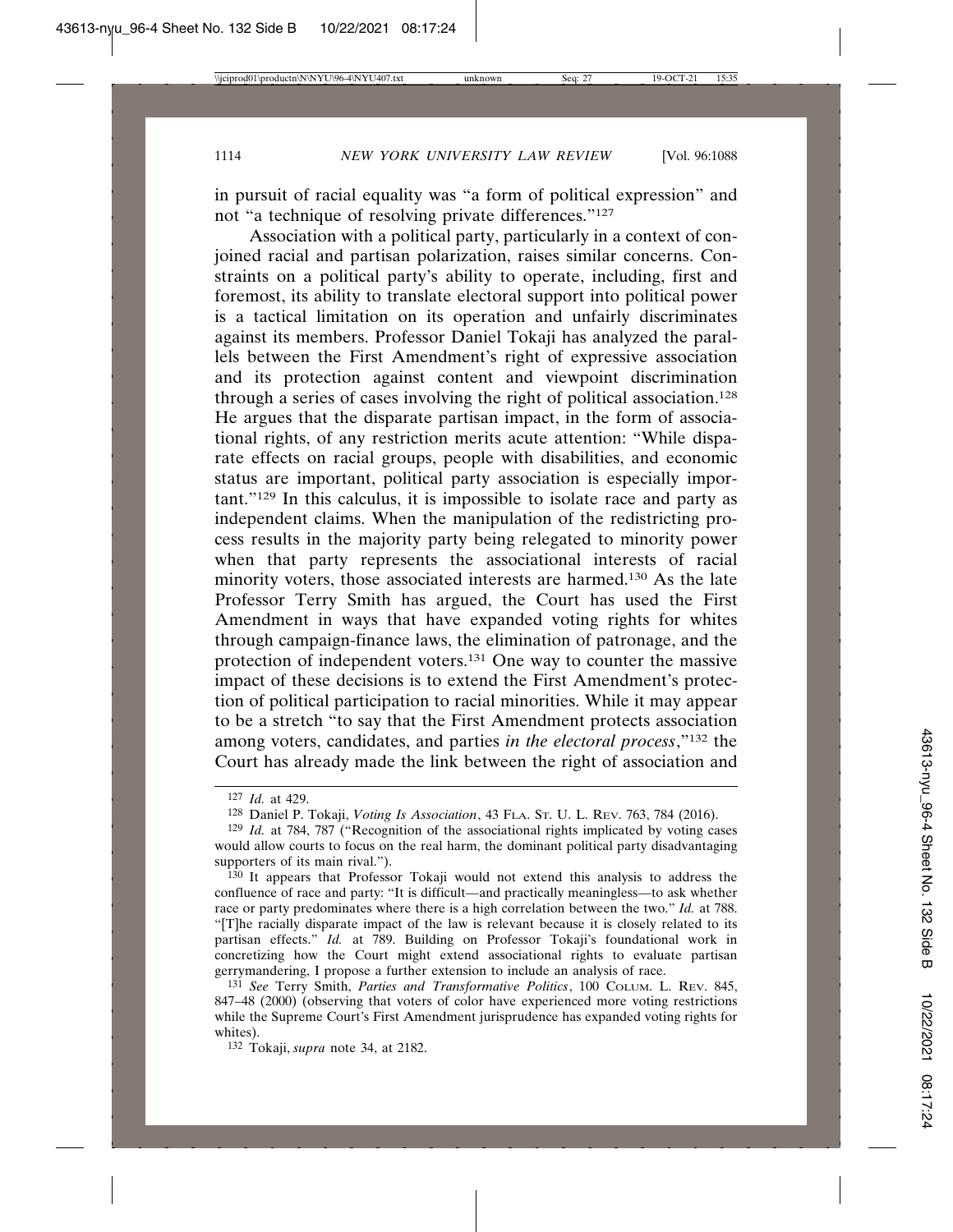the right to vote, laying the groundwork for applying associational rights to gerrymandering.133 This link is most tangibly seen in the balancing framework established in two cases that rely on an assessment of a law's character and magnitude.

For example, in cases where election laws burden, but do not completely deny, a citizen's right to vote, the Court has often applied a balancing test that emerged from two ballot-access cases: *Anderson v. Celebrezze*134 and *Burdick v. Takushi*. 135 The *Anderson*-*Burdick* balancing test requires an analysis of the "character and magnitude" of a state's infringement on associational and voting rights against the state's interests and imposes a sliding scale of scrutiny depending on the severity of the burden.136 Both cases involved state laws that narrowed the candidate pool from which voters could choose by limiting or burdening access to the ballot.137 Faced with an indirect burden on the right to vote, the Court in *Anderson* eschewed a strict constitutional analysis in favor of an "analytical process" in which it "consider[ed] the character and magnitude of the asserted injury to the rights protected by the First and Fourteenth Amendments" balanced against "the precise interests put forward by the State as justifications for the burden imposed by its rule."138 Applying the same balancing test in *Burdick*, the Court found that the law "impose[d] only a limited burden on voters' rights to make free choices and to associate politically through the vote."139 Severe burdens warrant strict scrutiny, and lesser burdens warrant what is akin to a rational basis-plus review, requiring the state's interest to be important to withstand challenge.140 In the context of hybrid racial and partisan gerrymandering, courts should likewise administer a balancing test that focuses on the "character and magnitude" of the partisan gerrymander, with the racial impact of a partisan gerrymander being a key factor in defining its character.

139 *Burdick*, 504 U.S. at 438–39.

<sup>133</sup> Justice Kennedy presciently wrote that the "First Amendment may be the more relevant constitutional provision in future cases that allege unconstitutional partisan gerrymandering. . . . [There is] the First Amendment interest of not . . . penalizing citizens because of their participation in the electoral process . . . or their expression of political views. . . . [T]hose burdens . . . are unconstitutional absent a compelling government interest." Vieth v. Jubelirer, 541 U.S. 267, 314 (2004) (Kennedy, J., concurring) (citing Elrod v. Burns, 427 U.S. 347, 362 (1976) (plurality opinion)).

<sup>134</sup> 460 U.S. 780 (1983).

<sup>135</sup> 504 U.S. 428 (1992).

<sup>136</sup> *Anderson*, 460 U.S. at 789; *Burdick*, 504 U.S. at 434.

<sup>137</sup> *See Anderson*, 460 U.S. at 782; *Burdick*, 504 U.S. at 430.

<sup>138</sup> *Anderson*, 460 U.S. at 789.

<sup>140</sup> *See infra* notes 142–45 and accompanying text.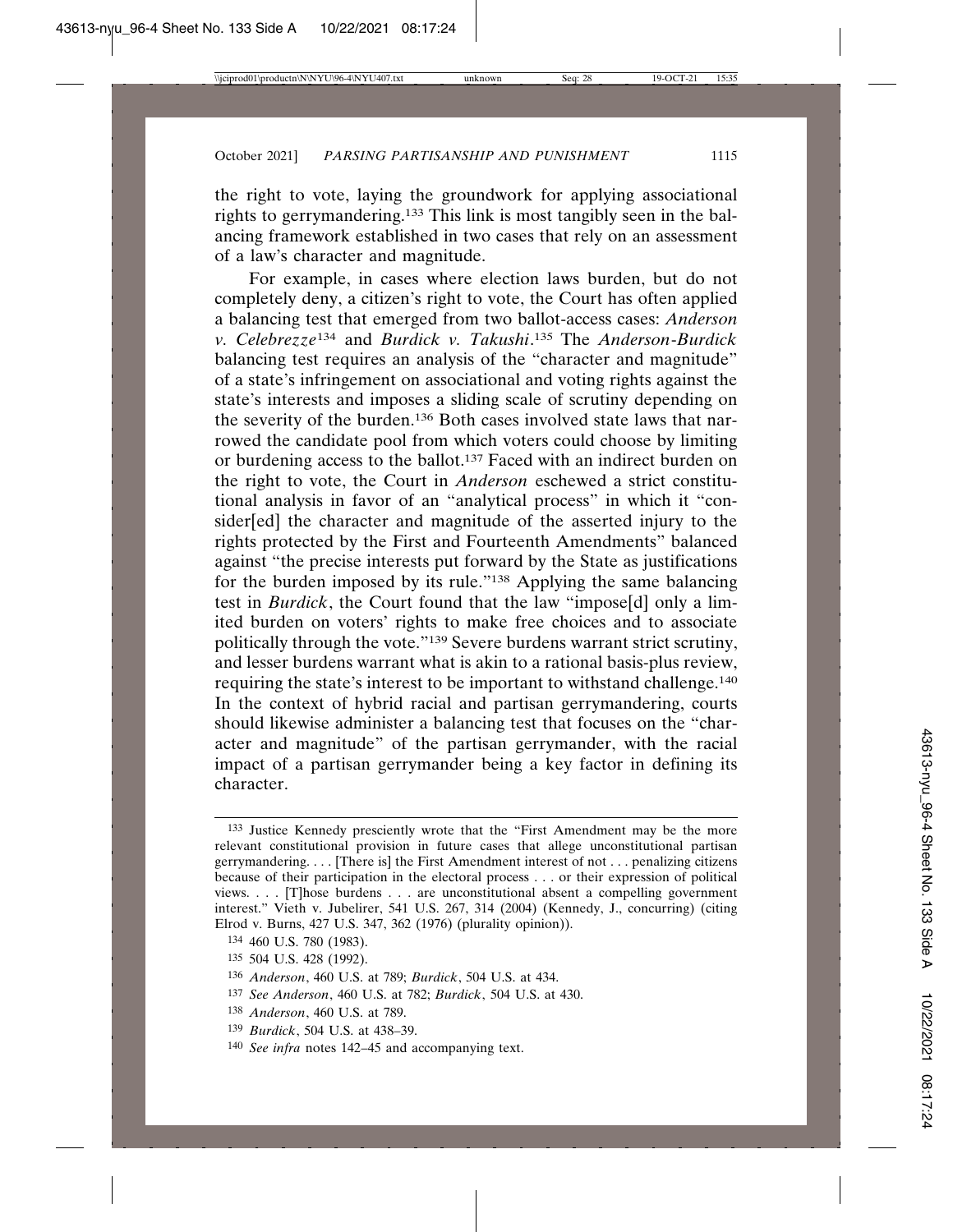#### III

# PROVING THE HYBRID RACIAL AND PARTISAN GERRYMANDERING CLAIM

Viewing hybrid racial and partisan gerrymandering as an associational harm explains its relationship to First Amendment concerns and the collection of group rights that racial and partisan gerrymandering threatens. Applying a balancing test advances a more nuanced understanding of racial and partisan gerrymandering, but even that more sophisticated analysis is not enough to fully unpack the potential distortive impact of this compounded form of gerrymandering. Racial minorities who find themselves in the crosshairs of partisan gerrymandering may not always be targeted "'because of,' not merely 'in spite of,'"141 their race. First Amendment concerns arise when race and party choice are linked so closely and consistently that punishing one is tantamount to punishing the other.

The *Anderson*-*Burdick* balancing test measures the "character and magnitude"142 of the injury a partisan gerrymander exacts against the precise interests of the state to justify that injury as a necessary burden.143 Under this analysis, where partisan impact and conjoined racial and partisan polarization are at their peak, the injury that results from that compounded distortion is severe, requiring courts to apply strict scrutiny.144 By contrast, under the proposed race and party theory, cases where partisan impact is high but conjoined racial and partisan polarization is low are most likely constitutional but may be subject to intermediate scrutiny to account for any distortive impact. Cases where partisan impact is low but conjoined racial and partisan polarization is high are similarly likely to be constitutional under the hybrid claim requiring a lesser degree of scrutiny on the sliding scale that the *Anderson*-*Burdick* test contemplates where minor burdens

<sup>141</sup> *See* Pers. Adm'r of Mass. v. Feeney, 442 U.S. 256, 279 (1979) (observing that discriminatory purpose means that the state actor pursued a particular action "'because of,' not merely 'in spite of,' its adverse effects upon an identifiable group"); *see also* Village of Arlington Heights v. Metro. Hous. Dev. Corp., 429 U.S. 252, 266 (1977) (noting that discriminatory impact by itself is usually not enough to demonstrate invidious discriminatory purpose).

<sup>142</sup> *See Burdick*, 504 U.S. at 434 ("A court considering a challenge to a state election law must weigh 'the character and magnitude of the asserted injury . . .' against 'the precise interests put forward by the State as justifications for the burden imposed by its rule' . . . ." (citing *Anderson*, 460 U.S. at 789)).

<sup>143</sup> *Id.*

<sup>144</sup> *See id.* at 433–34 ("[A]s we have recognized when . . . rights are subjected to 'severe' restrictions, the regulation must be 'narrowly drawn to advance a state interest of compelling importance.'" (citing Norman v. Reed, 502 U.S. 279, 288–89 (1992))).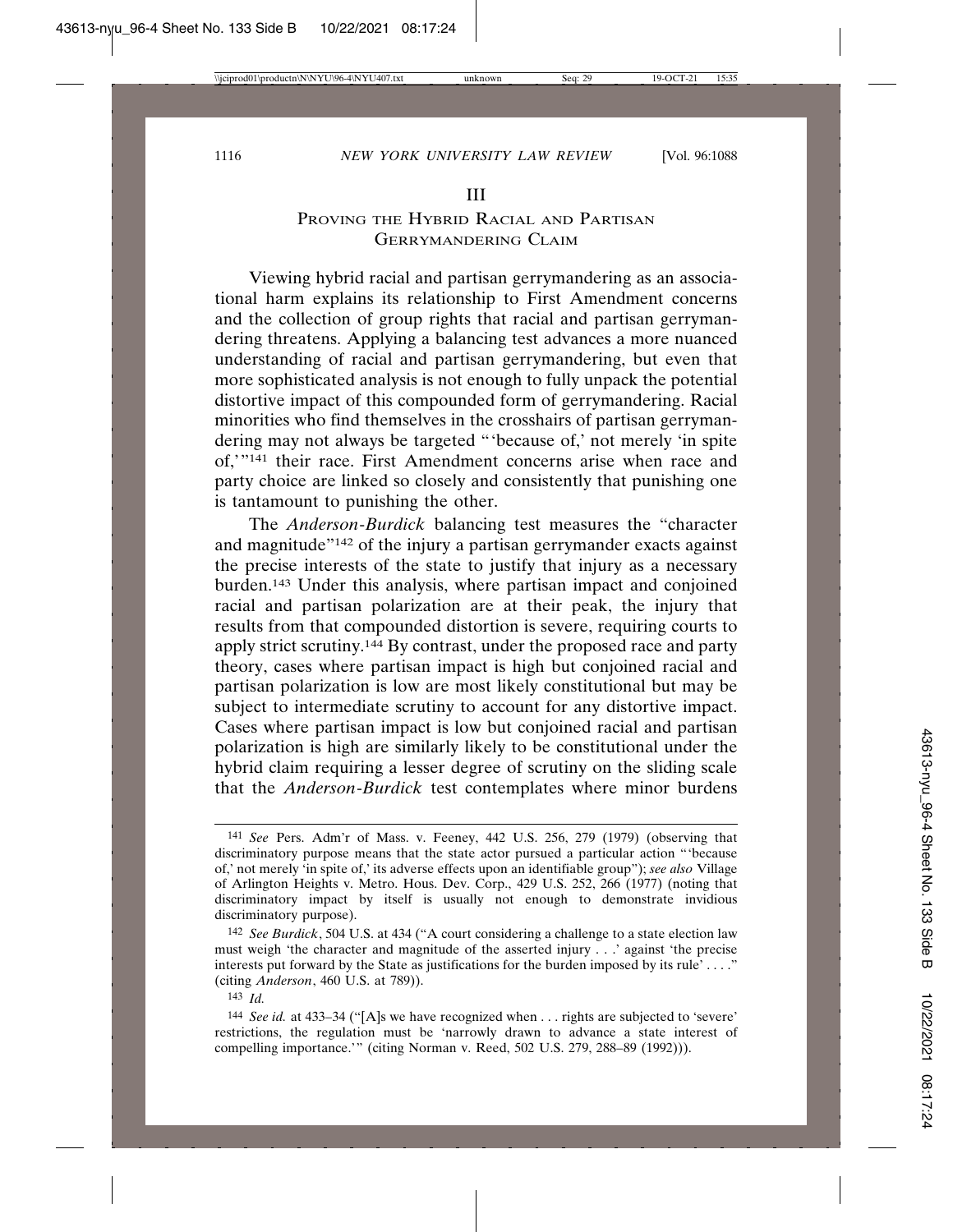can be justified by a reasonable state interest.145 In such instances, there may still be a viable traditional racial gerrymandering claim to pursue. Finally, where conjoined polarization and partisan impact are low, the hybrid racial and partisan gerrymandering claim offers no relief. Indeed, court intervention is only justified when there are compounded racial and partisan harms at stake in the form of stifled partisan competition<sup>146</sup> and racial group lockout.<sup>147</sup>





145 *See Burdick*, at 434–35 (noting that all election regulations inevitably impact the right to vote).

146 *See* Samuel Issacharoff, *Gerrymandering and Political Cartels*, 116 HARV. L. REV. 593, 630 (2002) (arguing that redistricting cases should be reassessed "under a competitionreinforcing approach"); *id.* (expressing that "ensuring appropriately competitive interorganizational conditions" would help realize central democratic values (quoting Richard H. Pildes, Commentary, *The Theory of Political Competition*, 85 VA. L. REV. 1605, 1611 (1999))). To be clear, democracy distortion is concerned less about producing competition and more concerned with the punishment of groups and voters who are locked out of competition because of associational and ideological choices. *See* Charles, *supra* note 9, at 607 n.23 (distinguishing distortion from competition—while the latter is still important in the distortion framework, distortion is focused on "mirroring the underlying preferences of the electorate").

147 *See* Fuentes-Rohwer, *supra* note 5, at 533 n.16, 556, 565–66.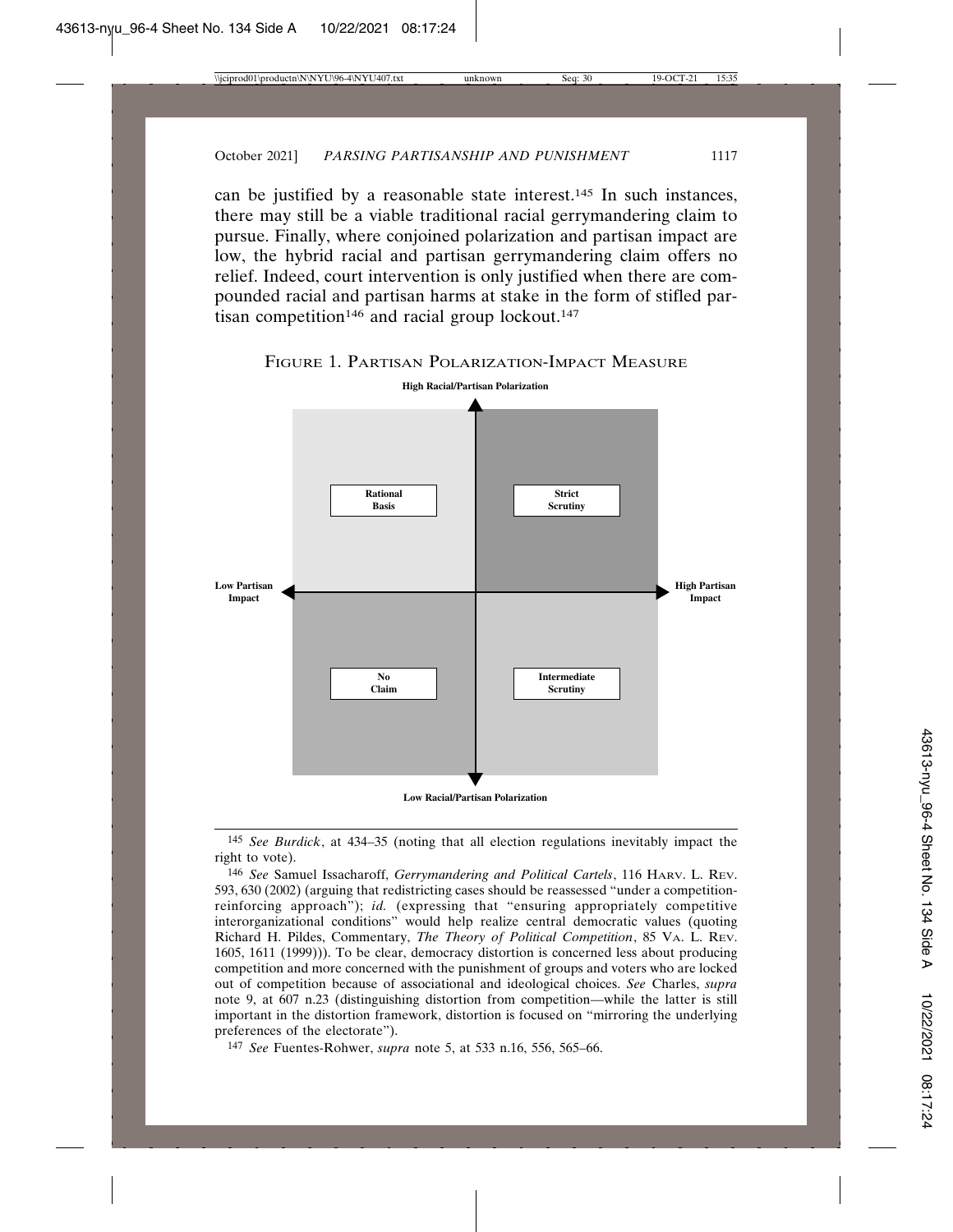Courts could also operationalize a similar analysis as part of a burden-shifting apparatus, accepting entrenched partisanship and conjoined racial and partisan polarization as rebuttable evidence of unconstitutional, distortive gerrymandering. If a plan is presumptively unconstitutional as a distortive racial and partisan gerrymander, the jurisdiction would then bear the burden of proving that it serves a compelling state interest. The jurisdiction can rebut the underlying data or demonstrate that the conjoined racial and partisan polarization or partisan advantage are not durable. It will necessarily be more difficult to disprove the durability of conjoined racial and partisan polarization which, by definition, is premised on polarization over time. However, it is possible for jurisdictions to demonstrate that disproportionate political outcomes are not entrenched or are, perhaps, coincidental or caused by neutral factors like geography. For example, if minority voters are concentrated within a political boundary, respect for boundaries across the state may require courts to accept a degree of democracy distortion. This burden-shifting approach is aimed at influencing the process of redistricting, requiring linedrawers to "articulate publicly the factors that will govern the process and the relative weight"<sup>148</sup> of these factors, rather than an exclusively "outcome-oriented" mechanism that focuses on what partisan results a given election or set of elections produces. Nor does this framework preclude consideration of other measures should the court determine that they are relevant.149

Taking account of conjoined racial and partisan polarization allows courts to look at the identity of the groups that are entrenched in addition to the magnitude of the entrenchment.150 Taking account of conjoined racial and partisan polarization as a measure of the character and magnitude of a gerrymander prevents partisan lockup of the

<sup>148</sup> *See* Richard H. Pildes, *Principled Limitations on Racial and Partisan Redistricting*, 106 YALE L.J. 2505, 2548 (1997) (discussing a process approach that could place legal constraints on the districting process by forcing redistricters to precommit to certain policies, thereby constraining factors such as special treatment for incumbents); *see also* Christopher S. Elmendorf & Douglas M. Spencer, *Administering Section 2 of the Voting Rights Act After* Shelby County, 115 COLUM. L. REV. 2143, 2147–49 (2015) ("By shifting the burden of persuasion to defendants, the courts acknowledge that partisan motives do not merit the same presumption of legitimacy in jurisdictions where the partisan payoff to racial discrimination is exceptional.").

<sup>149</sup> *See, e.g.*, Andrew C. Maxfield, Comment, *Litigating the Line Drawers: Why Courts Should Apply* Anderson-Burdick *to Redistricting Commissions*, 87 U. CHI. L. REV. 1845, 1848–49 (2020) (arguing for a sliding scale approach under the *Anderson*-*Burdick* balancing test for associational-rights claims against redistricting commission provisions).

<sup>150</sup> Issacharoff & Karlan, *supra* note 62, at 543 (noting that recent opinions "entirely ignore the question whether judicial intervention should be directed at entrenchment itself, rather than the secondary question of who gets to be entrenched").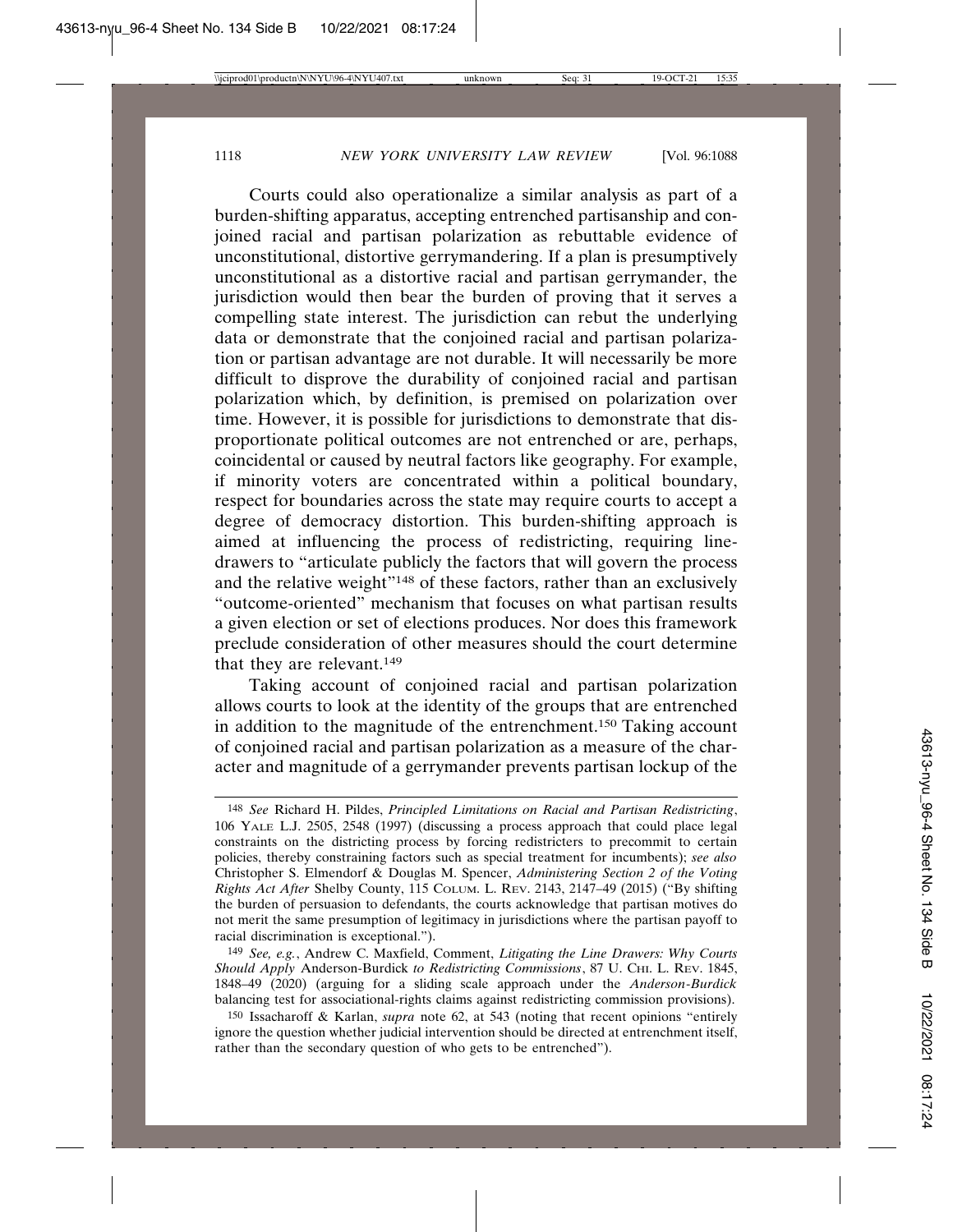worst kind. Party is not considered by itself; rather it is its interaction with race and the distortion produced when the two are combined that triggers judicial intervention.151 In other words, by definition, the hybrid claim requires an analysis of the intersection of race and party since harms based on race alone fall within the traditional racial gerrymandering doctrine, and harms based on party alone are nonjusticiable.

# *A. Opportunities*

Race operates as a "black light" in our political system by illuminating its most insidious structural contaminants that thwart fair and effective representation.152 More than an early signal of toxins in the political atmosphere, conjoined racial and partisan polarization is a code-red marker of diseased politics. When partisan manipulation intersects with conjoined racial and partisan polarization and harms a minority group that has chosen to coalesce politically, there is a qualitative harm to the functioning of our representative democracy. Instead of promoting a competitive electoral arena in which issuebased coalitions form and "political race"—not racial constructs defines interests, conjoined racial and partisan polarization over time suggests that our democracy will be increasingly divided in entrenched, racially defined political camps if excessive partisanship influence in districting remains unchecked.153 By acknowledging the hybridity of racial and partisan gerrymandering, we do not ghettoize racial groups or cast them as a permanent monolith. Rather, confronting the racial impact of partisan gerrymandering recognizes the political consequences of racism and race discrimination and the

<sup>151</sup> Professor Hasen has argued that, "in times of conjoined [racial and partisan] polarization, the exercise of parsing racial from partisan intent is nonsensical and counterproductive." Hasen, *supra* note 6, at 1852. This sense of futility in attempting to distinguish race consciousness from racial predominance indicates the challenge in making that distinction. *Id.* at 1853 ("It is impossible in this heated polarized environment to say precisely when racial consciousness slides into racial predominance.").

<sup>152</sup> Professors Lani Guinier and Gerald Torres have advanced the theory that problems of race serve as an early warning system of deeper democratic failures. LANI GUINIER & GERALD TORRES, THE MINER'S CANARY: ENLISTING RACE, RESISTING POWER, TRANSFORMING DEMOCRACY 11 (2003). Identifying and correcting those failures, they have argued, can lead to the creation of "political race" where cross-racial coalitions form around policy interests, enhancing participatory democracy. *Id.* at 12, 17, 18–19 ("Political race . . . encompasses the view that race still matters because racialized communities provide the early warning signs of poison in the social atmosphere.").

<sup>153</sup> Michael S. Kang, *Hyperpartisan Gerrymandering*, 61 B.C. L. REV. 1379, 1411 (2020) (noting that issues of race exacerbate "partisan realignment and the restoration of hyperpartisanship over the longer term").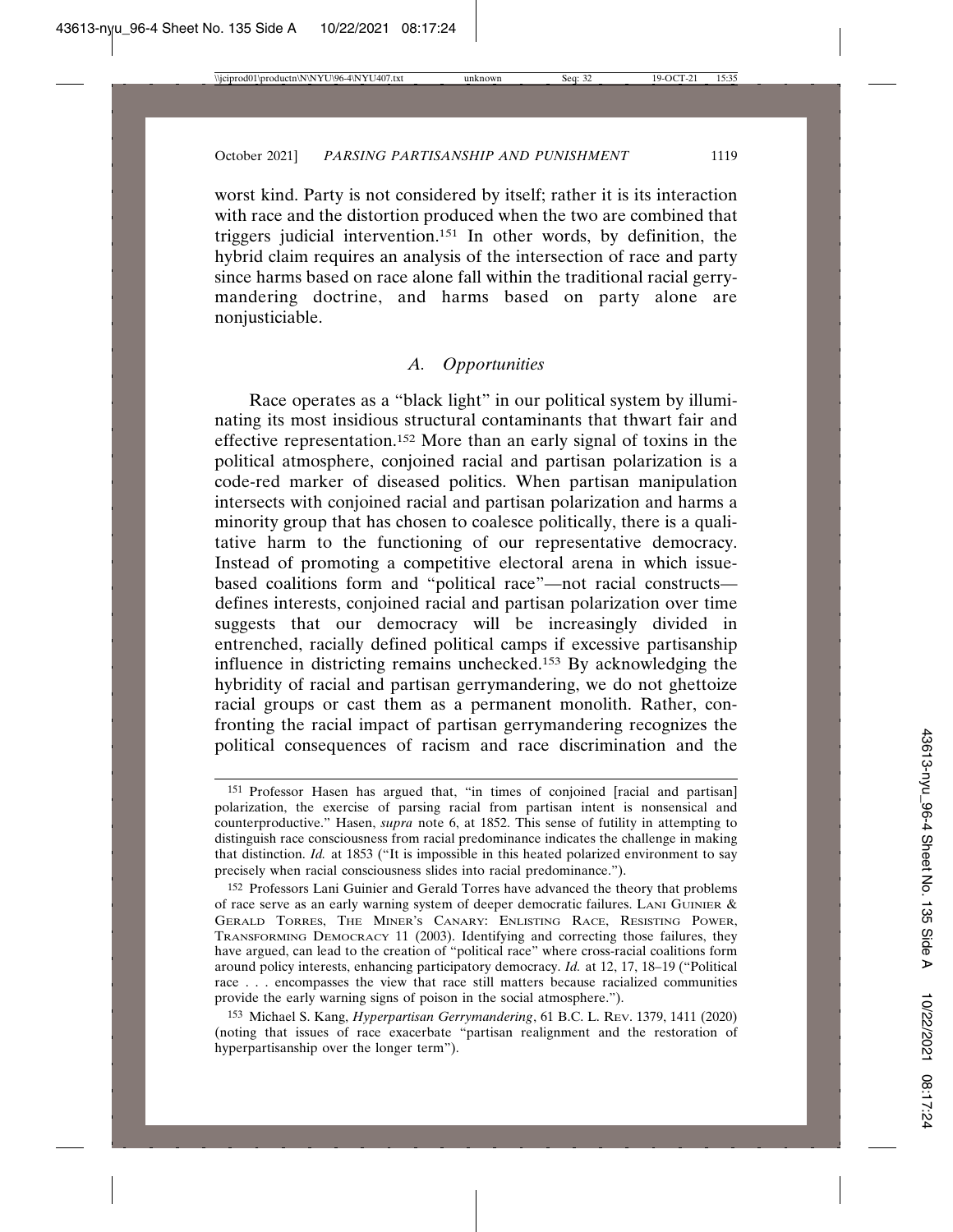importance of protecting the political process as a democratic means of effecting change.

In the same way that courts have relied on bizarre district shapes or other abnormalities in the districting process to signal potential racial discrimination,154 extreme polarization along the lines of race, party, and ideology indicates severe democracy distortion. This holds true even if vote denial or vote dilution based exclusively on race cannot be proved.155 Having a tool to account for the confluence of racial and partisan gerrymandering also avoids doctrinal distortion of pure racial gerrymandering claims.156 It is clear that the increasing confluence of race and party demands a third conception of gerrymandering that takes into consideration how these two forces interact to affect "what really matters: the allocation of political power by selfinterested actors in a situation in which race and party are inextricably intertwined."157

The hybrid racial and partisan gerrymandering claim maintains a focus on the effects of partisan gerrymandering and the political reality of conjoined racial and partisan polarization. Most importantly, it safeguards the districting process from some of the most extreme and detrimental distortion. Professor Justin Levitt's typology of political gerrymandering is helpful in defining that spectrum.158 Professor Levitt deconstructs partisanship into four categories: (1) "coincidental partisanship," where alignment between a lawmaker's policies and the voters attracted to them occurs by happenstance; (2) "ideological partisanship," where a lawmaker's party choice reflects a shared ideology; (3) "responsive partisanship," where a lawmaker's policy choices respond to the partisan interests of the supporting electorate even if

156 Some have argued that the lack of tools to address partisan gerrymandering has led to an abuse of racial gerrymandering. *See, e.g.*, Tofighbakhsh, *supra* note 8, at 1915–16.

<sup>154</sup> *See* Gomillion v. Lightfoot, 364 U.S. 339 (1960). Others have noted the Court's heightened sensitivity to democracy distortion based on race. *See* Issacharoff & Pildes, *supra* note 4, at 673–74 (analyzing the difference in the Court's response in the White Primary Cases to ballot access cases by arguing that "[b]ecause these [whites-only] policies also violated the rights of a suspect class, the Court found the Fourteenth Amendment readily available. In *Burdick*, by contrast, the Court could find no constitutional basis for overturning a partisan lockup that it failed utterly to see").

<sup>155</sup> As Professor Hasen has argued, "In the end, the Supreme Court has relied upon the incoherent racial gerrymandering claim because the Court lacks the right tools to police certain political conduct that might be impermissibly racist, partisan, or both." Hasen, *supra* note 87, at 366. Likewise, Professor Pildes has long argued that the racial gerrymandering framework is an inadequate vehicle for partisan claims. *See* Pildes, *supra* note 148, at 2505 ("Three years after recognizing a new cause of action for racial redistricting in *Shaw v. Reno*, the Supreme Court's voting rights jurisprudence still teeters on the brink of legal incoherence and political chaos." (citation omitted)).

<sup>157</sup> *See* Hasen, *supra* note 87, at 385.

<sup>158</sup> Levitt, *supra* note 71, at 1794–1801.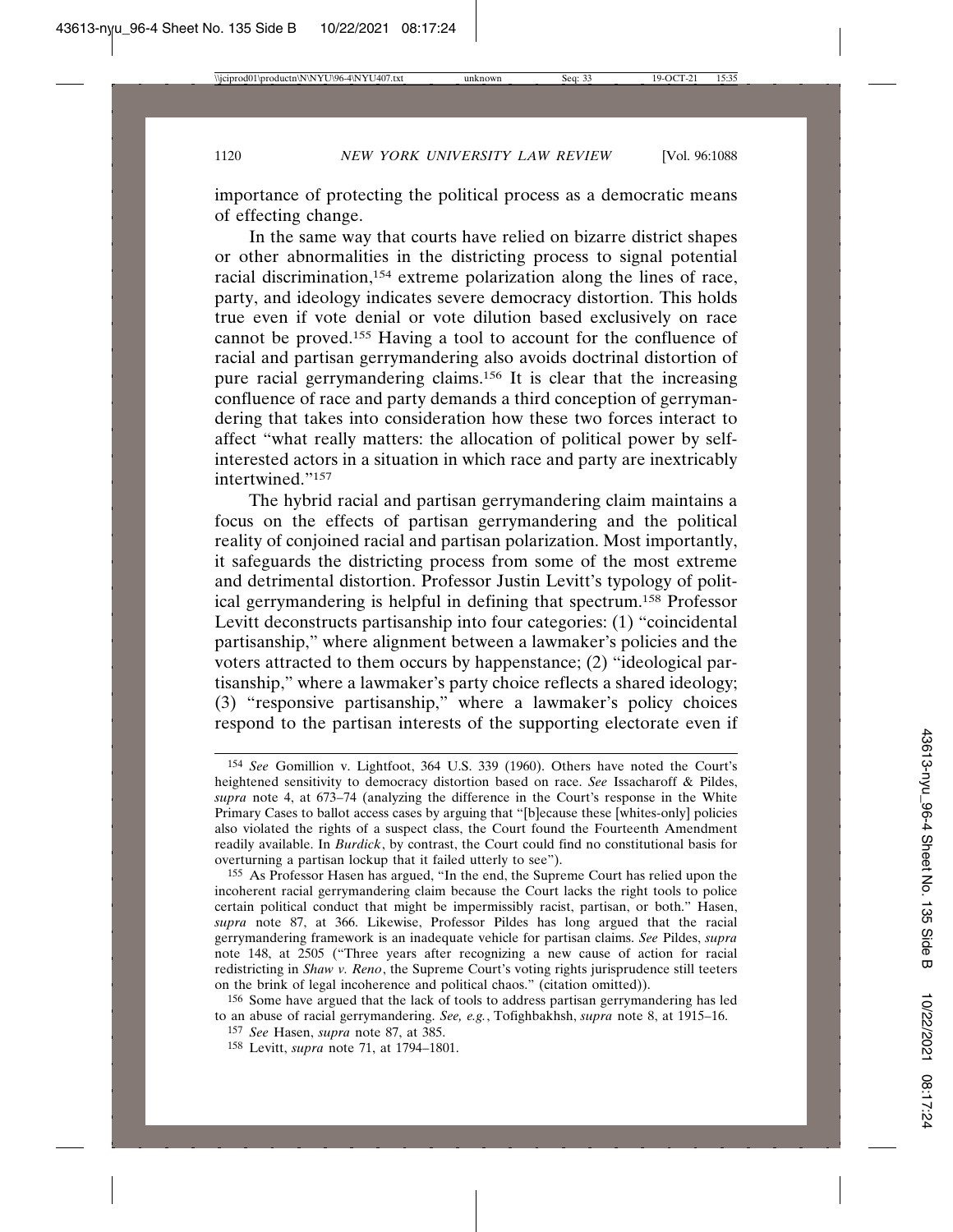they do not reflect a personal viewpoint or judgment; and (4) "tribal partisanship," where a lawmaker's actions are decidedly animated more by an intent to harm a partisan competitor or benefit a chosen party than by judgment or merit.159

Mirroring this typology, courts should, at a minimum, identify where along the partisanship spectrum coincidental and ideological partisanship are cannibalized by responsive or, worse, tribal partisanship that is overdetermined by race.160 In other words, although the Court has held pure partisan gerrymandering claims nonjusticiable, partisanship in the districting process can be justiciable when it combines with conjoined racial and partisan polarization to produce group lockout. Because party policy attracts and is driven by party membership which correlates with race, conjoined racial and partisan polarization reflects both "ideological partisanship" and "responsive partisanship,"161 which can be compromised by "tribal partisanship" by punishing voters grouped by race for their political and ideological preferences.

## *B. Challenges*

In light of the high degree of conjoined racial and partisan polarization among Black Americans with the Democratic Party—and, to a somewhat lesser extent, among other voters of color—it may seem that hybrid racial and partisan gerrymandering claims will naturally disfavor the Republican Party. I do not examine here whether or to what degree the hybrid racial and partisan gerrymandering claims may benefit one party over another.162 However, to the extent that consid-

161 *See* Levitt, *supra* note 71, at 1794–1801.

<sup>159</sup> *Id.*

<sup>160</sup> There are innumerable baseline metrics to indicate whether the electoral process is functioning unfairly. For example, in the consolidated cases of *Turzai v. League of Women Voters of Pennsylvania* and *McCann v. League of Women Voters of Pennsylvania*, the court employed multiple measures to determine that the challenged plan was a partisan gerrymander. *See* League of Women Voters of Pa. v. Commonwealth, 178 A.3d 737, 816–21 (Pa. 2018) (noting factors such as compactness, contiguity, minimization of the division of political subdivisions, and maintenance of population equality among congressional districts). Using a menu of measures can help ensure that courts are not overly chaste in locking onto a single metric but have the license to evaluate a districting plan through an array of measures that may reveal the democracy distortion.

<sup>162</sup> History proves that current racial and political correlations are not inviolable. There was a time when the ideology of the Democratic Party in the South was diametrically opposed to the Black political interests, which were disproportionately aligned with the Republican Party as defined by President Lincoln. *See, e.g.*, Karen Grigsby Bates, *Why Did Black Voters Flee the Republican Party in the 1960s?*, NPR (July 14, 2014), https:// www.npr.org/sections/codeswitch/2014/07/14/331298996/why-did-black-voters-flee-therepublican-party-in-the-1960s. There continues to be no structural impediment to a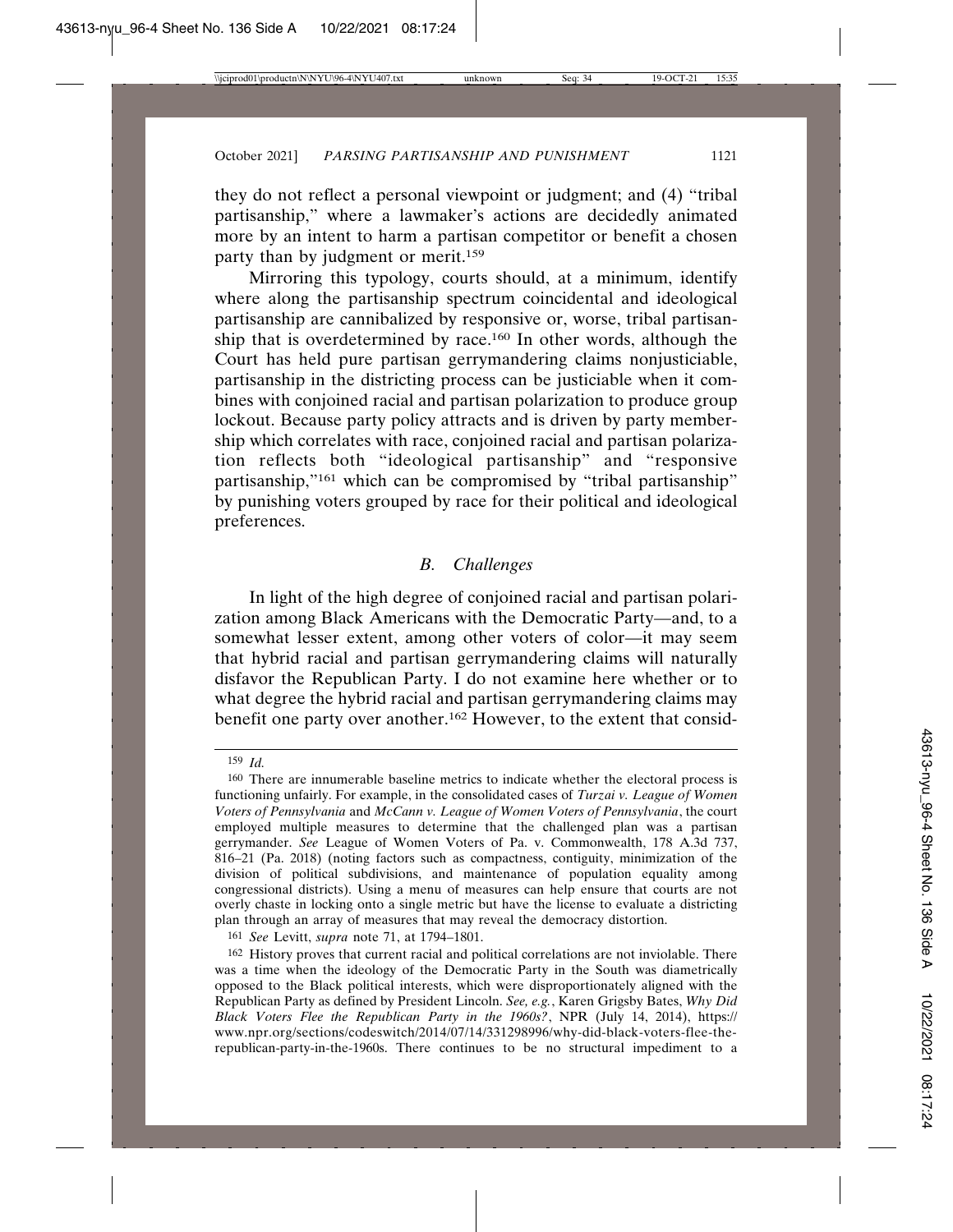eration of race benefits one party more than the other, it is due to demographics and not by design.163

Moreover, the framework that Justice Kagan set out for an associational claim leans heavily on injury to a political party which may privilege political parties as litigants of such claims, especially if they are predicated upon a statewide injury.164 This potentially places minority communities in tension with the interests of the party with which they may be aligned. For example, Black Americans are closely aligned with the Democratic Party which might seek to maximize representation by spreading Black voters across more districts to elect more Democrats at the risk of reducing majority-minority districts. This age-old conflict of interest may result in Democrats using evidence of conjoined racial and partisan polarization to establish liability but then compromising minority representation when it comes to remedy.165 It remains to be seen what impact taking account of conjoined racial and partisan polarization and the racial effects it exacerbates in a racial and partisan gerrymandering claim could have on the power dynamics between specific racial groups and the parties with which they are most closely aligned. Suffice it to say that even this more comprehensive assessment does not shift the awkward power dynamic between political parties and their constituent groups that characterizes the redistricting process.

With respect to the manageability or utility of a hybrid racial and partisan gerrymandering claim, there are three primary challenges. First is the concern that it will be hard to distinguish "good" gerrymandering from the bad. For example, there may be circumstances when incumbency protection of a minority-preferred elected official requires concentrating racial minority voters in districts. Second,

political realignment that could alter the calculus on which party is likely to benefit from the hybrid claim.

<sup>163</sup> *See* Spann, *supra* note 7, at 1013 ("In theory, there is no reason why treating partisan gerrymandering as a nonjusticiable political question should favor Republicans and whites over Democrats and racial minorities.").

<sup>164</sup> *See* Rucho v. Common Cause, 139 S. Ct. 2484, 2513–25 (2019) (Kagan, J., dissenting) (distilling a three-part vote dilution test based on intent, effect, and causation such that plaintiffs must show state officials' intent to entrench their own party while diluting the votes of rival party supporters, and plaintiffs must show that the newly drawn lines did have the effect of significantly diluting their votes based on their affiliation with the rival party).

<sup>165</sup> Notably, with the exception of the consolidated cases of *Alabama Democratic Caucus v. Alabama* and *Alabama Legislative Black Caucus v. Alabama*, 135 S. Ct. 1257, 1263 (2015), all of the Court's redistricting cases over the past six years were litigated by the Democratic Party's counsel as racial gerrymandering cases, even though there was no allegation that additional majority-minority districts could be created. Rather, the concern in these cases was the intentional manipulation of Black voters in a manner that thwarted Democratic representation.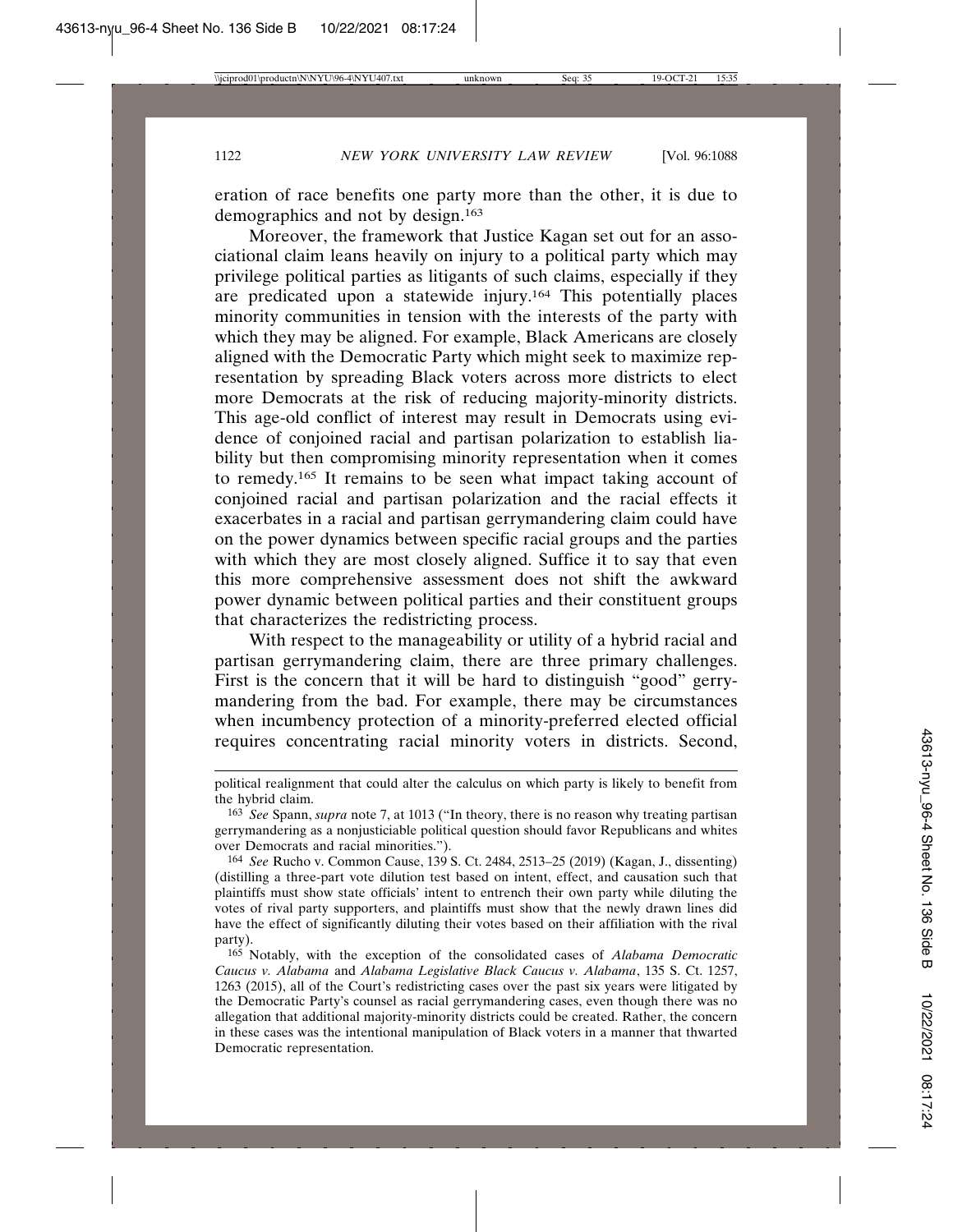hybrid racial and partisan gerrymandering claims might result in different legal outcomes in different jurisdictions using similar plans. A third concern questions whether a hybrid racial and partisan gerrymandering claim is the functional equivalent of a racial gerrymandering claim. I address these arguments in turn.

First, compliance with the Voting Rights Act will remain a compelling state interest sufficient to justify any attendant distortion it may cause. As noted above, districting claims under the Act are predicated upon racially polarized voting.<sup>166</sup> The hybrid racial and partisan gerrymandering claim recognizes that some degree of partisan manipulation will exist that is constitutionally permissible, and that pure partisan gerrymandering is beyond judicial review.

Second, the concern that hybrid racial and partisan gerrymandering claims may produce inconsistent outcomes such that an identical map may be constitutional in one place but not in another fades upon closer examination. Professor Hasen flags this issue in the context of vote denial cases under a "race as party" approach. His concern illustrates this conundrum in which "a law that is illegal in North Carolina may be legal in Wisconsin, even if motivated by the same partisan intent, because of the difference in racial makeup between the two states."167 He argues that "[i]t is odd [for example] to have a rule saying that a strict voter identification law that makes it harder for African Americans and Democrats to vote is illegal in North Carolina but legal in Wisconsin."168

This concern is decidedly limited to voter access rules such as voter identification laws and not redistricting.169 Further, it involves a critique of race *as* party, not race *and* party, which significantly cabins the concern.170 Unlike voter access laws, redistricting plans for different jurisdictions cannot be identical given the specific local considerations that inform each plan, including geography, incumbency, and the existing districting structure. In addition, race as party operates on a proxy theory without interrogating fully whether the presumed equivalence is valid. Race *and* party, by contrast, measures both factors, providing a more accurate reflection of the influence of each. At least theoretically, however, the question of "inconsistent" results remains. The short answer is that the same districting plan applied to jurisdictions with different racial and ethnic demographics might, in fact, produce a different constitutional outcome depending on the

<sup>166</sup> *See supra* note 56 and accompanying text.

<sup>167</sup> Hasen, *supra* note 6, at 1842.

<sup>168</sup> *Id.* at 1875.

<sup>169</sup> *Id.* at 1878–79.

<sup>170</sup> *Id.* at 1865.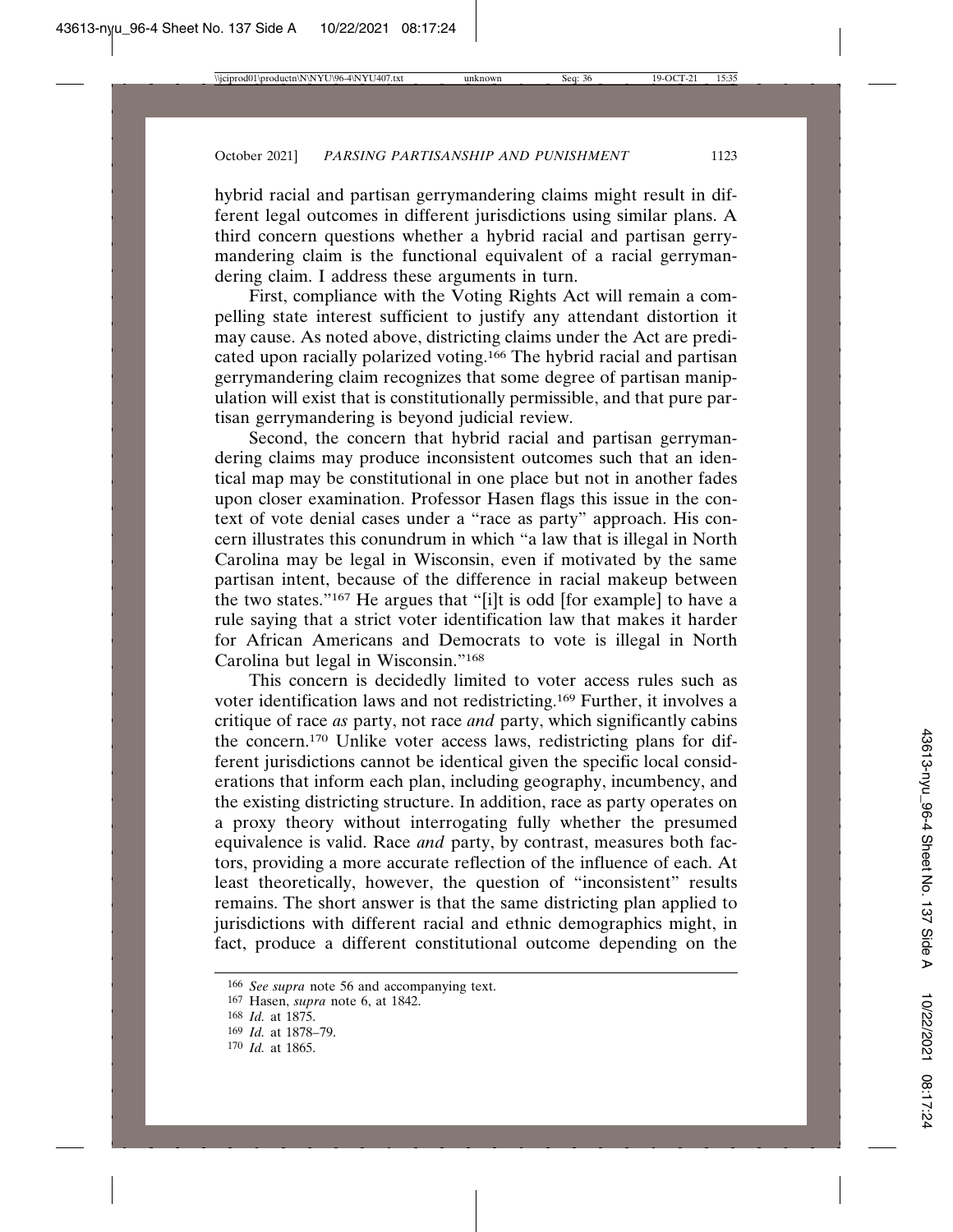degree of conjoined racial and partisan polarization in the jurisdiction. There is nothing particularly concerning about this. Indeed, that is the point—to limit the racial impact of partisan gerrymandering because of its deleterious effects on a multiracial, multiethnic democracy with conjoined racial and partisan polarization. If the negative fallout of partisan gerrymandering is consistently borne by one racial group, the cost of the partisan enterprise is too high. More importantly, allowing for different outcomes in different jurisdictions depending on the specific political and demographic landscape is precisely the sort of customized analysis that the Court indicated the Constitution commands in *Shelby County v. Holder*. 171

Third, the hybrid racial and partisan gerrymandering claim is not the functional equivalent of a racial gerrymandering claim. In many ways, the hybrid racial and partisan gerrymandering claim responds to the limitations of racial gerrymandering doctrine, which requires racial animus and intentional racial manipulation. By contrast, the hybrid racial and partisan gerrymandering claim does not require any showing of intent or predominance.<sup>172</sup> The problem with predominance is that it creates a standard higher than the intent standard in *Village of Arlington Heights v. Metropolitan Housing Development Corporation*173 and accepts a degree of purposeful use of race so long as it is not the primary factor.174 *Arlington Heights* prohibits the invidious use of race, even if the decision is based *in part* on race.175 One of the limitations of racial gerrymandering doctrine is its preoccupation with inadvertently punishing the awareness of race when such awareness is seemingly inherent to the demographic calculations of redistricting. But *Arlington Heights* has a solution for this concern as well. Consistent with the racial gerrymandering cases, it holds that mere awareness of race is insufficient to prove intent. Indeed, awareness of the foreseeable consequences linked to race is not enough.176 Plaintiffs must show that a given action was "'because of,' not merely 'in

<sup>171</sup> *See* 570 U.S. 529, 552–53 (2013) (noting that Congress needed to modify and assess its coverage formula based on current needs).

<sup>172</sup> *See generally* Pildes, *supra* note 105 ("[I]t would be doctrinally radical for the Court to conclude that partisan gerrymandering is equivalent to racial gerrymandering.").

<sup>173</sup> 429 U.S. 252 (1977).

<sup>174</sup> In *Bethune-Hill v. Virginia State Board of Elections*, the Court noted that "[t]he racial predominance inquiry concerns the actual considerations that provided the essential basis for the lines drawn, not *post hoc* justifications the legislature in theory could have used but in reality did not." 137 S. Ct. 788, 799 (2017). This is in sharp contrast to cases where a plausible alternative explanation could unravel an intent claim.

<sup>175</sup> *See Arlington Heights*, 429 U.S. at 265.

<sup>176</sup> *See* McCleskey v. Kemp, 481 U.S. 279, 280 (1987). *See generally* Pers. Adm'r v. Feeney, 442 U.S. 256, 257–58 (1979).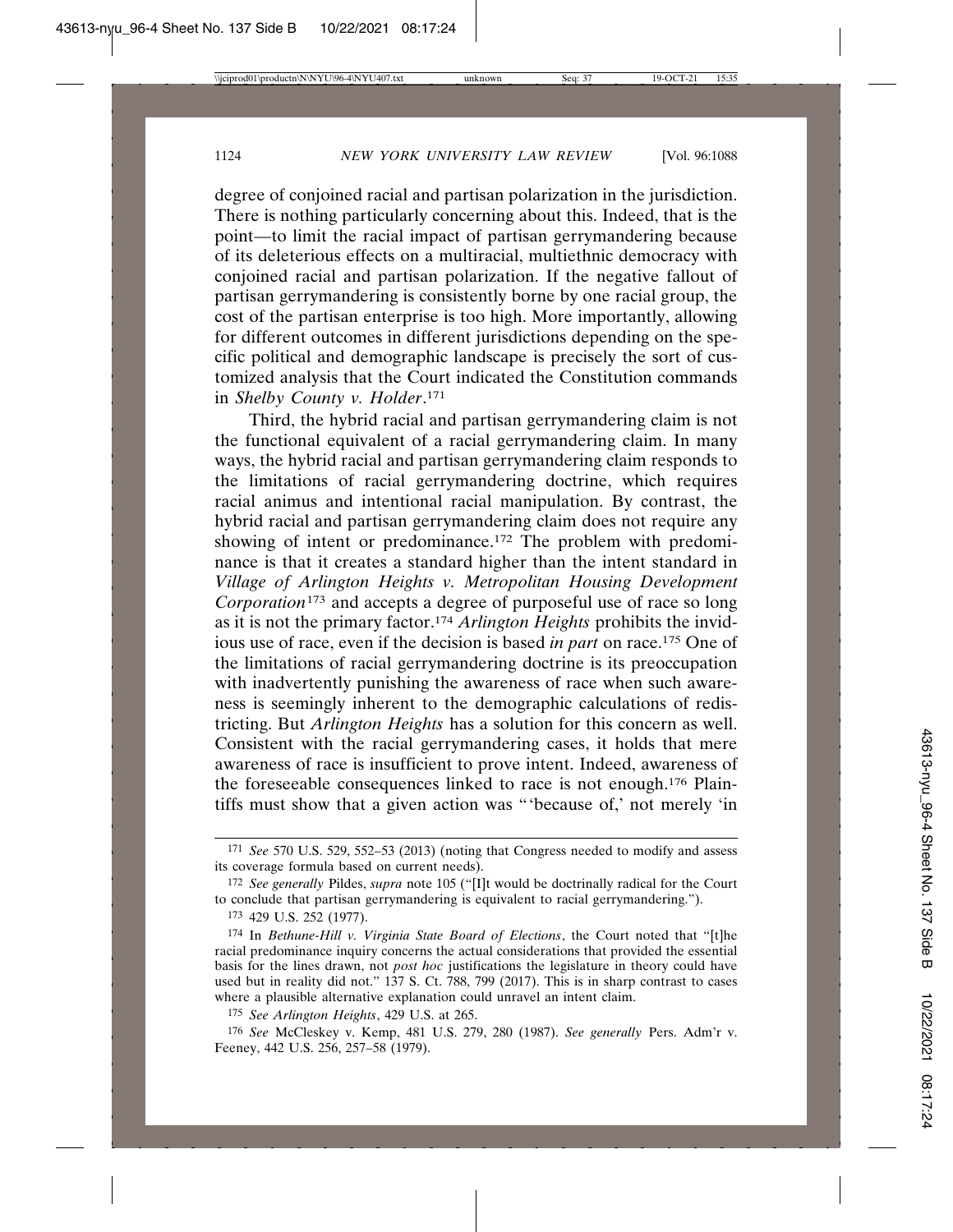spite of," race.<sup>177</sup> Nonetheless, a less intent-driven analysis may appeal to those members of the Court who most loathe ascribing improper intent to legislatures in districting decisions.<sup>178</sup> Motive will, of course, continue to lurk beneath the surface of hybrid racial and partisan gerrymandering claims, but it need not be the primary inquiry when it comes to race. While regulating intent can create important prophylactic norms, at the end of the day, effect is the most concerning aspect of any action in redistricting.

Finally, some may argue that importing a race analysis to fashion a remedy that considers the political salience of the construct of race does more to reify it than if race were ignored. Ignoring race when it presents in such extreme measure as conjoined racial and partisan polarization does grave harm by allowing the unmitigated perpetuation of a flawed construct. Taking account of the intersection of race and political identity safeguards against racial manipulation either by intent or effect. The idea of capturing how factors internal to the political process interact with external ones borrows from the effects analysis of Section 2 of the Voting Rights Act, which considers an election law, policy, or practice's interaction with historical factors and contemporary socioeconomic factors.179 When the constitutional principle being enforced is freedom of association under the First Amendment, as opposed to the Equal Protection Clause, a law's interaction with sociopolitical factors is most relevant.<sup>180</sup>

Ultimately, the utility of the hybrid racial and partisan gerrymandering claim is that it permits courts to enforce a ceiling on the degree to which the confluence of race and partisanship is permitted to dictate outcomes in a democracy by submerging the voices of racial minorities. By considering race, courts and line-drawers are able to address the unique challenges of an increasingly multiracial electorate whose partisan allegiances may shift over time and become more complex and less conjoined. This framework may also serve to protect whites in the long run, as they increasingly and inevitably become less of a majority of the polity and, thus, become more vulnerable to group lockout. At bottom, "[w]hen enough whites can accept being one

<sup>177</sup> *McCleskey*, 481 U.S. at 298.

<sup>178</sup> This contradicts Professor Hasen's pessimistic predictions of the future of voting rights and the law of racial gerrymandering. *See* Hasen, *supra* note 110, at 128–29 ("Despite *Cooper*, the end times do not look like good times for voting rights.").

<sup>&</sup>lt;sup>179</sup> *See supra* note 57 and accompanying text.

<sup>180</sup> *See generally* Gordon E. Baker, *The "Totality of Circumstances" Approach* (proposing a totality of the circumstances approach to partisan gerrymandering that considers sociopolitical factors, such as discriminatory partisan impact and electoral responsiveness in addition to traditional redistricting factors), *in* POLITICAL GERRYMANDERING AND THE COURTS 203 (Bernard Grofman ed., 1990).